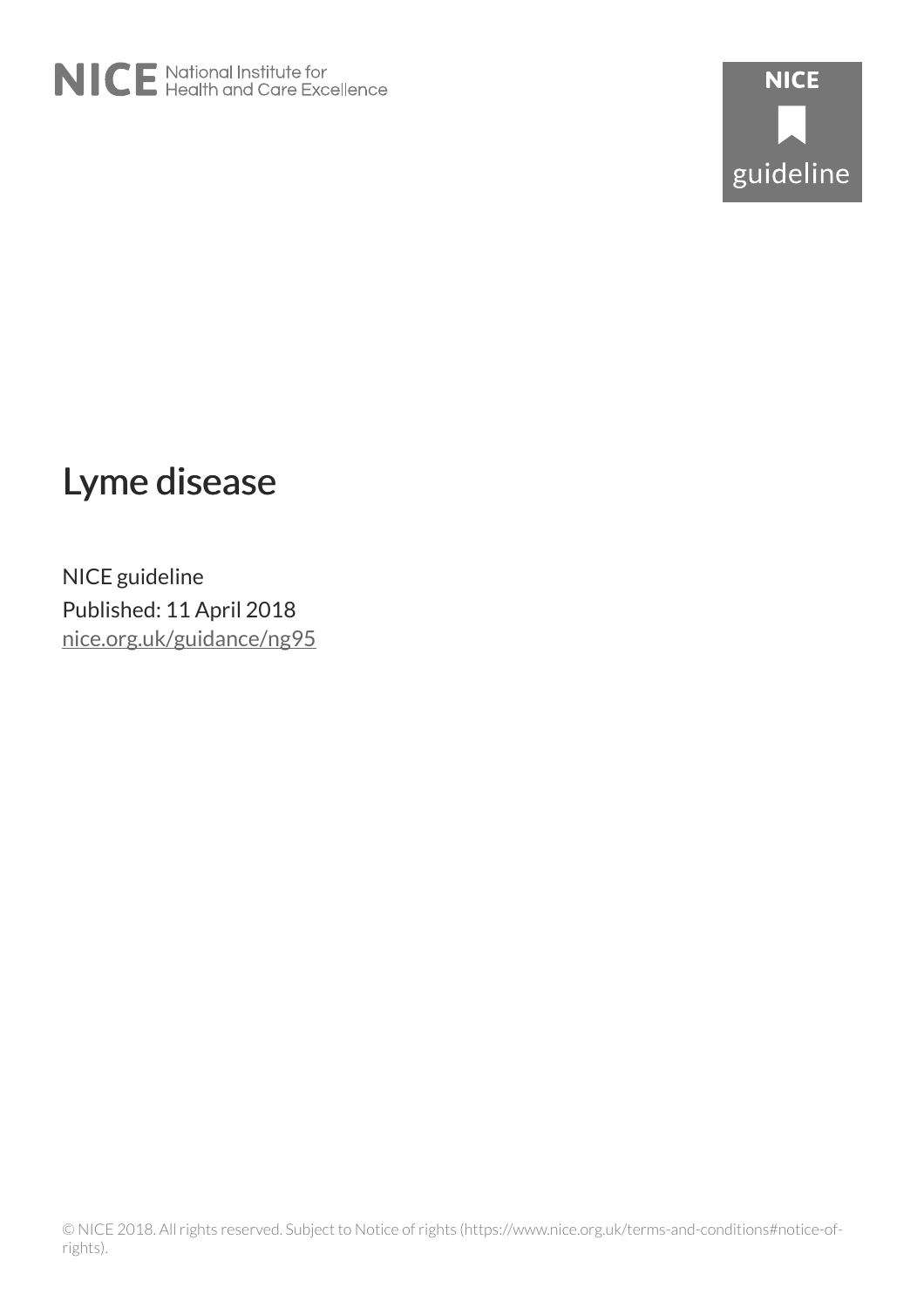# Your responsibility

The recommendations in this guideline represent the view of NICE, arrived at after careful consideration of the evidence available. When exercising their judgement, professionals and practitioners are expected to take this guideline fully into account, alongside the individual needs, preferences and values of their patients or the people using their service. It is not mandatory to apply the recommendations, and the guideline does not override the responsibility to make decisions appropriate to the circumstances of the individual, in consultation with them and their families and carers or guardian.

Local commissioners and providers of healthcare have a responsibility to enable the guideline to be applied when individual professionals and people using services wish to use it. They should do so in the context of local and national priorities for funding and developing services, and in light of their duties to have due regard to the need to eliminate unlawful discrimination, to advance equality of opportunity and to reduce health inequalities. Nothing in this guideline should be interpreted in a way that would be inconsistent with complying with those duties.

Commissioners and providers have a responsibility to promote an environmentally sustainable health and care system and should [assess and reduce the environmental impact of implementing](https://www.nice.org.uk/about/who-we-are/sustainability) [NICE recommendations](https://www.nice.org.uk/about/who-we-are/sustainability) wherever possible.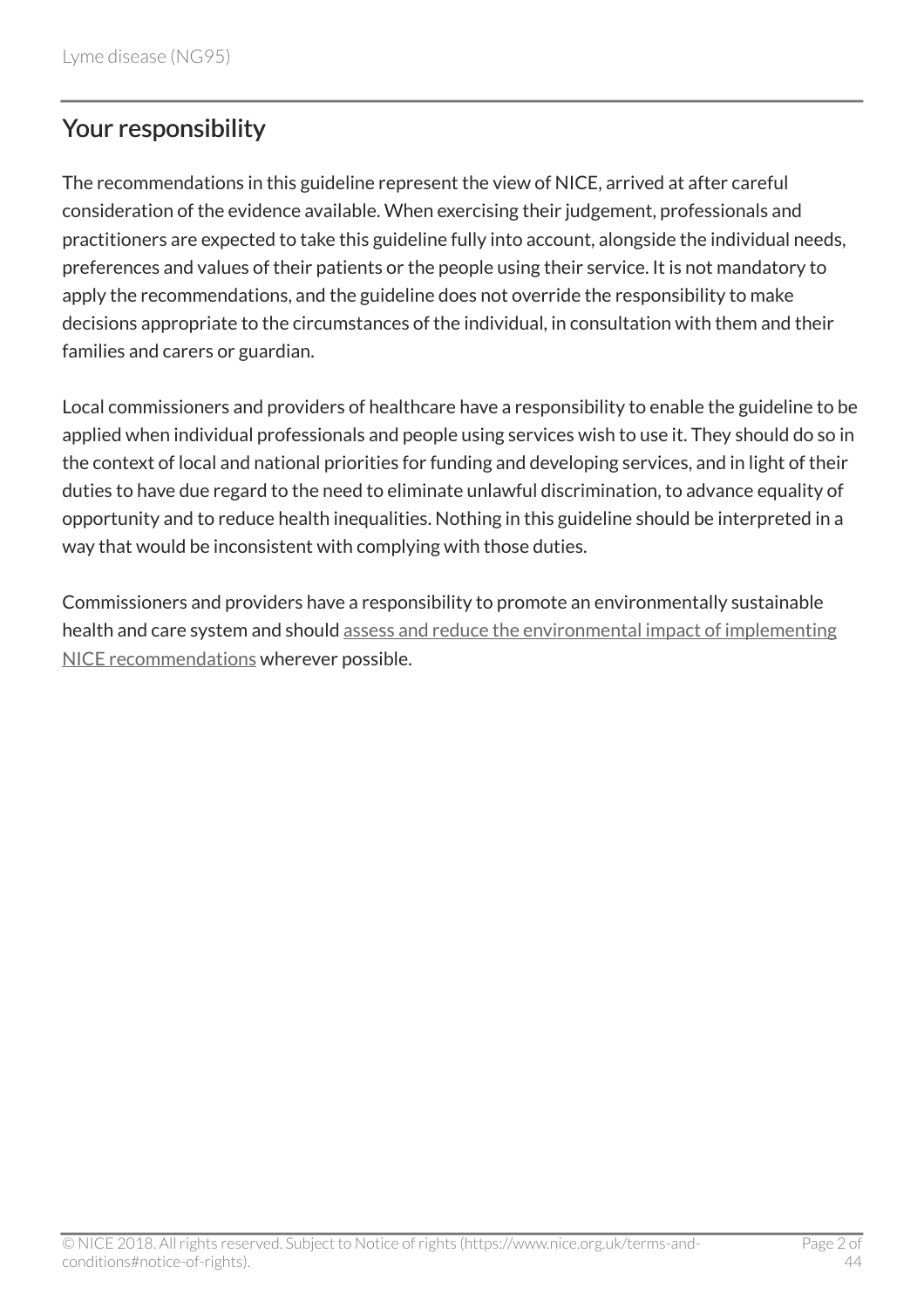# Contents

| 3 Seroprevalence of Lyme disease-specific antibodies and other tick-borne infections in the UK           |  |
|----------------------------------------------------------------------------------------------------------|--|
|                                                                                                          |  |
| 5 Laboratory tests to diagnose initial and ongoing infection and determine re-infection in the different |  |
|                                                                                                          |  |
|                                                                                                          |  |
|                                                                                                          |  |
|                                                                                                          |  |
|                                                                                                          |  |
|                                                                                                          |  |
|                                                                                                          |  |
|                                                                                                          |  |
|                                                                                                          |  |
|                                                                                                          |  |
|                                                                                                          |  |
|                                                                                                          |  |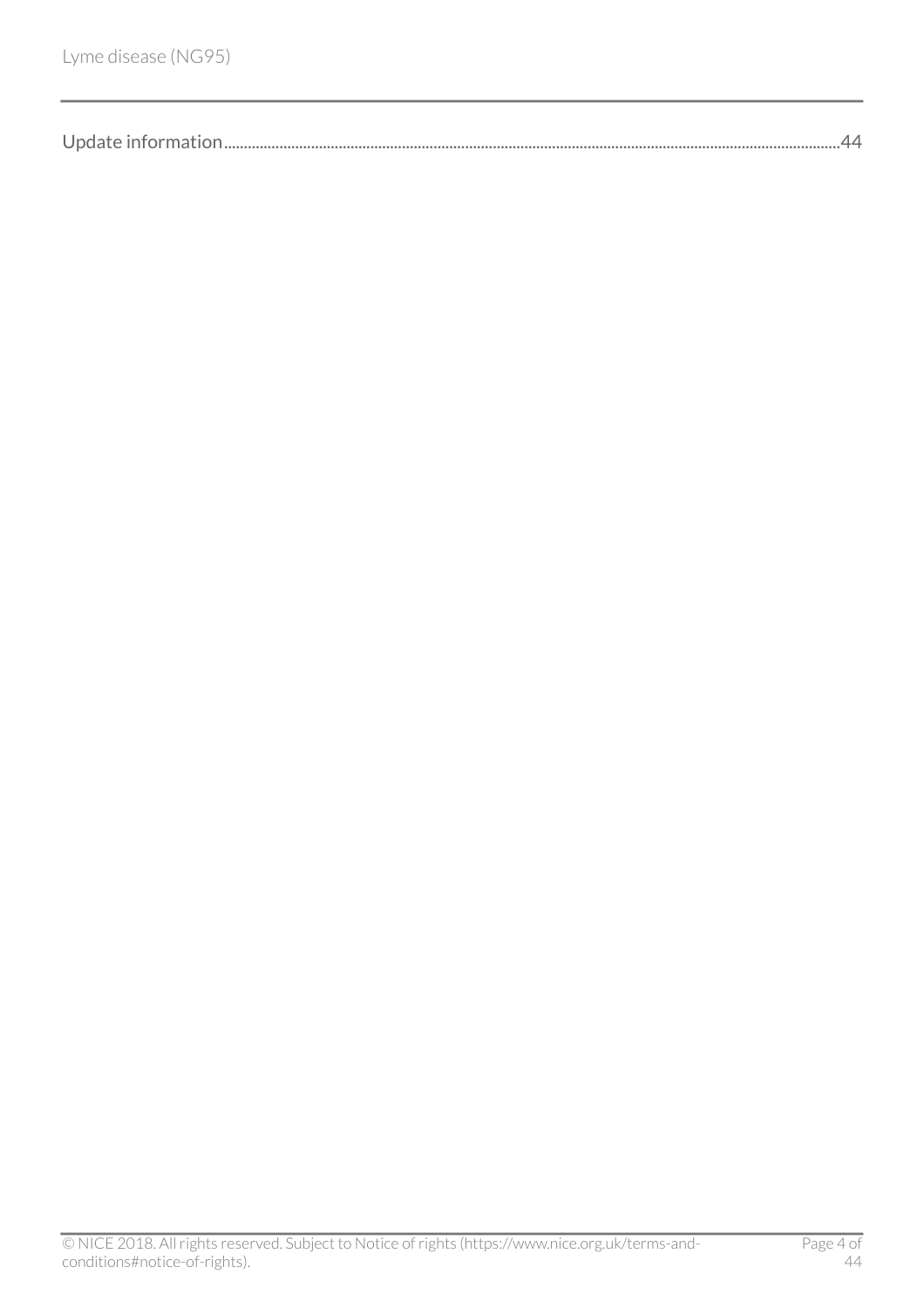# <span id="page-4-0"></span>**Overview**

This guideline covers diagnosing and managing Lyme disease. It aims to raise awareness of when Lyme disease should be suspected and ensure that people have prompt and consistent diagnosis and treatment. It does not cover preventing Lyme disease.

# <span id="page-4-1"></span>*Who is it for?*

- Healthcare professionals including GPs, nurses, specialists and microbiologists
- Commissioners and providers
- People with Lyme disease, their families and carers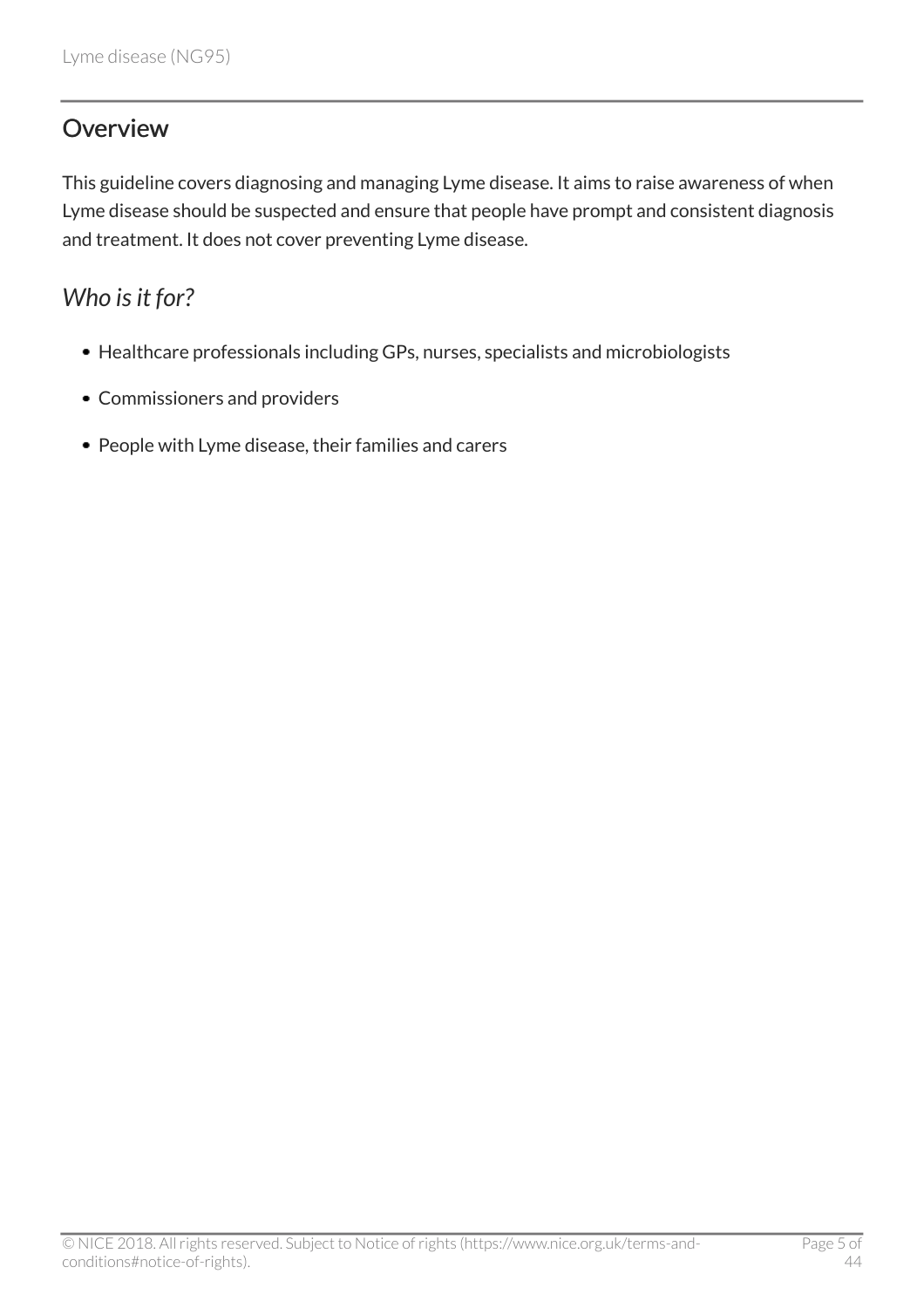### <span id="page-5-0"></span>**Recommendations**

People have the right to be involved in discussions and make informed decisions about their care, as described in [your care](http://www.nice.org.uk/about/nice-communities/public-involvement/your-care).

[Making decisions using NICE guidelines](http://www.nice.org.uk/about/what-we-do/our-programmes/nice-guidance/nice-guidelines/using-NICE-guidelines-to-make-decisions) explains how we use words to show the strength (or certainty) of our recommendations, and has information about prescribing medicines (including off-label use), professional guidelines, standards and laws (including on consent and mental capacity), and safeguarding.

### <span id="page-5-1"></span>*1.1 Awareness of Lyme disease*

#### 1.1.1 Be aware that:

- the bacteria that cause Lyme disease are transmitted by the bite of an infected tick
- ticks are mainly found in grassy and wooded areas, including urban gardens and parks
- tick bites may not always be noticed
- infected ticks are found throughout the UK and Ireland, and although some areas appear to have a higher prevalence of infected ticks, prevalence data are incomplete
- particularly high-risk areas are the South of England and Scottish Highlands but infection can occur in many areas
- Lyme disease may be more prevalent in parts of central, eastern and northern Europe (including Scandinavia) and parts of Asia, the US and Canada.
- 1.1.2 Be aware that most tick bites do not transmit Lyme disease and that prompt, correct removal of the tick reduces the risk of transmission.
- 1.1.3 Give people advice about:
	- where ticks are commonly found (such as grassy and wooded areas, including urban gardens and parks)
	- the importance of prompt, correct tick removal and how to do this (see the Public Health England website for [information on removing ticks](https://www.gov.uk/government/publications/tick-bite-risks-and-prevention-of-lyme-disease))
	- covering exposed skin and using insect repellents that protect against ticks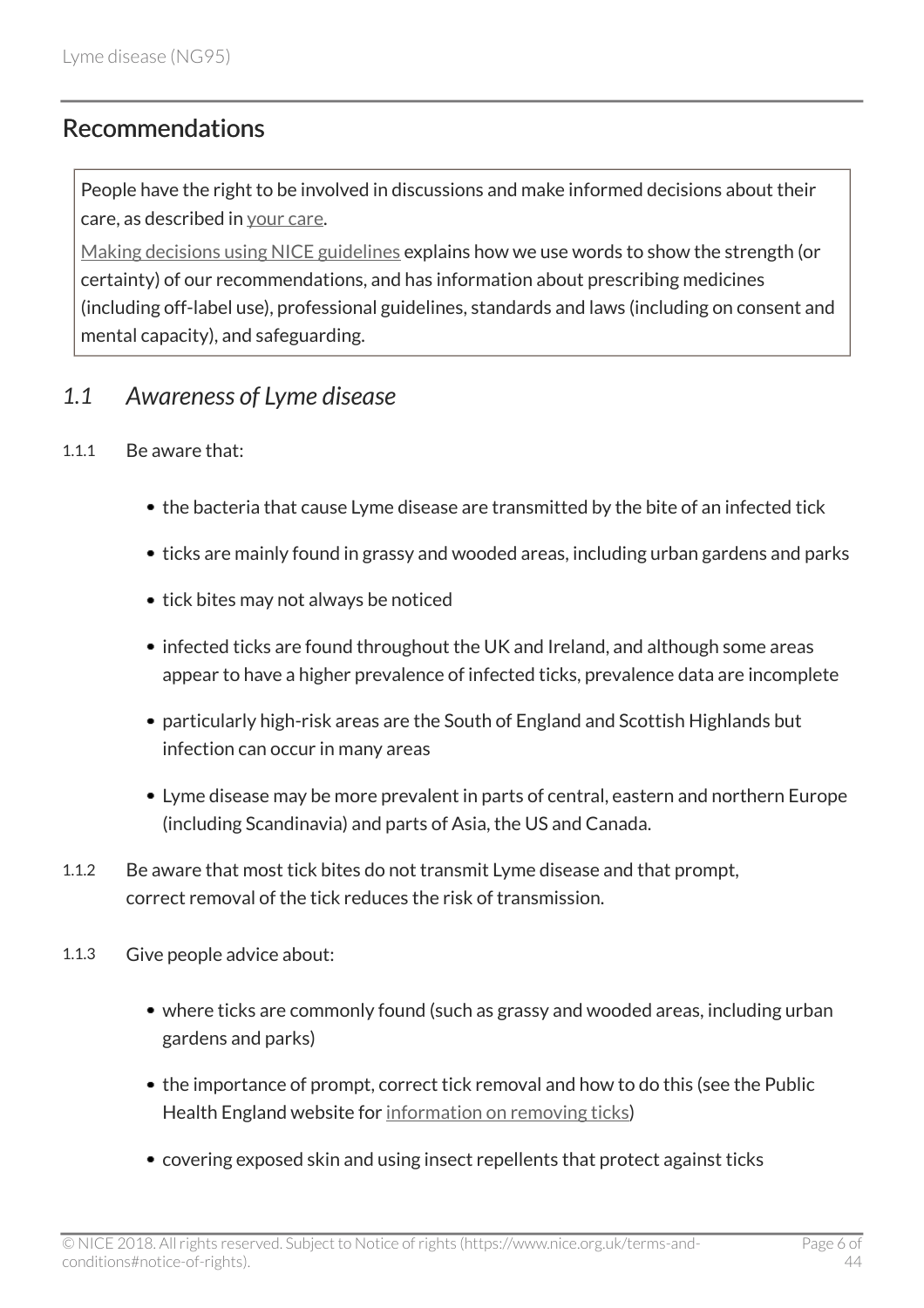- how to check themselves and their children for ticks on the skin
- sources of information on Lyme disease, such as [Public Health England,](https://www.gov.uk/government/collections/lyme-disease-guidance-data-and-analysis) and organisations providing information and support, such as patient charities.

To find out why the committee made the recommendations on awareness of Lyme disease and how they might affect practice, see [rationale and impact](http://live-publications.nice.org.uk/rationale-and-impact#awareness-of-lyme-disease-2).

### <span id="page-6-0"></span>*1.2 Diagnosis*

#### Clinical assessment

- 1.2.1 Diagnose Lyme disease in people with erythema migrans, a red rash that:
	- increases in size and may sometimes have a central clearing
	- is not usually itchy, hot or painful
	- usually becomes visible from 1 to 4 weeks (but can appear from 3 days to 3 months) after a tick bite and lasts for several weeks
	- is usually at the site of a tick bite.

NICE has also produced a [resource](https://www.nice.org.uk/guidance/ng95/resources/lyme-disease-rash-images-pdf-4792273597) with images showing erythema migrans.

- 1.2.2 Be aware that a rash, which is not erythema migrans, can develop as a reaction to a tick bite that:
	- usually develops and recedes during 48 hours from the time of the tick bite
	- is more likely than erythema migrans to be hot, itchy or painful
	- may be caused by an inflammatory reaction or infection with a common skin pathogen.
- 1.2.3 Consider the possibility of Lyme disease in people presenting with several of the following symptoms, because Lyme disease is a possible but uncommon cause of:
	- fever and sweats
	- swollen glands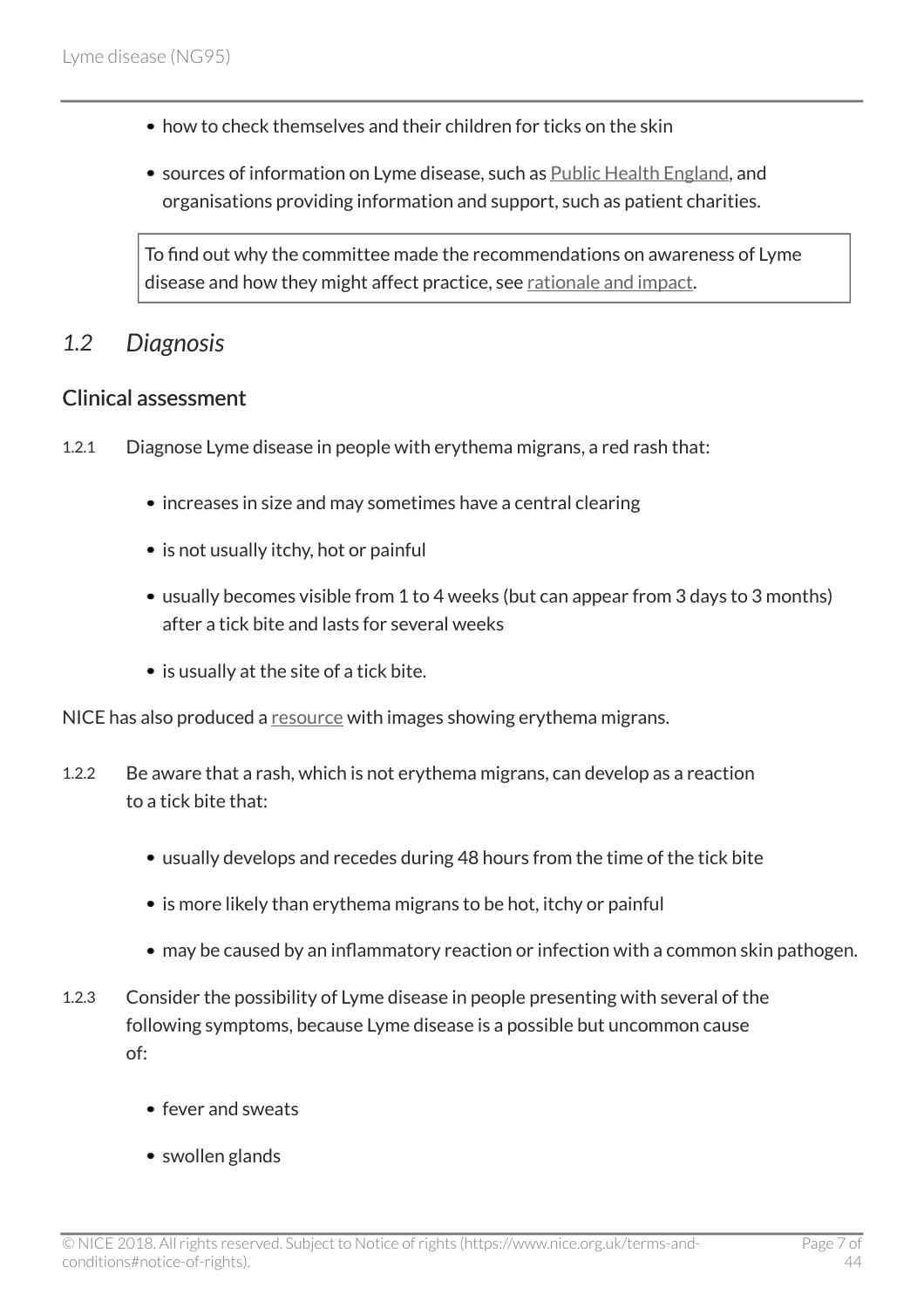- malaise
- $\bullet$  fatigue
- neck pain or stiffness
- migratory joint or muscle aches and pain
- cognitive impairment, such as memory problems and difficulty concentrating (sometimes described as 'brain fog')
- headache
- paraesthesia.
- 1.2.4 Consider the possibility of Lyme disease in people presenting with symptoms and signs relating to 1 or more organ systems (focal symptoms) because Lyme disease is a possible but uncommon cause of:
	- neurological symptoms, such as facial palsy or other unexplained cranial nerve palsies, meningitis, mononeuritis multiplex or other unexplained radiculopathy; or rarely encephalitis, neuropsychiatric presentations or unexplained white matter changes on brain imaging
	- inflammatory arthritis affecting 1 or more joints that may be fluctuating and migratory
	- cardiac problems, such as heart block or pericarditis
	- eye symptoms, such as uveitis or keratitis
	- skin rashes such as acrodermatitis chronica atrophicans or lymphocytoma.
- 1.2.5 If a person presents with symptoms that suggest the possibility of Lyme disease, explore how long the person has had symptoms and their history of possible tick exposure, for example, ask about:
	- activities that might have exposed them to ticks
	- travel to areas where Lyme disease is known to be highly prevalent.
- 1.2.6 Do not rule out the possibility of Lyme disease in people with symptoms but no clear history of tick exposure.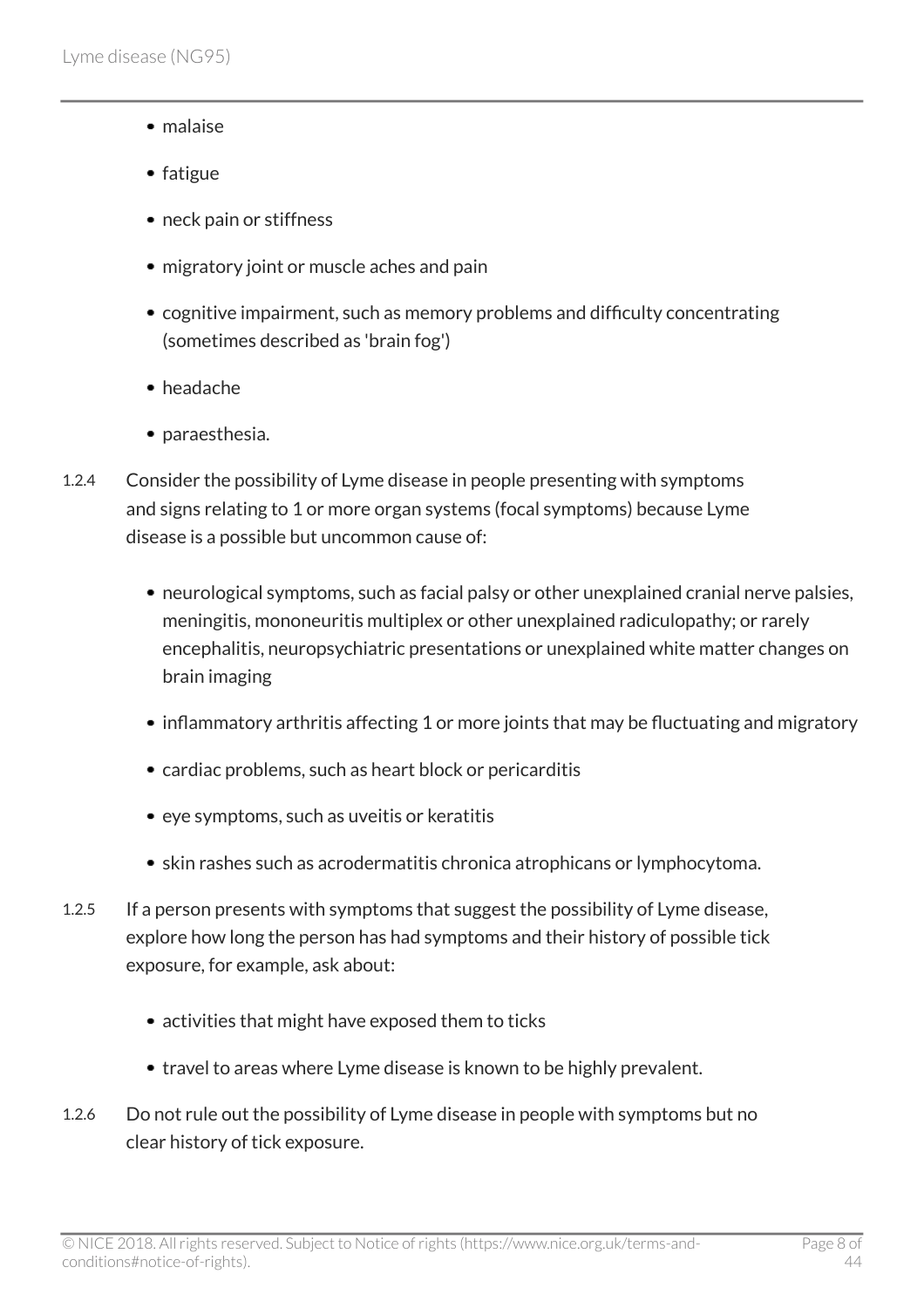- 1.2.7 Do not diagnose Lyme disease in people without symptoms, even if they have had a tick bite.
- 1.2.8 Be cautious about diagnosing Lyme disease in people without a supportive history or positive serological testing because of the risk of:
	- missing an alternative diagnosis
	- providing inappropriate treatment.
- 1.2.9 Follow usual clinical practice to manage symptoms, for example, pain relief for headaches or muscle pain, in people being assessed for Lyme disease.
- 1.2.10 Take into account that people with Lyme disease may have symptoms of cognitive impairment and may have difficulty explaining their symptoms. For adults, follow the recommendations in NICE's guideline on [patient experience in](http://www.nice.org.uk/guidance/cg138) [adult NHS services](http://www.nice.org.uk/guidance/cg138).

To find out why the committee made the recommendations on clinical assessment and how they might affect practice, see [rationale and impact](http://live-publications.nice.org.uk/rationale-and-impact#clinical-assessment-2).

#### Laboratory investigations to support diagnosis

NICE has also produced a [visual summary](https://www.nice.org.uk/guidance/ng95/resources/visual-summary-pdf-4792272301) of the recommendations on testing for Lyme disease.

- 1.2.11 Diagnose and treat Lyme disease without laboratory testing in people with erythema migrans.
- 1.2.12 Use a combination of clinical presentation and laboratory testing to guide diagnosis and treatment in people without erythema migrans. Do not rule out diagnosis if tests are negative but there is high clinical suspicion of Lyme disease.
- 1.2.13 If there is a clinical suspicion of Lyme disease in people without erythema migrans:
	- offer an enzyme-linked immunosorbent assay (ELISA) [test](http://live-publications.nice.org.uk/recommendations#test-for-lyme-disease) for Lyme disease and
	- consider starting treatment with antibiotics while waiting for the results if there is a high clinical suspicion.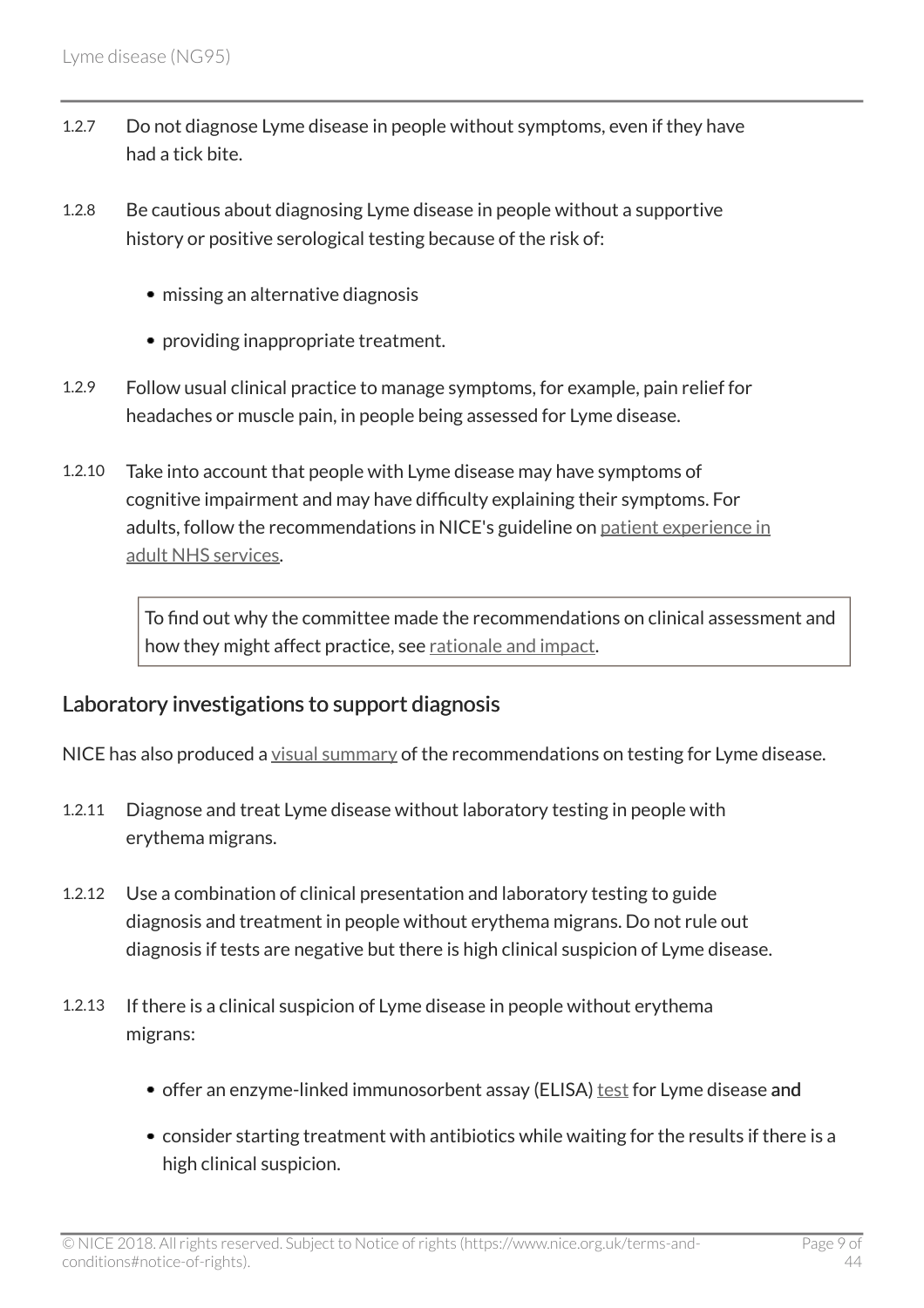- 1.2.14 Test for both IgM and IgG antibodies using ELISAs based on purified or recombinant antigens derived from the VlsE protein or its IR6 domain peptide (such as C6 ELISA).
- 1.2.15 If the ELISA is positive or equivocal:
	- perform an immunoblot test for Lyme disease and
	- consider starting treatment with antibiotics while waiting for the results if there is a high clinical suspicion of Lyme disease.
- 1.2.16 If the ELISA for Lyme disease is negative and the person still has symptoms, review their history and symptoms, and think about the possibility of an alternative diagnosis.
- 1.2.17 If Lyme disease is still suspected in people with a negative ELISA who were tested within 4 weeks from symptom onset, repeat the ELISA 4 to 6 weeks after the first ELISA test.
- 1.2.18 If Lyme disease is still suspected in people with a negative ELISA who have had symptoms for 12 weeks or more, perform an immunoblot test.
- 1.2.19 Diagnose Lyme disease in people with symptoms of Lyme disease and a positive immunoblot test.
- 1.2.20 If the immunoblot test for Lyme disease is negative (regardless of the ELISA result) but symptoms persist, consider a discussion with or referral to a specialist, to:
	- review whether further tests may be needed for suspected Lyme disease, for example, synovial fluid aspirate or biopsy, or lumbar puncture for cerebrospinal fluid analysis or
	- consider alternative diagnoses (both infectious, including other tick-borne diseases, and non-infectious diseases).

Choose a specialist appropriate for the person's history or symptoms, for example, an adult or paediatric infection specialist, rheumatologist or neurologist.

1.2.21 If the immunoblot test for Lyme disease is negative and symptoms have resolved, explain to the person that no treatment is required.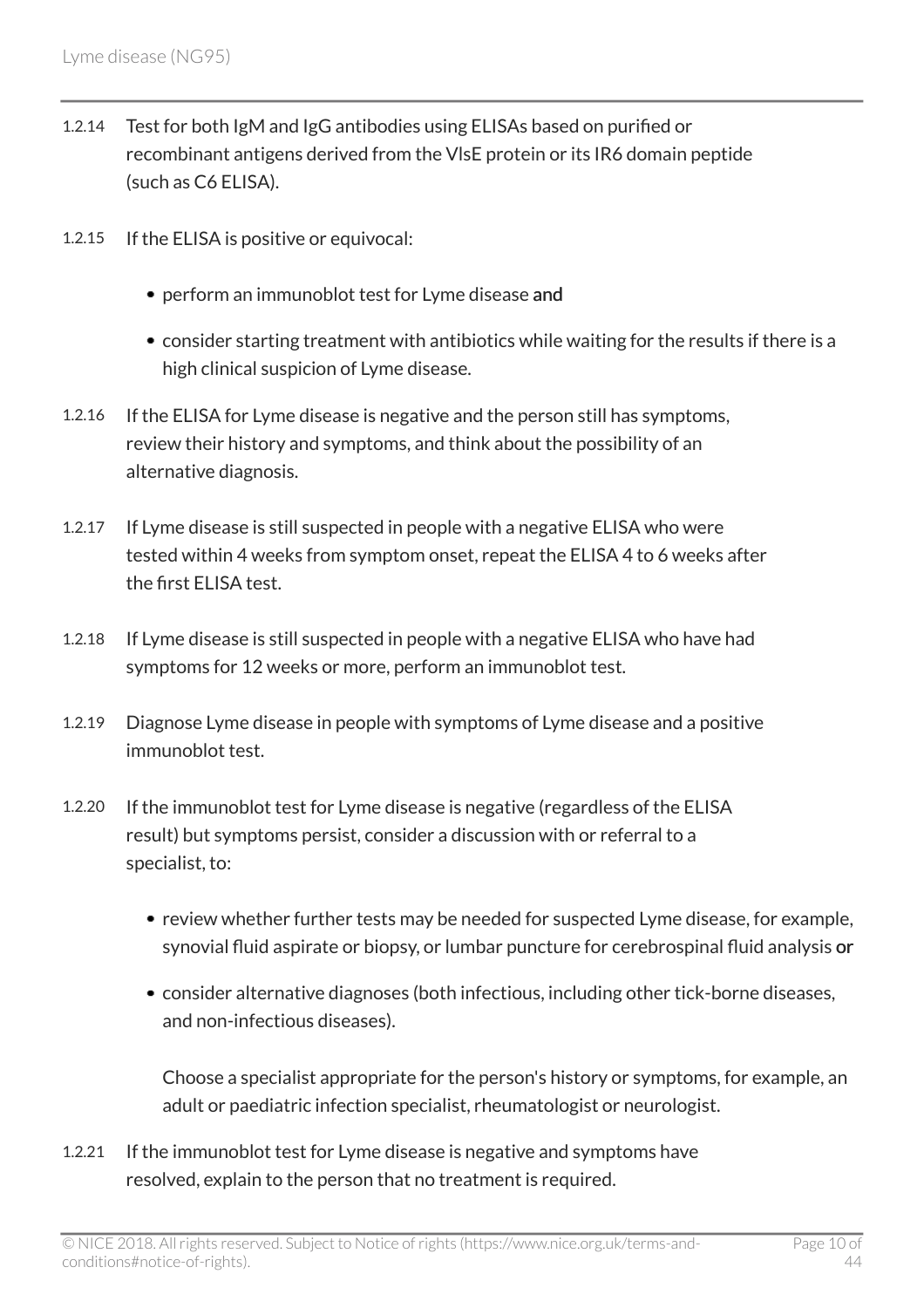- 1.2.22 Carry out tests for Lyme disease only at laboratories that:
	- are accredited by the UK accreditation service (UKAS) and
	- use validated tests (validation should include published evidence on the test methodology, its relation to Lyme disease and independent reports of performance) and
	- participate in a formal external quality assurance programme.
- 1.2.23 Do not routinely diagnose Lyme disease based only on tests done outside the NHS, unless the laboratory used is accredited, participates in formal external quality assurance programmes and uses validated tests (see recommendation 1.2.22). If there is any doubt about tests:
	- review the person's clinical presentation and
	- carry out testing again using a UKAS-accredited laboratory and/or seek advice from a national reference laboratory.

To find out why the committee made the recommendations on laboratory investigations and how they might affect practice, see [rationale and impact](http://live-publications.nice.org.uk/rationale-and-impact#laboratory-investigations).

#### Information for people being tested for Lyme disease

- 1.2.24 Tell people that tests for Lyme disease have limitations. Explain that both falsepositive and false-negative results can occur and what this means.
- 1.2.25 Explain to people that most tests for Lyme disease assess for the presence of antibodies and that the accuracy of tests may be reduced if:
	- testing is carried out too early (before antibodies have developed)
	- the person has reduced immunity, for example, people on immunosuppressant treatments, which might affect the development of antibodies.
- 1.2.26 Advise people that tests from non-UKAS laboratories may not have been fully evaluated to diagnose Lyme disease.
- 1.2.27 Explain to people that: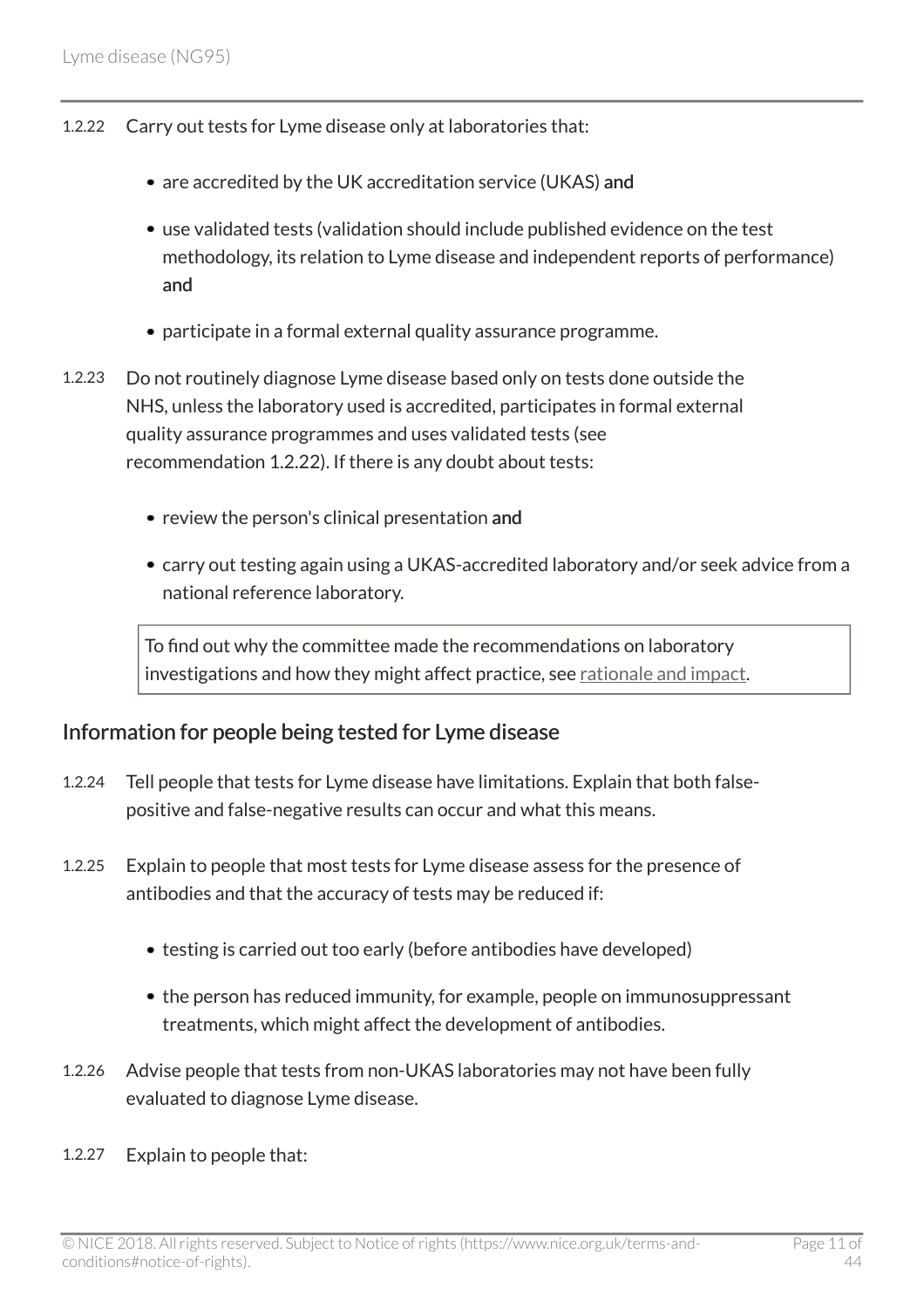- the symptoms and signs associated with Lyme disease overlap with those of other conditions
- they will be assessed for alternative diagnoses if their tests are negative and their symptoms have not resolved
- symptoms such as tiredness, headache and muscle pain are common, and a specific medical cause is often not found.

To find out why the committee made the recommendations on information, see [rationale and impact](http://live-publications.nice.org.uk/rationale-and-impact#information-for-people-with-lyme-disease-2).

### <span id="page-11-0"></span>*1.3 Management*

#### Emergency referral

1.3.1 Follow usual clinical practice for emergency referrals, for example, in people with symptoms that suggest central nervous system infection, uveitis or cardiac complications such as complete heart block, even if Lyme disease is suspected.

#### Specialist advice

- 1.3.2 Discuss the diagnosis and management of Lyme disease in children and young people under 18 years with a specialist, unless they have a single erythema migrans lesion and no other symptoms. Choose a specialist appropriate for the child or young person's symptoms dependent on availability, for example, a paediatrician, paediatric infectious disease specialist or a paediatric neurologist.
- 1.3.3 If an adult with Lyme disease has focal symptoms, consider a discussion with or referral to a specialist, without delaying treatment. Choose a specialist appropriate for the person's symptoms, for example, an adult infection specialist, rheumatologist or neurologist.

To find out why the committee made the recommendations on emergency referral and specialist advice and how they might affect practice, see [rationale and impact](http://live-publications.nice.org.uk/rationale-and-impact#emergency-referral-and-specialist-advice).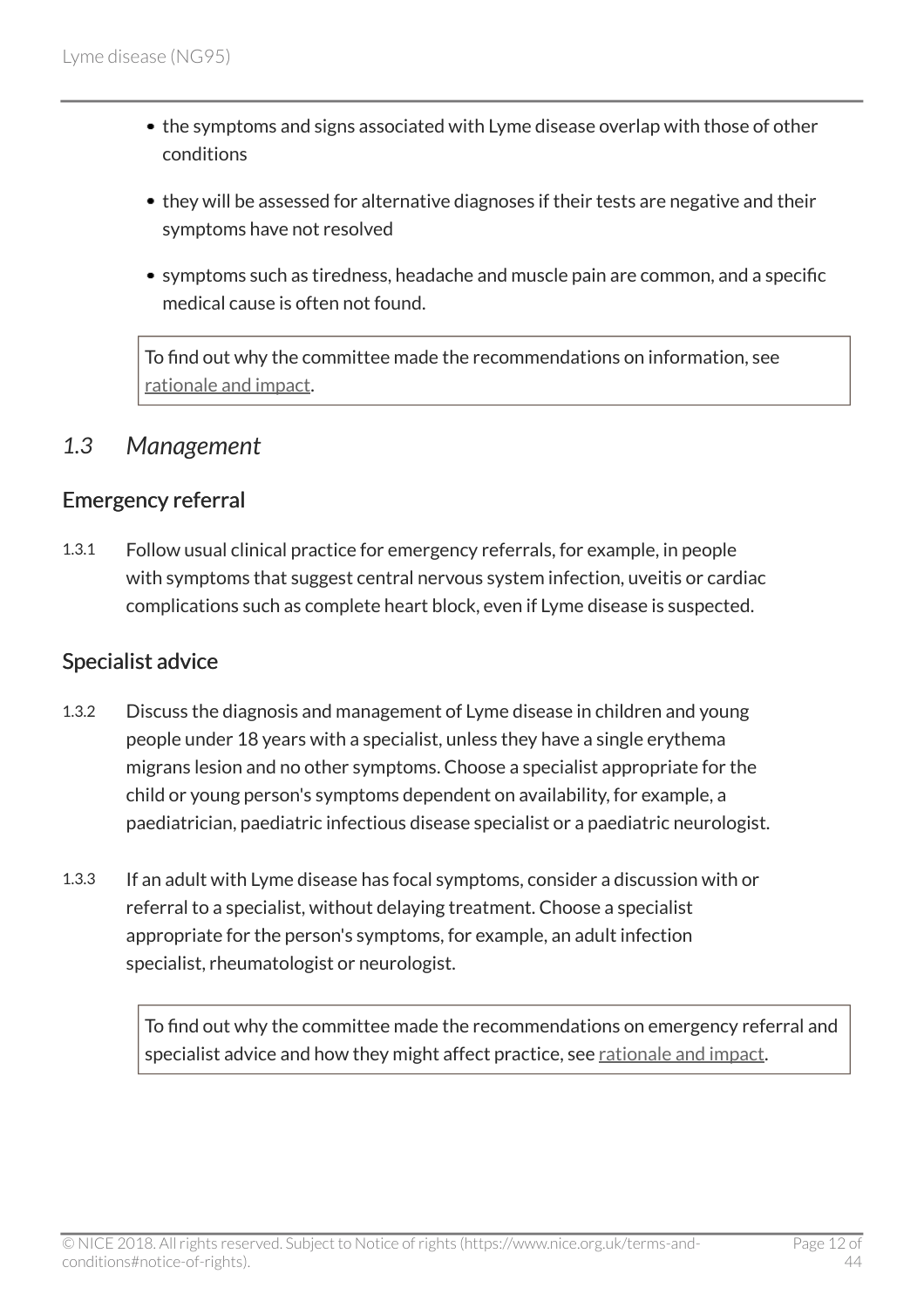#### Antibiotic treatment

- 1.3.4 For adults and young people (aged 12 and over) diagnosed with Lyme disease, offer antibiotic treatment according to their symptoms as described in table 1.
- 1.3.5 For children (under 12) diagnosed with Lyme disease, offer antibiotic treatment according to their symptoms as described in table 2.
- 1.3.6 Ask women (including young women under 18) if they might be pregnant before offering antibiotic treatment for Lyme disease (see [recommendation](http://live-publications.nice.org.uk/recommendations#management-for-women-with-lyme-disease-during-pregnancy-and-their-babies) 1.3.18 on treatment in pregnancy).
- 1.3.7 If symptoms worsen during treatment for Lyme disease, assess for an allergic reaction to the antibiotic. Be aware that a [Jarisch–Herxheimer reaction](http://live-publications.nice.org.uk/recommendations#jarischherxheimer-reaction) may cause an exacerbation of symptoms but does not usually warrant stopping treatment.
- 1.3.8 Consider clinical review during or after treatment for Lyme disease to assess for possible side effects and response to treatment.

Table 1 Antibiotic treatment for Lyme disease in adults and young people (aged 12 and over) according to symptoms<sup>a</sup>

| <b>Symptoms</b>                                                                 | <b>Treatment</b>                                                                | <b>First alternative</b>                                 | Second<br>alternative                                              |  |
|---------------------------------------------------------------------------------|---------------------------------------------------------------------------------|----------------------------------------------------------|--------------------------------------------------------------------|--|
| Lyme disease without focal symptoms                                             |                                                                                 |                                                          |                                                                    |  |
| Erythema migrans<br>and/or<br>Non-focal symptoms                                | Oral doxycycline:<br>100 mg twice per day or 200 mg<br>once per day for 21 days | Oral amoxicillin:<br>$1g$ 3 times per<br>day for 21 days | Oral<br>azithromycin <sup>b</sup> :<br>500 mg daily<br>for 17 days |  |
| Lyme disease with focal symptoms                                                |                                                                                 |                                                          |                                                                    |  |
| Lyme disease affecting<br>the cranial nerves or<br>peripheral nervous<br>system | Oral doxycycline:<br>100 mg twice per day or 200 mg<br>once per day for 21 days | Oral amoxicillin:<br>1g 3 times per<br>day for 21 days   |                                                                    |  |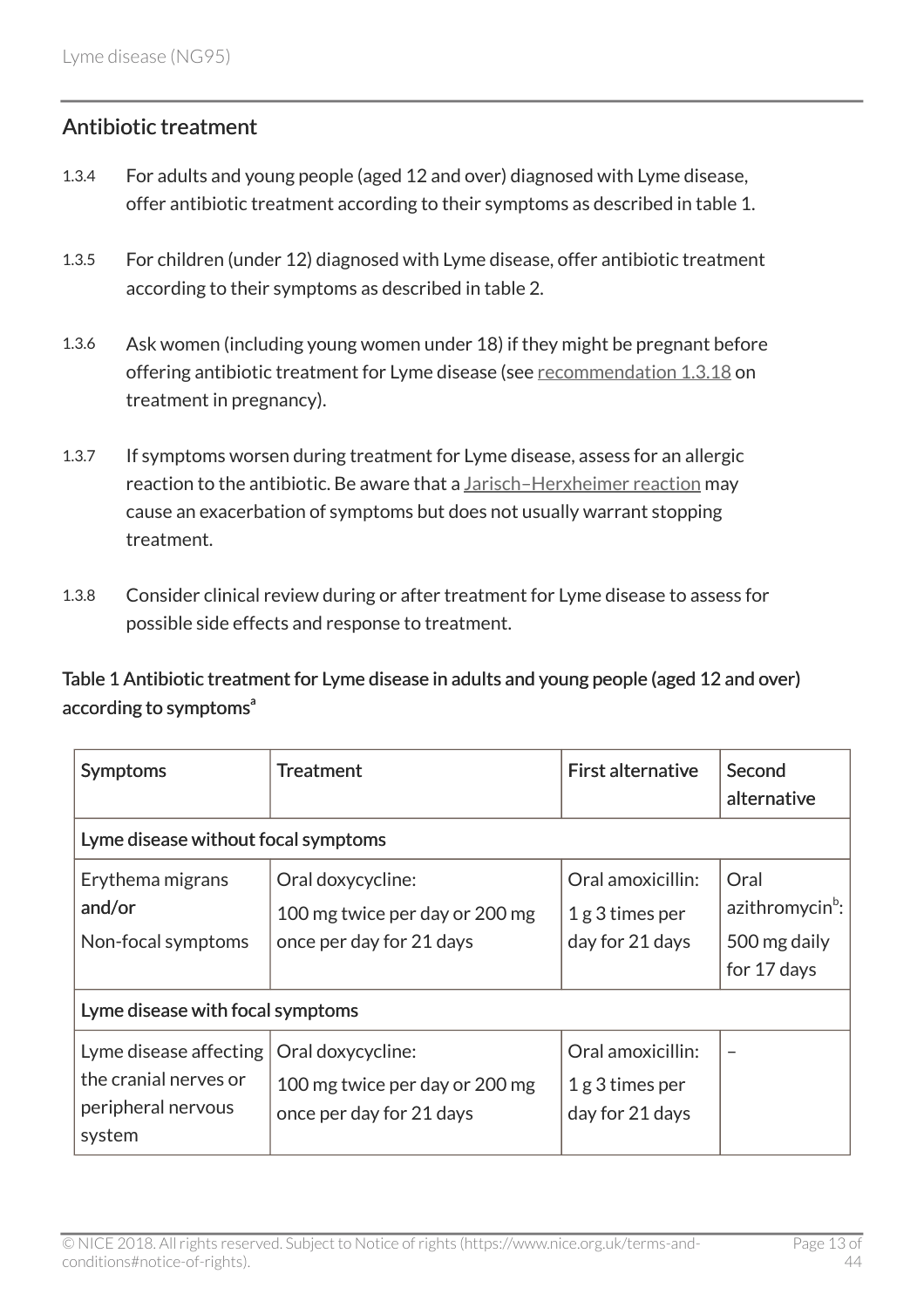| Lyme disease affecting<br>the central nervous<br>system                                           | Intravenous ceftriaxone:<br>2 g twice per day or 4 g once per<br>day for 21 days (when an oral<br>switch is being considered, use<br>doxycycline) | Oral doxycycline:<br>200 mg twice per<br>day or 400 mg<br>once per day for<br>21 days |                                                                   |  |
|---------------------------------------------------------------------------------------------------|---------------------------------------------------------------------------------------------------------------------------------------------------|---------------------------------------------------------------------------------------|-------------------------------------------------------------------|--|
| Lyme disease arthritis<br>Acrodermatitis<br>chronica atrophicans                                  | Oral doxycycline:<br>100 mg twice per day or 200 mg<br>once per day for 28 days                                                                   | Oral amoxicillin:<br>1g 3 times per<br>day for 28 days                                | Intravenous<br>ceftriaxone:<br>2 g once per<br>day for<br>28 days |  |
| Lyme carditis <sup>b</sup>                                                                        | Oral doxycycline:<br>100 mg twice per day or 200 mg<br>once per day for 21 days                                                                   | Intravenous<br>ceftriaxone:<br>2 g once per day<br>for 21 days                        |                                                                   |  |
| Lyme carditis and<br>haemodynamically<br>unstable                                                 | Intravenous ceftriaxone:<br>2 g once per day for 21 days (when<br>an oral switch is being considered,<br>use doxycycline)                         |                                                                                       |                                                                   |  |
| <sup>a</sup> For Lyme disease suspected during pregnancy use appropriate antibiotics for stage of |                                                                                                                                                   |                                                                                       |                                                                   |  |

For Lyme disease suspected during pregnancy, use appropriate antibiotics for stage of pregnancy.

 $b$  Do not use azithromycin to treat people with cardiac abnormalities associated with Lyme disease because of its effect on QT interval.

### Table 2 Antibiotic treatment for Lyme disease in children (under 12) according to symptoms<sup>a, b, c</sup>

| <b>Symptoms</b>                     | Age | Treatment | $\mathsf{F}$ irst alternative | Second<br>alternative |
|-------------------------------------|-----|-----------|-------------------------------|-----------------------|
| Lyme disease without focal symptoms |     |           |                               |                       |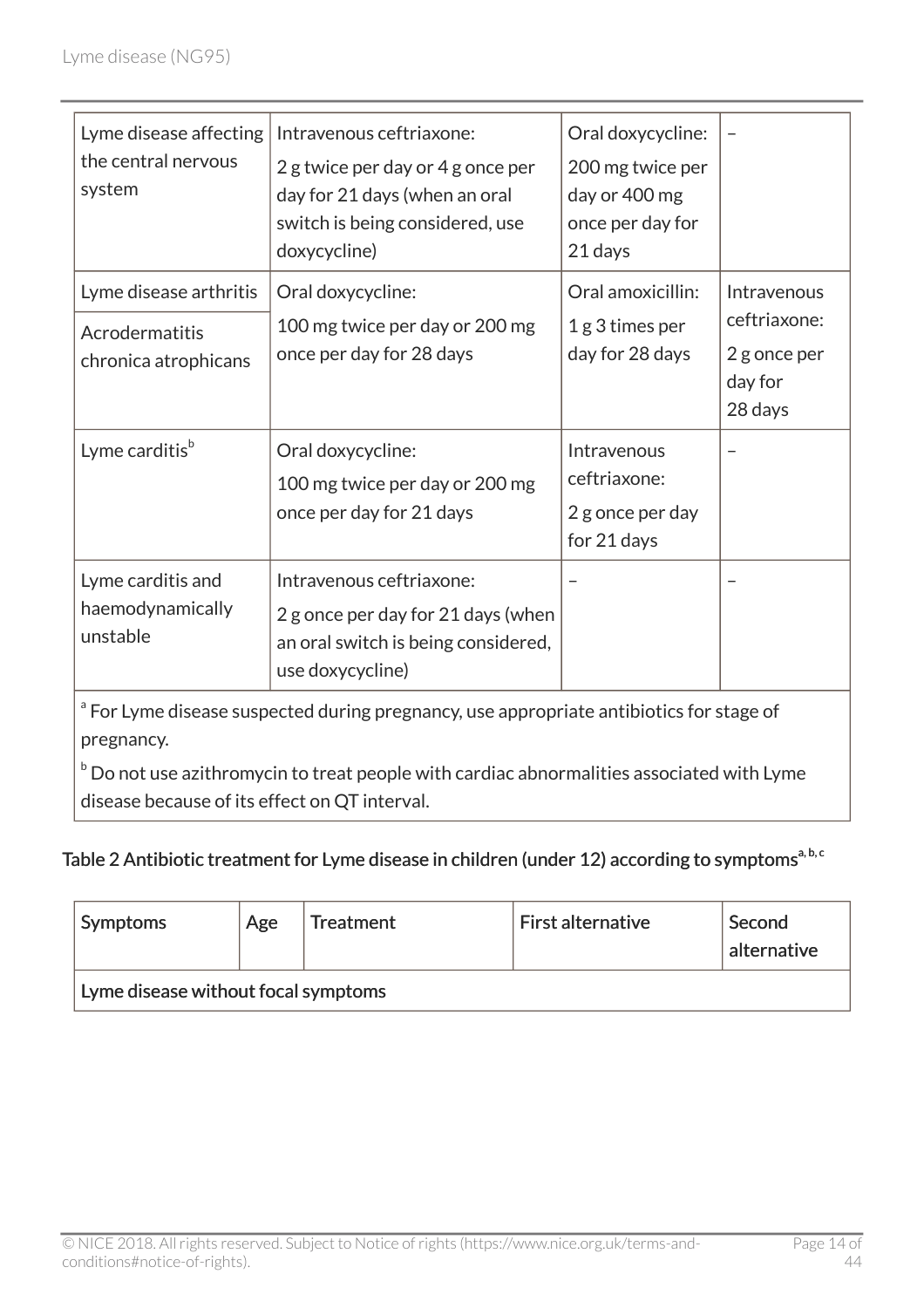| Erythema migrans<br>and/or<br>Non-focal<br>symptoms                                | $9 - 12$<br>years | Oral doxycycline <sup>ª</sup> for<br>children under 45 kg:<br>5 mg/kg in 2 divided<br>doses on day 1 followed<br>by 2.5 mg/kg daily in<br>1 or 2 divided doses for<br>a total of 21 days<br>For severe infections,<br>up to 5 mg/kg daily for<br>21 days | Oral amoxicillin for<br>children 33 kg and<br>under:<br>30 mg/kg 3 times per<br>day for 21 days        | Oral<br>azithromycin <sup>d,</sup><br><sup>e</sup> for children<br>50 kg and<br>under:<br>$10$ mg/kg<br>daily for<br>17 days |
|------------------------------------------------------------------------------------|-------------------|----------------------------------------------------------------------------------------------------------------------------------------------------------------------------------------------------------------------------------------------------------|--------------------------------------------------------------------------------------------------------|------------------------------------------------------------------------------------------------------------------------------|
|                                                                                    | Under<br>9        | Oral amoxicillin for<br>children 33 kg and<br>under: 30 mg/kg 3 times<br>per day for 21 days                                                                                                                                                             | Oral azithromycin <sup>d, e</sup> for<br>children 50 kg and<br>under:<br>10 mg/kg daily for<br>17 days |                                                                                                                              |
| Lyme disease with focal symptoms                                                   |                   |                                                                                                                                                                                                                                                          |                                                                                                        |                                                                                                                              |
| Lyme disease<br>affecting the<br>cranial nerves or<br>peripheral<br>nervous system | $9 - 12$<br>years | Oral doxycycline <sup>ª</sup> for<br>children under 45 kg:<br>5 mg/kg in 2 divided<br>doses on day 1 followed<br>by 2.5 mg/kg daily in<br>1 or 2 divided doses for<br>a total of 21 days<br>For severe infections,<br>up to 5 mg/kg daily for<br>21 days | Oral amoxicillin for<br>children 33 kg and<br>under:<br>30 mg/kg 3 times per<br>day for 21 days        |                                                                                                                              |
|                                                                                    | Under<br>9        | Oral amoxicillin for<br>children 33 kg and<br>under:<br>30 mg/kg 3 times per<br>day for 21 days                                                                                                                                                          |                                                                                                        |                                                                                                                              |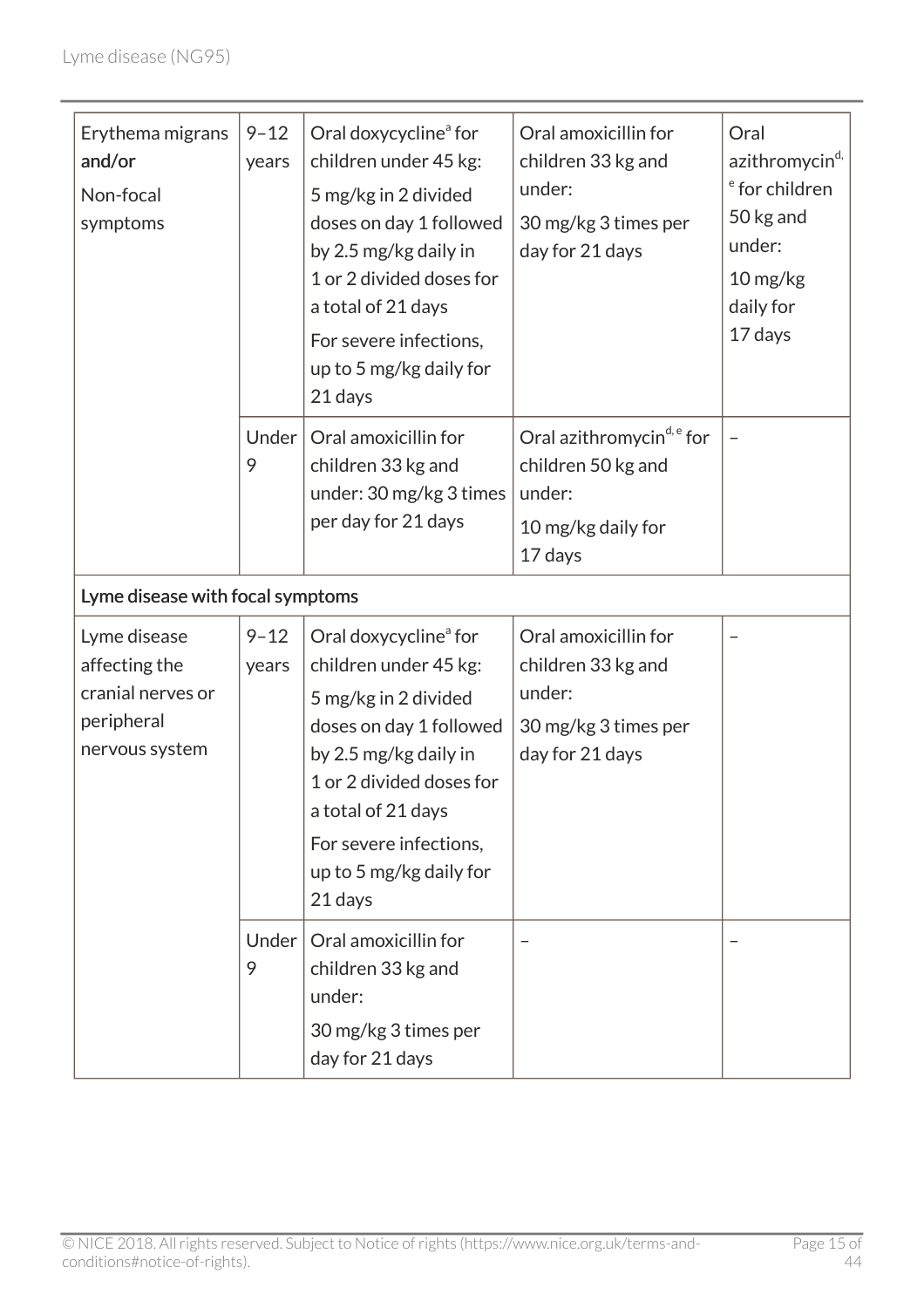| Lyme disease<br>affecting the<br>central nervous<br>system     | $9 - 12$<br>years | Intravenous ceftriaxone<br>for children 50 kg and<br>under:<br>80 mg/kg (up to 4 g)<br>once per day for<br>21 days                                                                                                                                       | Oral doxycycline <sup>ª</sup> for<br>children under 45 kg:<br>5 mg/kg in 2 divided<br>doses on day 1 followed<br>by 2.5 mg/kg daily in<br>1 or 2 divided doses for<br>a total of 21 days<br>For severe infections,<br>up to 5 mg/kg daily |                                                                                                                                |
|----------------------------------------------------------------|-------------------|----------------------------------------------------------------------------------------------------------------------------------------------------------------------------------------------------------------------------------------------------------|-------------------------------------------------------------------------------------------------------------------------------------------------------------------------------------------------------------------------------------------|--------------------------------------------------------------------------------------------------------------------------------|
|                                                                | Under<br>9        | Intravenous ceftriaxone<br>for children 50 kg and<br>under:<br>80 mg/kg (up to $4 g$ )<br>once per day for<br>21 days                                                                                                                                    |                                                                                                                                                                                                                                           |                                                                                                                                |
| Lyme arthritis or<br>Acrodermatitis<br>chronica<br>atrophicans | $9 - 12$<br>years | Oral doxycycline <sup>ª</sup> for<br>children under 45 kg:<br>5 mg/kg in 2 divided<br>doses on day 1 followed<br>by 2.5 mg/kg daily in<br>1 or 2 divided doses for<br>a total of 28 days<br>For severe infections,<br>up to 5 mg/kg daily for<br>28 days | Oral amoxicillin for<br>children 33 kg and<br>under:<br>30 mg/kg 3 times per<br>day 28 days                                                                                                                                               | Intravenous<br>ceftriaxone<br>for children<br>50 kg and<br>under:<br>80 mg/kg (up<br>to $2 g$ ) once<br>per day for<br>28 days |
|                                                                | Under<br>9        | Oral amoxicillin for<br>children, 33 kg and<br>under:<br>30 mg/kg 3 times per<br>day for 28 days                                                                                                                                                         | Intravenous ceftriaxone<br>for children 50 kg and<br>under:<br>80 mg/kg (up to 2 g)<br>once per day for<br>28 days                                                                                                                        |                                                                                                                                |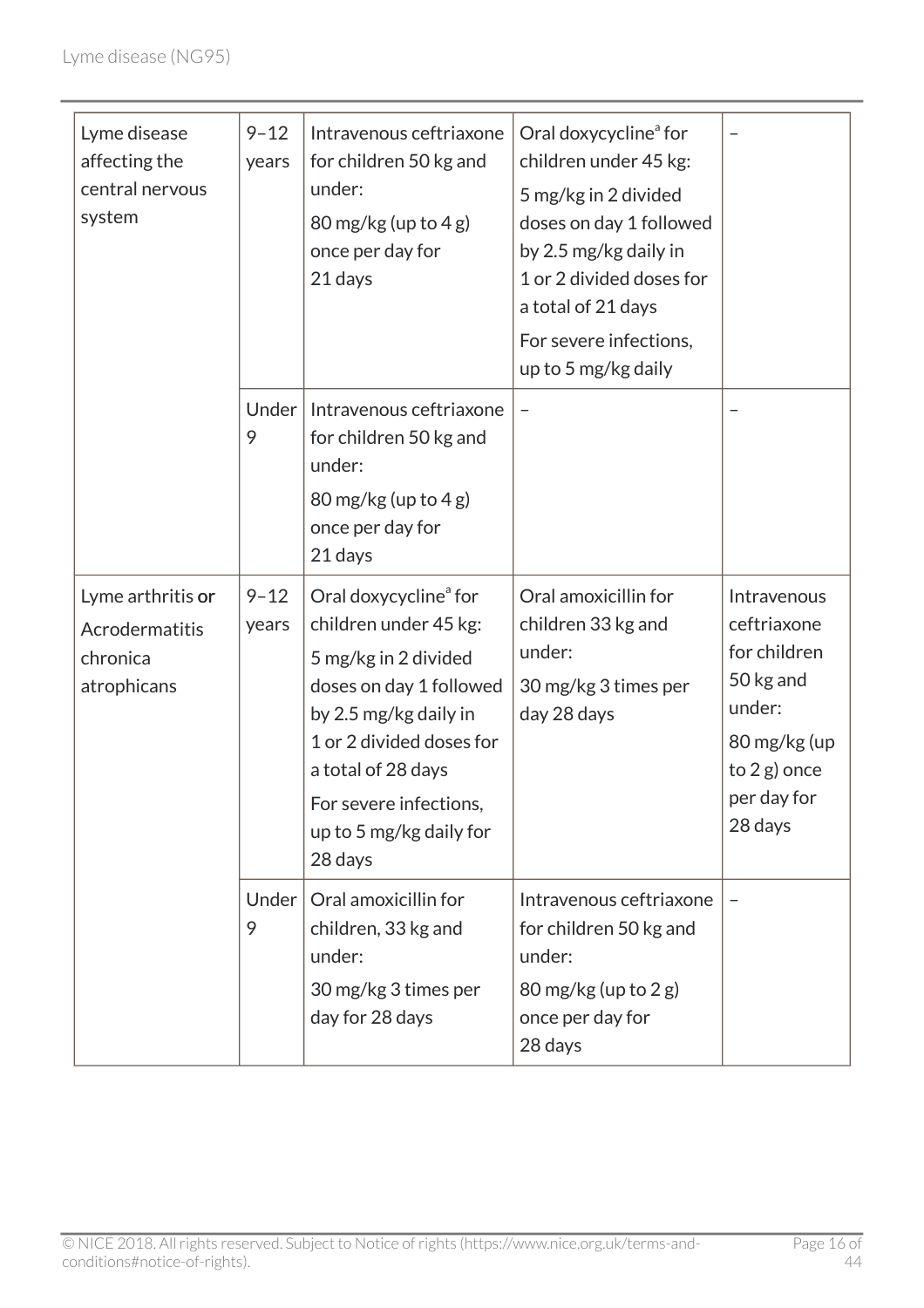| Lyme carditis<br>(both<br>haemodynamically<br>stable and<br>unstable) <sup>e</sup> | $9 - 12$<br>years | Oral doxycycline <sup>ª</sup> for<br>children under 45 kg:<br>5 mg/kg in 2 divided<br>doses on day 1 followed<br>by 2.5 mg/kg daily in<br>1 or 2 divided doses for<br>a total of 21 days<br>For severe infections,<br>up to 5 mg/kg daily for<br>21 days | Intravenous ceftriaxone<br>for children 50 kg and<br>under:<br>80 mg/kg (up to 2 g)<br>once per day for<br>21 days |  |
|------------------------------------------------------------------------------------|-------------------|----------------------------------------------------------------------------------------------------------------------------------------------------------------------------------------------------------------------------------------------------------|--------------------------------------------------------------------------------------------------------------------|--|
|                                                                                    | Under<br>9        | Intravenous ceftriaxone<br>for children 50 kg and<br>under:<br>$80 \,\text{mg/kg}$ (up to 2 g)<br>once per day for<br>21 days                                                                                                                            | $\overline{\phantom{m}}$                                                                                           |  |

<sup>a</sup> At the time of publication (April 2018), doxycycline did not have a UK marketing authorisation for this indication in children under 12 years and is contraindicated. The use of doxycycline for children aged 9 years and above in infections where doxycycline is considered first line in adult practice is accepted specialist practice. The prescriber should follow relevant professional guidance, taking full responsibility for the decision. Informed consent should be obtained and documented. See the General Medical Council's [Prescribing guidance:](http://www.gmc-uk.org/guidance/ethical_guidance/14327.asp) [prescribing unlicensed medicines](http://www.gmc-uk.org/guidance/ethical_guidance/14327.asp) for further information.

 $b$  Discuss management of Lyme disease in children and young people with a specialist, unless they have a single erythema migrans lesion with no other symptoms, see [recommendation](http://live-publications.nice.org.uk/recommendations#specialist-advice) 1.3.2.

 $\degree$  Children weighing more than the amounts specified should be treated according to table 1.

 $d$  At the time of publication (April 2018), azithromycin did not have a UK marketing authorisation for this indication in children under 12 years. The prescriber should follow relevant professional guidance, taking full responsibility for the decision. Informed consent should be obtained and documented. See the General Medical Council's [Prescribing guidance:](http://www.gmc-uk.org/guidance/ethical_guidance/14327.asp) [prescribing unlicensed medicines](http://www.gmc-uk.org/guidance/ethical_guidance/14327.asp) for further information.

<sup>e</sup> Do not use azithromycin to treat people with cardiac abnormalities associated with Lyme disease because of its effect on QT interval.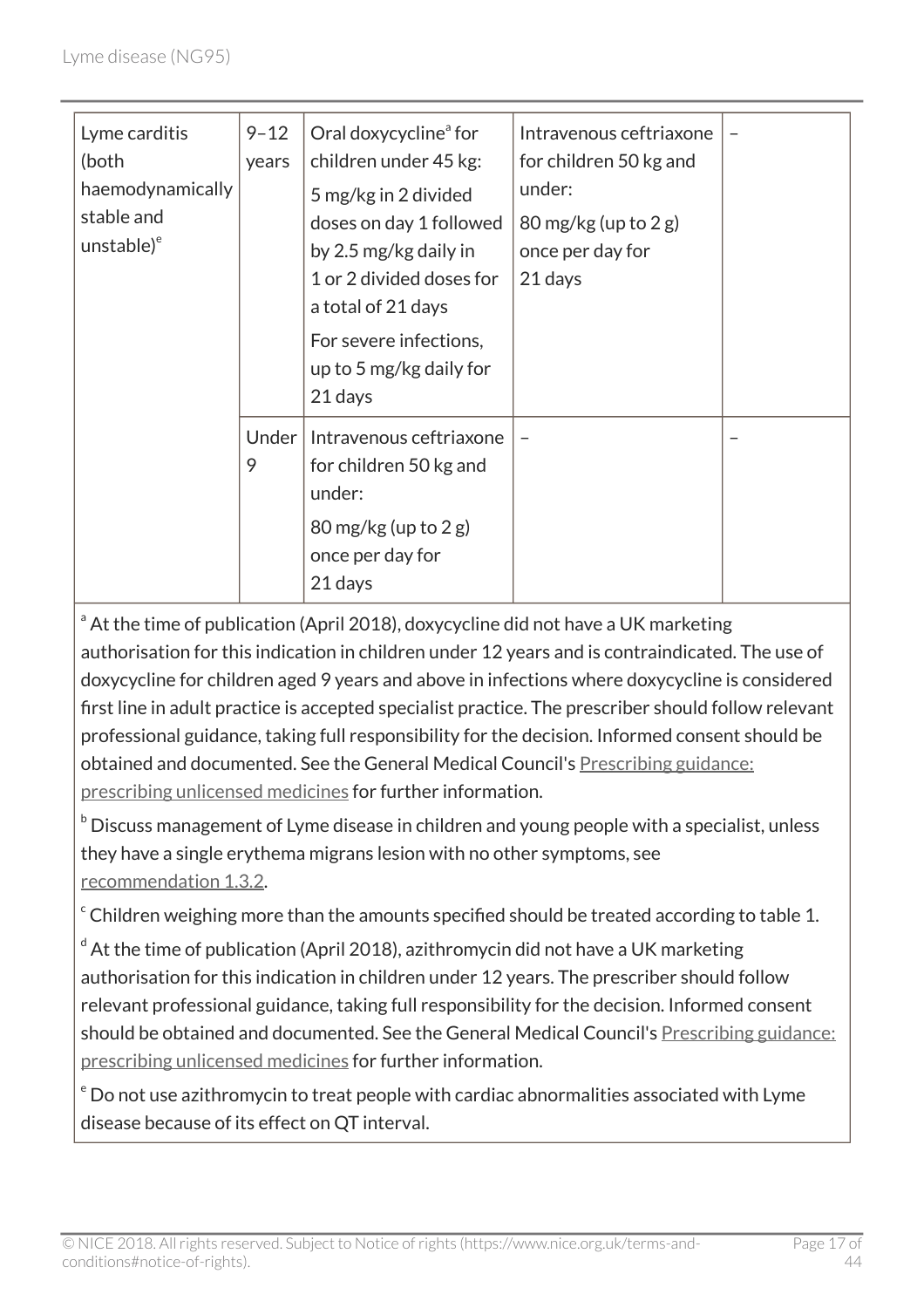To find out why the committee made the recommendations on antibiotic treatment and how they might affect practice, see [rationale and impact](http://live-publications.nice.org.uk/rationale-and-impact#antibiotic-treatment-2).

#### Ongoing symptoms after a course of antibiotics

- 1.3.9 If symptoms that may be related to Lyme disease persist, do not continue to improve or worsen after antibiotic treatment, review the person's history and symptoms to explore:
	- possible alternative causes of the symptoms
	- if re-infection may have occurred
	- if treatment may have failed
	- details of any previous treatment, including whether the course of antibiotics was completed without interruption
	- if symptoms may be related to organ damage caused by Lyme disease, for example, nerve palsy.
- 1.3.10 If the person's history suggests re-infection, offer antibiotic treatment for Lyme disease according to their symptoms (see tables 1 and 2).
- 1.3.11 Consider a second course of antibiotics for people with ongoing symptoms if treatment may have failed. Use an alternative antibiotic to the initial course, for example, for adults with Lyme disease and arthritis, offer amoxicillin if the person has completed an initial course of doxycycline.
- 1.3.12 If a person has ongoing symptoms following 2 completed courses of antibiotics for Lyme disease:
	- do not routinely offer further antibiotics and
	- consider discussion with a national reference laboratory or discussion or referral to a specialist as outlined in [recommendation](http://live-publications.nice.org.uk/recommendations#laboratory-investigations-to-support-diagnosis) 1.2.20.
- 1.3.13 Explain to people with ongoing symptoms following antibiotic treatment for Lyme disease that: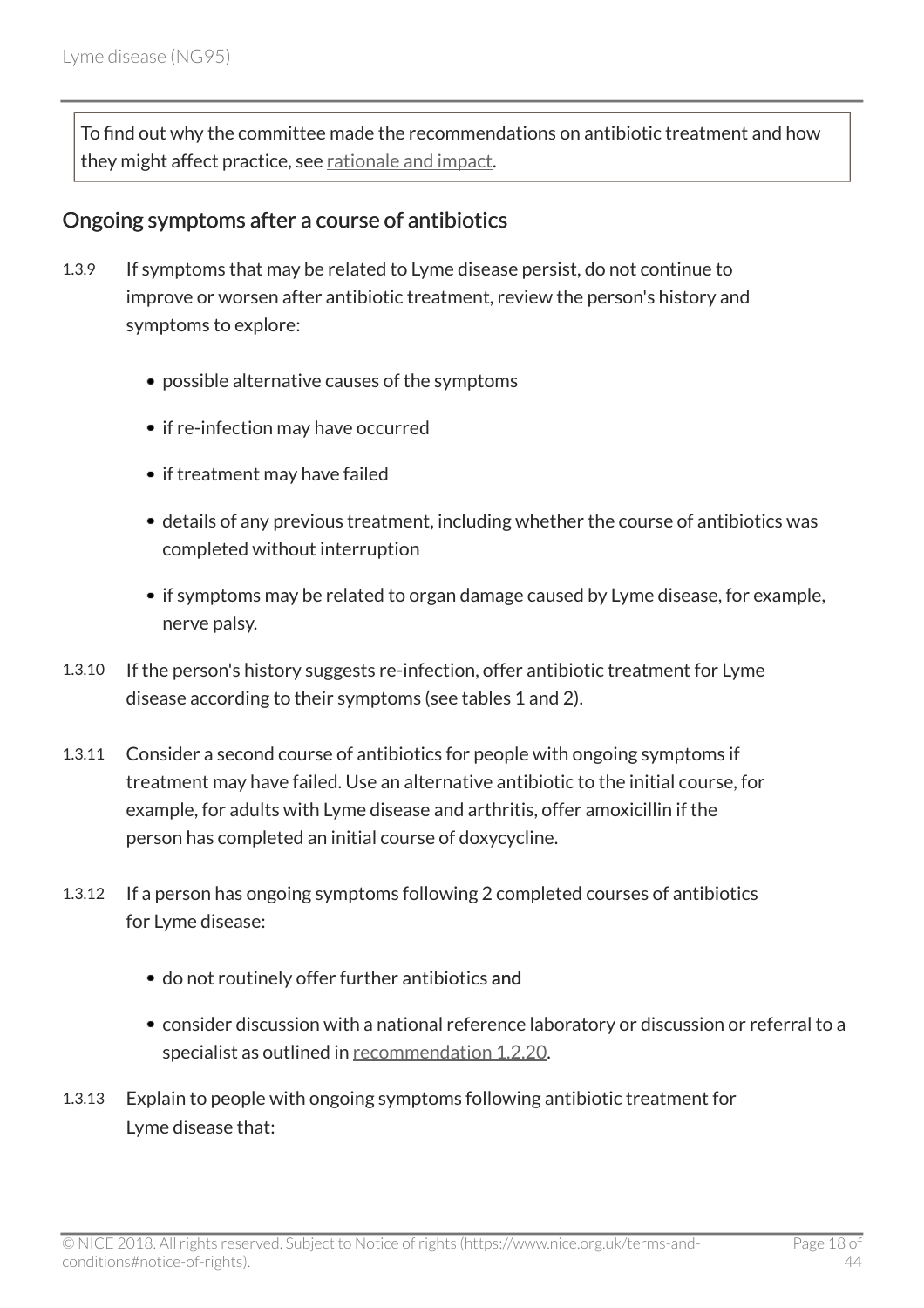- continuing symptoms may not mean they still have an active infection
- symptoms of Lyme disease may take months or years to resolve even after treatment
- some symptoms may be a consequence of permanent damage from infection
- there is no test to assess for active infection and an alternative diagnosis may explain their symptoms.

To find out why the committee made the recommendations on ongoing symptoms after a course of antibiotics and how they might affect practice, see [rationale and](http://live-publications.nice.org.uk/rationale-and-impact#ongoing-symptoms-after-a-course-of-antibiotics-2) [impact.](http://live-publications.nice.org.uk/rationale-and-impact#ongoing-symptoms-after-a-course-of-antibiotics-2)

#### Non-antibiotic management of ongoing symptoms

- 1.3.14 Offer regular clinical review and reassessment to people with ongoing symptoms, including people who have no confirmed diagnosis.
- 1.3.15 Explore any ongoing symptoms with the person and offer additional treatment if needed following usual clinical practice.
- 1.3.16 Be alert to the possibility of symptoms related to Lyme disease that may need assessment and management, including:
	- chronic pain
	- depression and anxiety (see NICE's guideline on [common mental health problems](http://www.nice.org.uk/guidance/cg123))
	- fatigue
	- sleep disturbance.
- 1.3.17 Support people who have ongoing symptoms after treatment for Lyme disease by:
	- encouraging and helping them to access additional services, including referring to adult social care for a care and support needs assessment, if they would benefit from these
	- communicating with children and families' social care, schools and higher education, and employers about the person's need for a gradual return to activities, if relevant.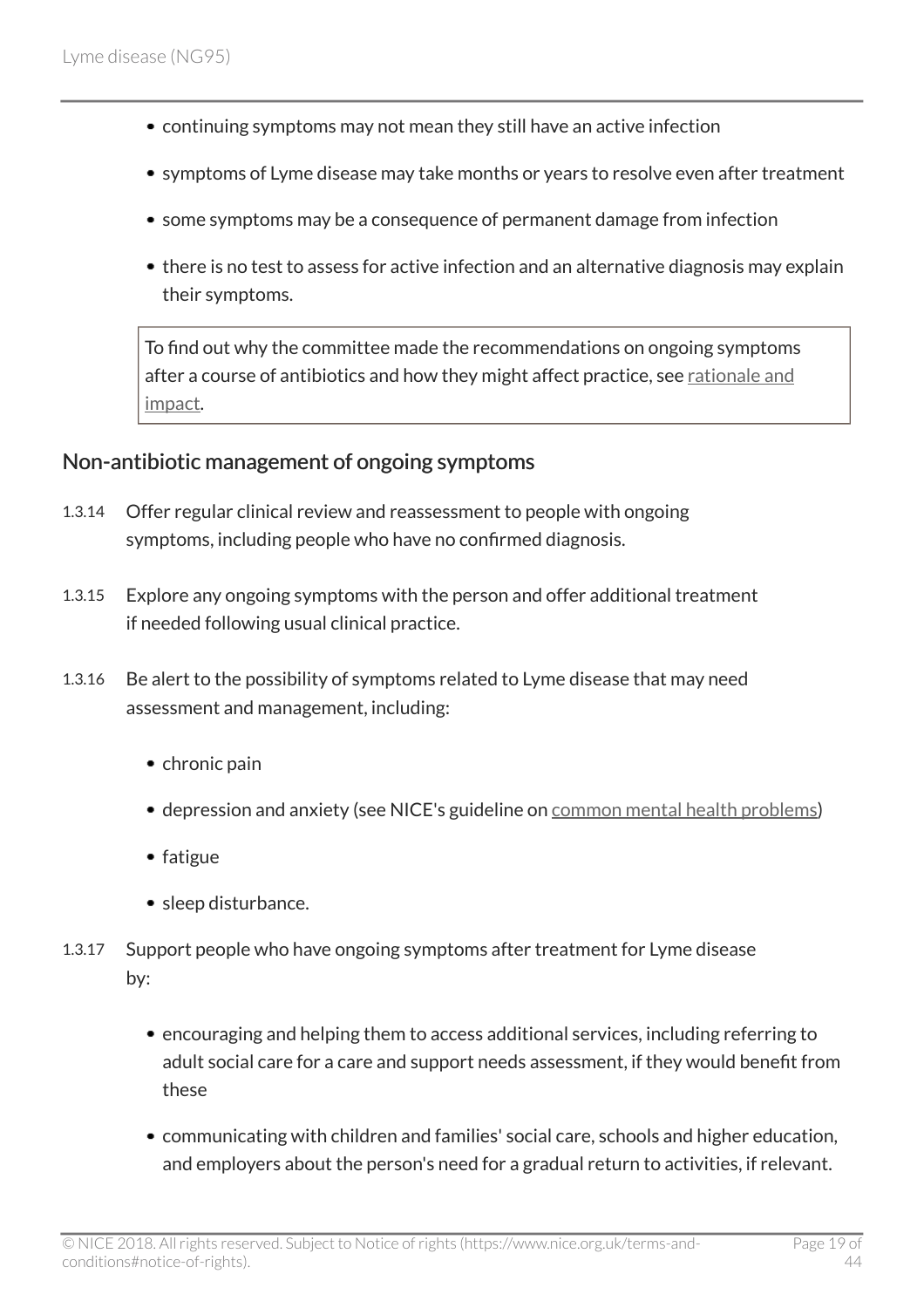To find out why the committee made the recommendations on non-antibiotic management of ongoing symptoms and how they might affect practice, see [rationale](http://live-publications.nice.org.uk/rationale-and-impact#non-antibiotic-management-of-ongoing-symptoms-2) [and impact.](http://live-publications.nice.org.uk/rationale-and-impact#non-antibiotic-management-of-ongoing-symptoms-2)

#### Management for women with Lyme disease during pregnancy and their babies

- 1.3.18 Assess and diagnose Lyme disease during pregnancy in the same way as for people who are not pregnant. Treat Lyme disease in pregnant women using appropriate antibiotics for the stage of pregnancy $^{\lbrack\!\lbrack\cdot\rbrack}$ .
- <span id="page-19-1"></span>1.3.19 Tell women with Lyme disease during pregnancy that they are unlikely to pass the infection to their baby and emphasise the importance of completing the full course of antibiotic treatment.
- 1.3.20 Advise women who had Lyme disease during pregnancy to tell this to their healthcare professional if they have any concerns about their baby. In this situation, healthcare professionals should discuss the history with a paediatric infectious disease specialist and seek advice on what investigations to perform.
- 1.3.21 Start treatment for Lyme disease under specialist care for babies of women treated for Lyme disease during pregnancy if the baby has IgM antibodies specific for Lyme disease or there is any suspicion the baby may be infected.

To find out why the committee made the recommendations on management for women with Lyme disease during pregnancy and their babies and how they might affect practice, see [rationale and impact](http://live-publications.nice.org.uk/rationale-and-impact#management-for-women-with-lyme-disease-during-pregnancy-and-their-babies-2).

### <span id="page-19-0"></span>*1.4 Information for people with Lyme disease*

- 1.4.1 Explain to people diagnosed with Lyme disease that:
	- Lyme disease is a bacterial infection treated with antibiotics
	- most people recover completely
	- prompt antibiotic treatment reduces the risk of further symptoms developing and increases the chance of complete recovery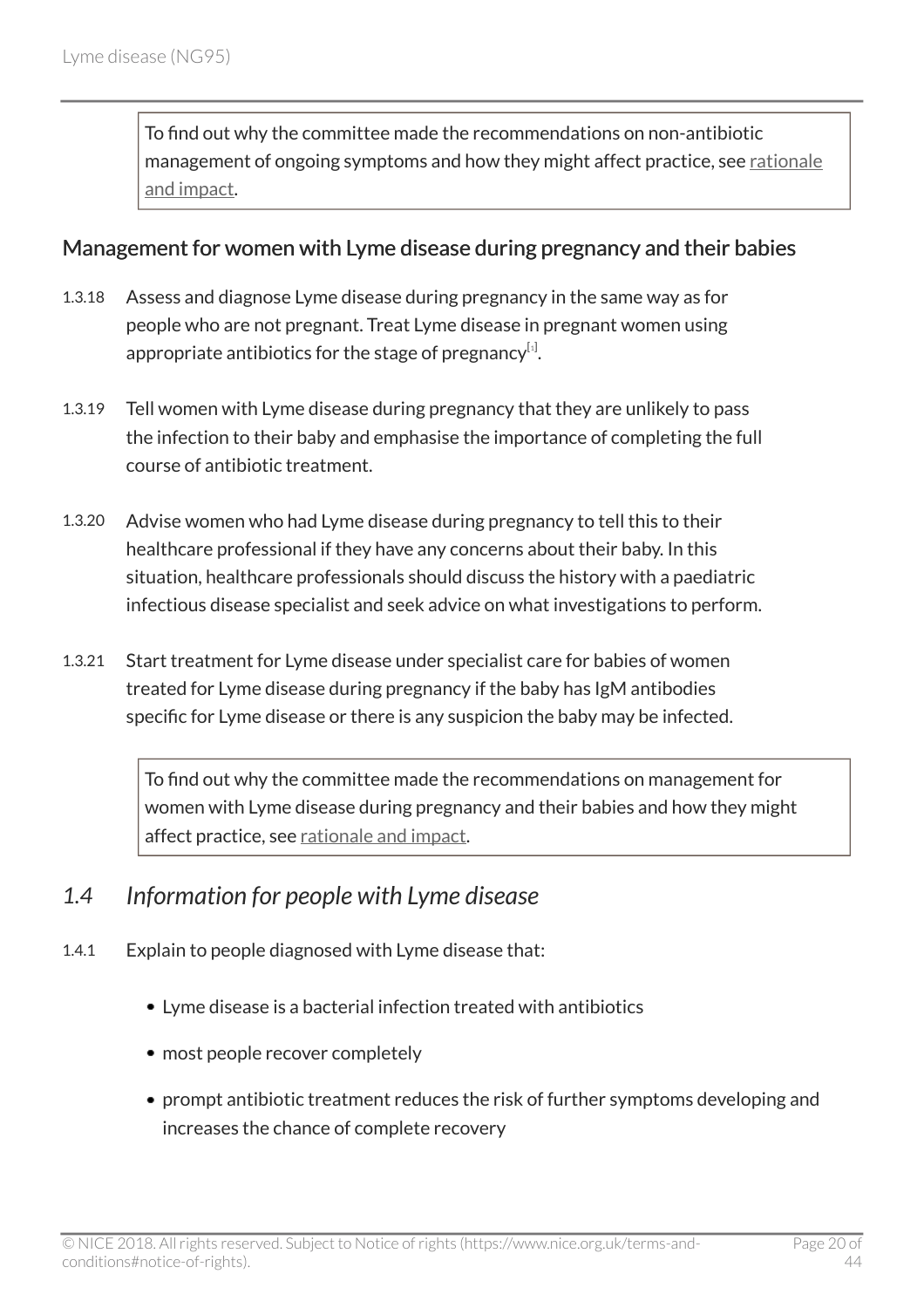- it may take time to get better, but their symptoms should continue to improve in the months after antibiotic treatment
- they may need additional treatment for symptom relief.
- 1.4.2 Tell people who are starting antibiotics for Lyme disease that some people may have a Jarisch-Herxheimer reaction to treatment. Explain that:
	- this causes a worsening of symptoms early in treatment
	- it can happen when large numbers of bacteria in the body are killed
	- it does not happen to everyone treated for Lyme disease
	- they should contact their doctor and keep taking their antibiotics if their symptoms worsen.
- 1.4.3 Advise people with Lyme disease to talk to their doctor if their symptoms have not improved or if symptoms return after completing treatment.
- 1.4.4 Explain to people with Lyme disease that infection does not give them lifelong immunity and that it is possible for them to be re-infected and develop Lyme disease again.

To find out why the committee made the recommendations on information, see [rationale and impact](http://live-publications.nice.org.uk/rationale-and-impact#information-for-people-with-lyme-disease-2).

### <span id="page-20-0"></span>*Terms used in this guideline*

#### Test for Lyme disease

Lyme disease is caused by infection with bacteria from different species of *Borrelia*. The majority of tests for Lyme disease detect antibodies produced in response to infection by bacteria.

The term Lyme disease is used when referring to both the disease and to tests for an antibody response. This reflects the terminology used in clinical practice.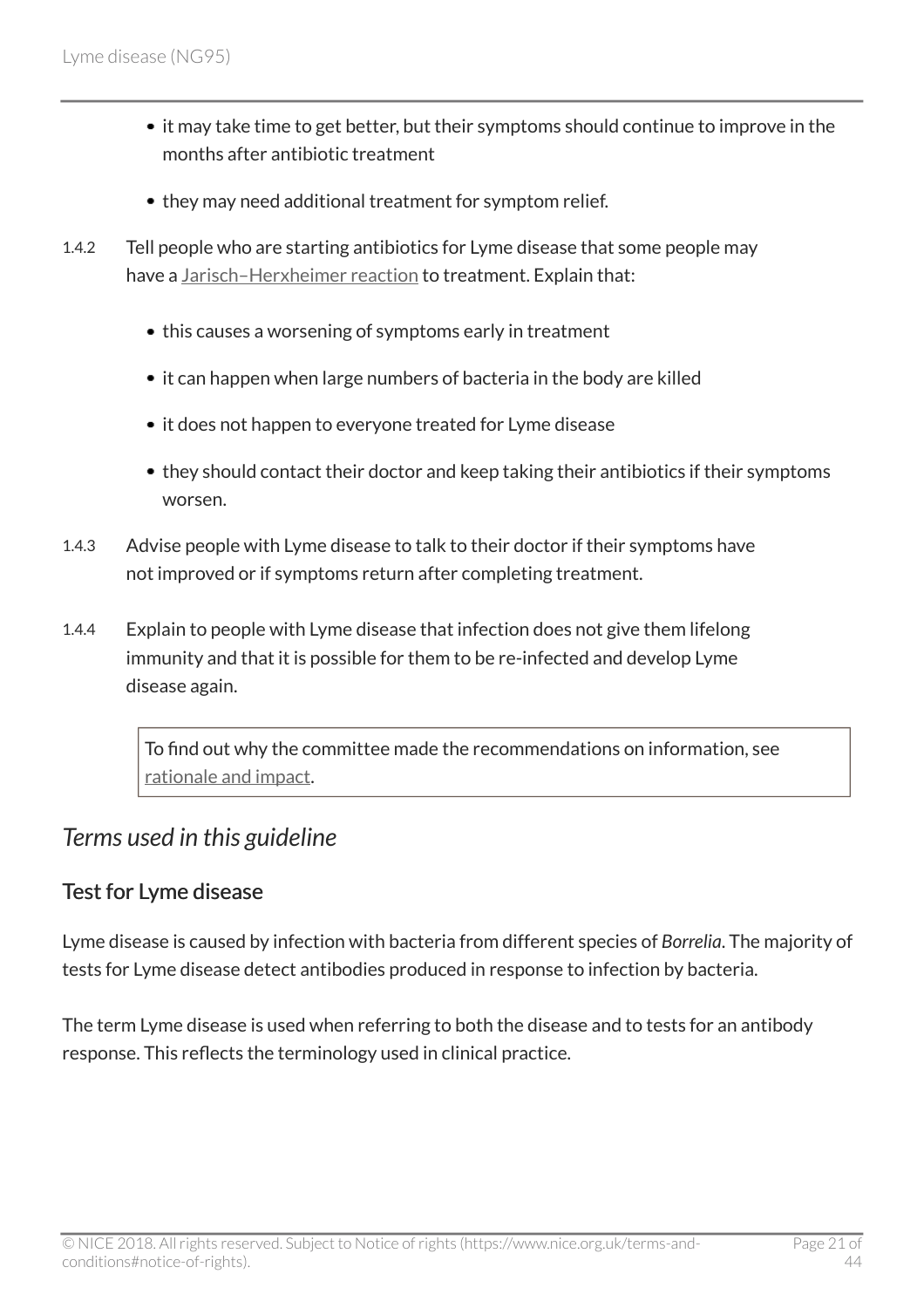### Jarisch–Herxheimer reaction

This is a systemic reaction, thought to be caused by the release of cytokines when antibiotics kill large numbers of bacteria. Symptoms include a worsening of fever, chills, muscle pains and headache. The reaction can start between 1 and 12 hours after antibiotics are started but can also occur later and can last for a few hours or 1 or 2 days. The reaction is self-limiting and usually resolves within 24 to 48 hours.

It was originally reported in the treatment of syphilis but has been documented in tick-borne diseases including Lyme disease, leptospirosis and relapsing fever.

<span id="page-21-0"></span> $^{\left[ \cdot\right] }$ See the  $\underline{\mathsf{BNF}}$  $\underline{\mathsf{BNF}}$  $\underline{\mathsf{BNF}}$  for more information on antibiotics during pregnancy.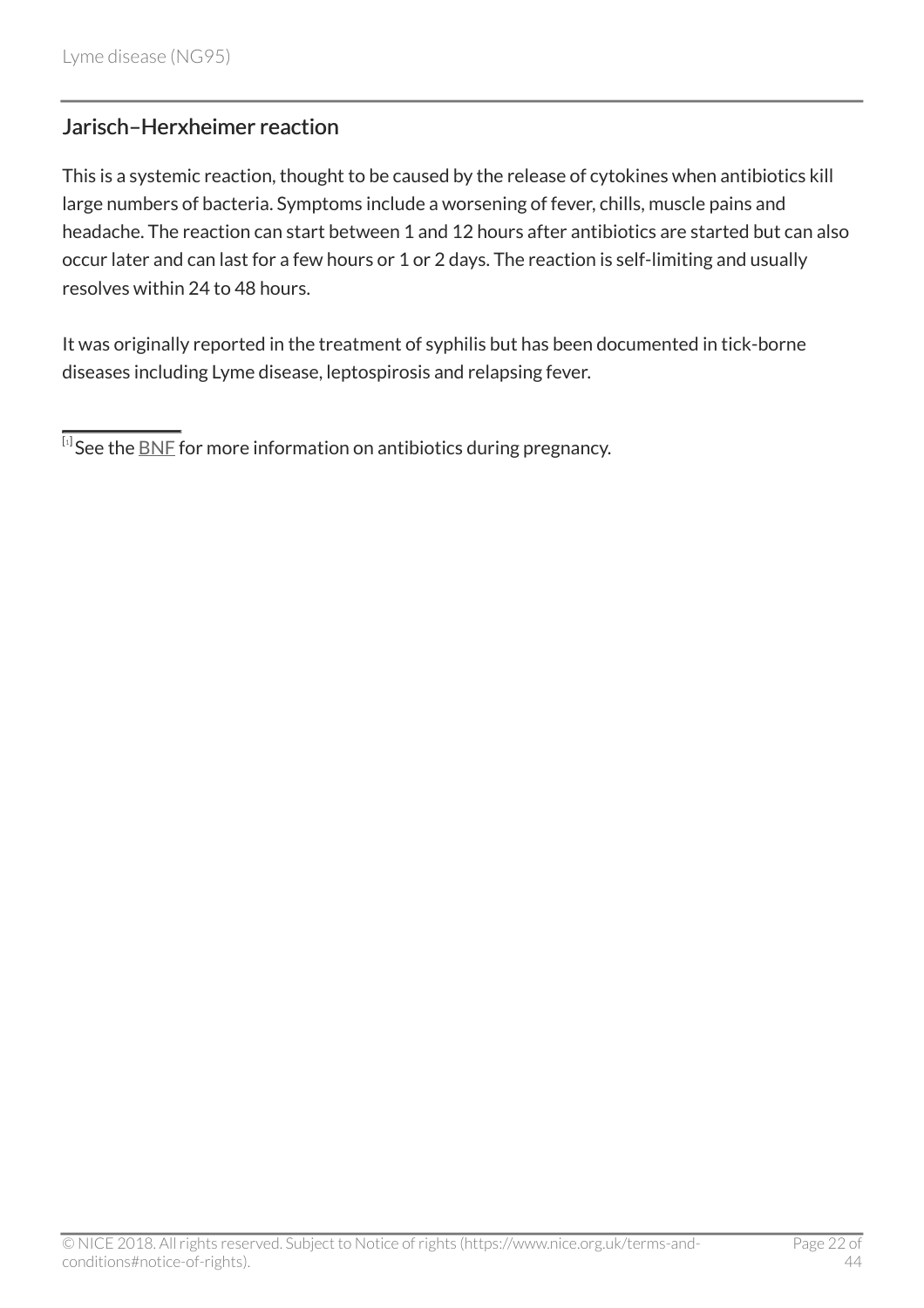# <span id="page-22-0"></span>Recommendations for research

The guideline committee has made the following recommendations for research.

## <span id="page-22-1"></span>*1 Core outcome set for studies of management of Lyme disease*

Can a core outcome set be developed for clinical trials of management of Lyme disease?

#### Why this is important

Antibiotic treatment is the mainstay of management for Lyme disease. The studies published on the management of Lyme disease use differing outcomes, which are often poorly defined. The development of a core outcome set has been identified as a high priority because it would allow comparison across trials and allow appropriate meta-analysis to strengthen results. The methods used should be patient-focused and include patient input on priority outcomes and how they should be measured.

# <span id="page-22-2"></span>*2 Clinical epidemiology of Lyme disease in the UK*

What are the incidence, presenting features, management and outcome of Lyme disease in the UK?

### Why this is important

There is a lack of robust epidemiological data on Lyme disease in the UK population. A large clinicoepidemiological study to collect data on incidence, presenting clinical features, management and outcome of Lyme disease in community and hospital settings in the UK would generate populationbased statistics. These statistics would enable interventions such as antibiotic treatment and service improvements to be assessed properly and for services to be tailored so they best serve people with Lyme disease; this was felt to be of high priority. There is no current requirement to notify cases of Lyme disease; therefore, current data are likely to underestimate the number of cases.

# <span id="page-22-3"></span>*3 Seroprevalence of Lyme disease-specific antibodies and other tick-borne infections in the UK population*

What is the current seroprevalence of Lyme disease-specific antibodies and other tick-borne infections in people in the UK?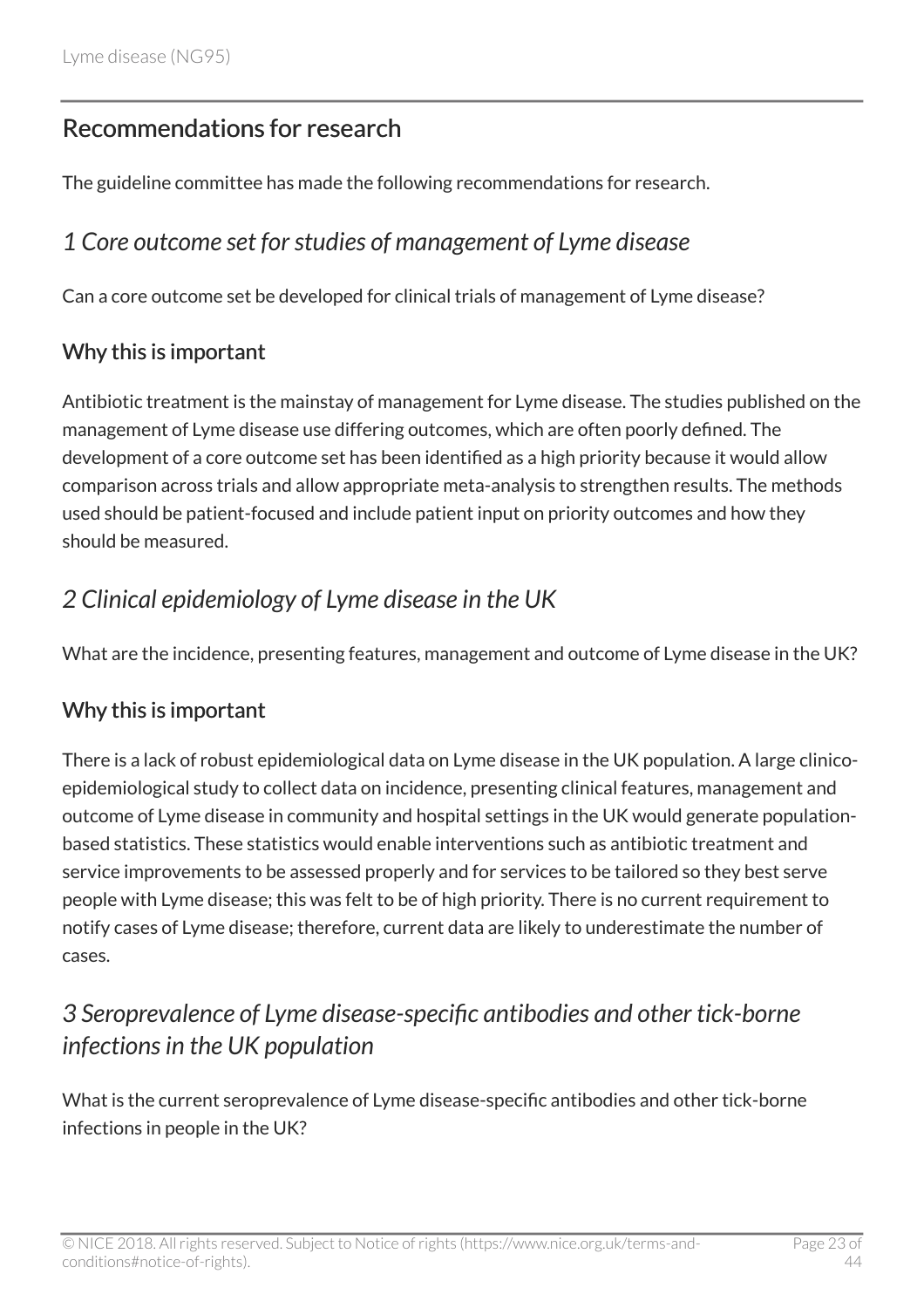### Why this is important

This information is not currently available and is of high priority. Without understanding the underlying population's seroprevalence of Lyme disease-specific antibodies in the UK, it is impossible to interpret incidence data accurately or to understand fully the epidemiology of Lyme disease in the UK. The available data suggest there are areas of higher and lower prevalence in the UK but there are many gaps in knowledge. This study is needed to act as a basis for future studies. The information may also help interpret serology of individuals living in endemic areas where positive serological results may be more common and may not always indicate an acute or recent infection.

Data now may also act as a baseline to help determine whether Lyme disease is spreading and becoming more common. This will be of benefit to patients affected by Lyme disease and healthcare workers treating it in the UK. Many people are concerned about the possible presence of co-infections transmitted by ticks; these are thought to be rare in the UK (compared with other parts of the world) but there are insufficient data to confirm or refute this. Better evidence may improve diagnostic and treatment decisions.

# <span id="page-23-0"></span>*4 Antimicrobial management of Lyme disease*

What are the most clinically and cost-effective treatment options for different clinical presentations of Lyme disease in the UK?

### Why this is important

The evidence on the effectiveness of antimicrobial treatment regimens used in different presentations of Lyme diseases is of poor quality, out-dated and often based on small studies. No relevant cost-effectiveness evidence was identified. A series of prospective multicentre studies is needed to compare the clinical and cost effectiveness of different dosages and length of treatments needed and the clinical and cost effectiveness of oral compared with intravenous treatments for different presentations of Lyme disease. This is felt to be of high priority because it has enormous implications for people with Lyme disease and for NHS costs.

There is currently insufficient quality evidence on the most effective drug and dose, and the effectiveness of extended treatment or retreatment regimens in those with continuing symptoms remains uncertain, leading to multiple referrals in search of alternative diagnoses. Clarification could improve outcomes, reduce costs and may minimise unnecessary treatment.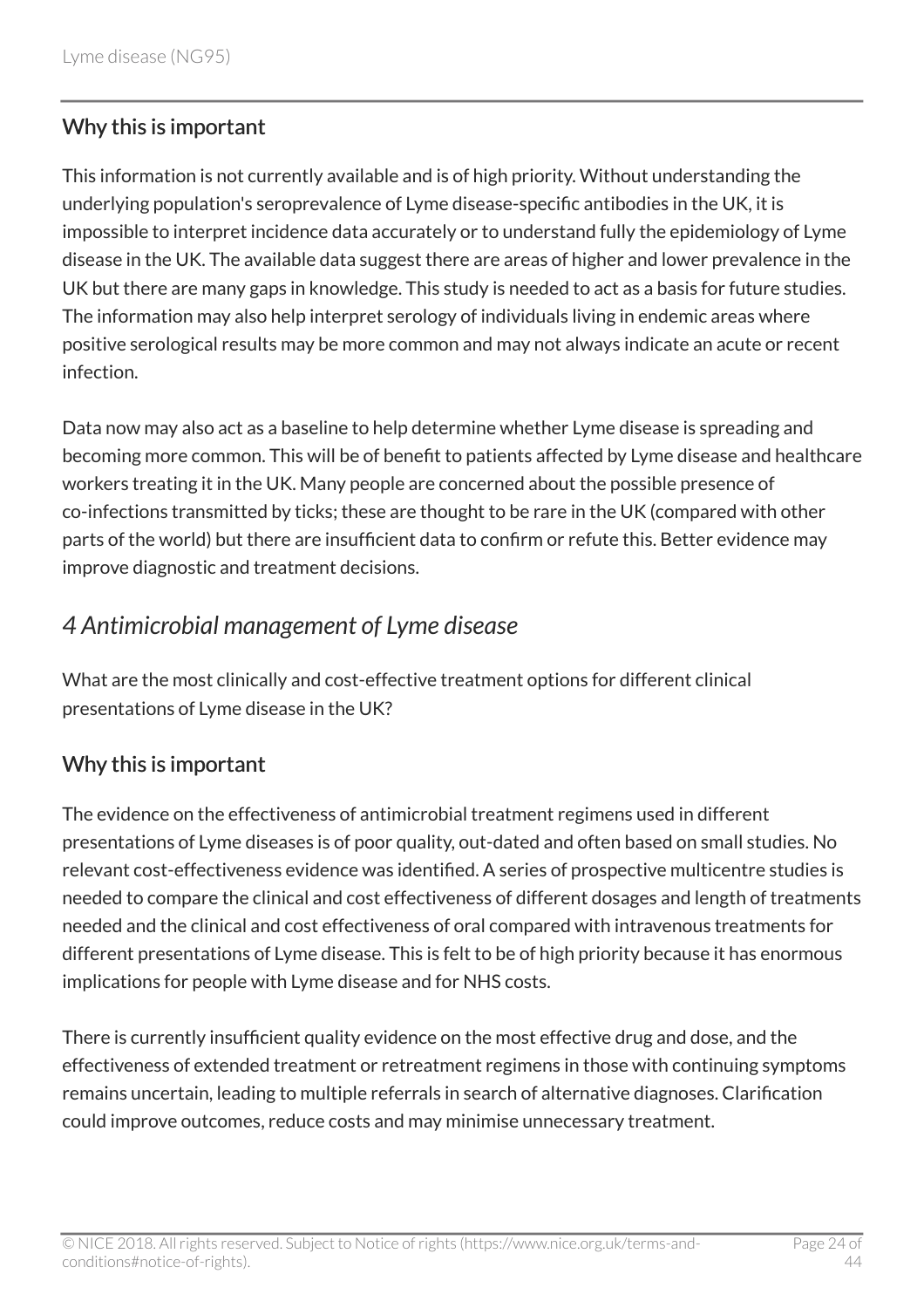# <span id="page-24-0"></span>*5 Laboratory tests to diagnose initial and ongoing infection and determine re-infection in the different presentations of Lyme disease in the UK*

What is the most clinically and cost-effective serological antibody-based test, biomarker or other test for diagnosing Lyme disease in the UK at all stages, including re-infection?

### Why this is important

Determining the most clinically and cost-effective diagnostic tests for Lyme disease will improve patient care and is a high priority. The clinical presentation of Lyme disease is variable with the diagnosis of all presentations, except erythema migrans, relying in part on laboratory testing. Current literature suggests that a combined IgG/IgM enzyme-linked immunosorbent assay (ELISA) based on the IR6 peptide and immunoblot are useful; however, published evidence is of either low or very low quality and is not UK based. There is evidence of variation in the IR6 peptide between the principal *Borrelia* genospecies in UK ticks and a combination of ELISAs may improve sensitivity.

A 'test of cure' for Lyme disease does not exist and, consistent with most other infectious diseases, serology is likely to remain positive for some time following successful treatment of infection in most patients. However, little is known about the evolution of antibody titres over time in those who have been treated successfully and in those who have ongoing symptoms.

It is frequently stated that early antibiotic treatment of Lyme disease abrogates the immune response, so that serology remains or becomes negative. This is not a common occurrence in other infections but there are inadequate prospective data on whether it occurs in people with Lyme disease. Observational studies to clarify this would be helpful. In addition, understanding the natural course of Lyme disease serology, and non-serological tests over time, may assist in the interpretation of test results in patients who remain symptomatic and in those who are high risk for re-infection, such as those with occupational exposure.

In particular, further research into the value of novel biomarkers (for example, CXCL13 and others) and other types of tests may be helpful to support the current low-quality evidence. The examples of tests included in this research recommendation reflect those included in this guideline. However, other novel biomarkers are likely to be developed and require similar assessment.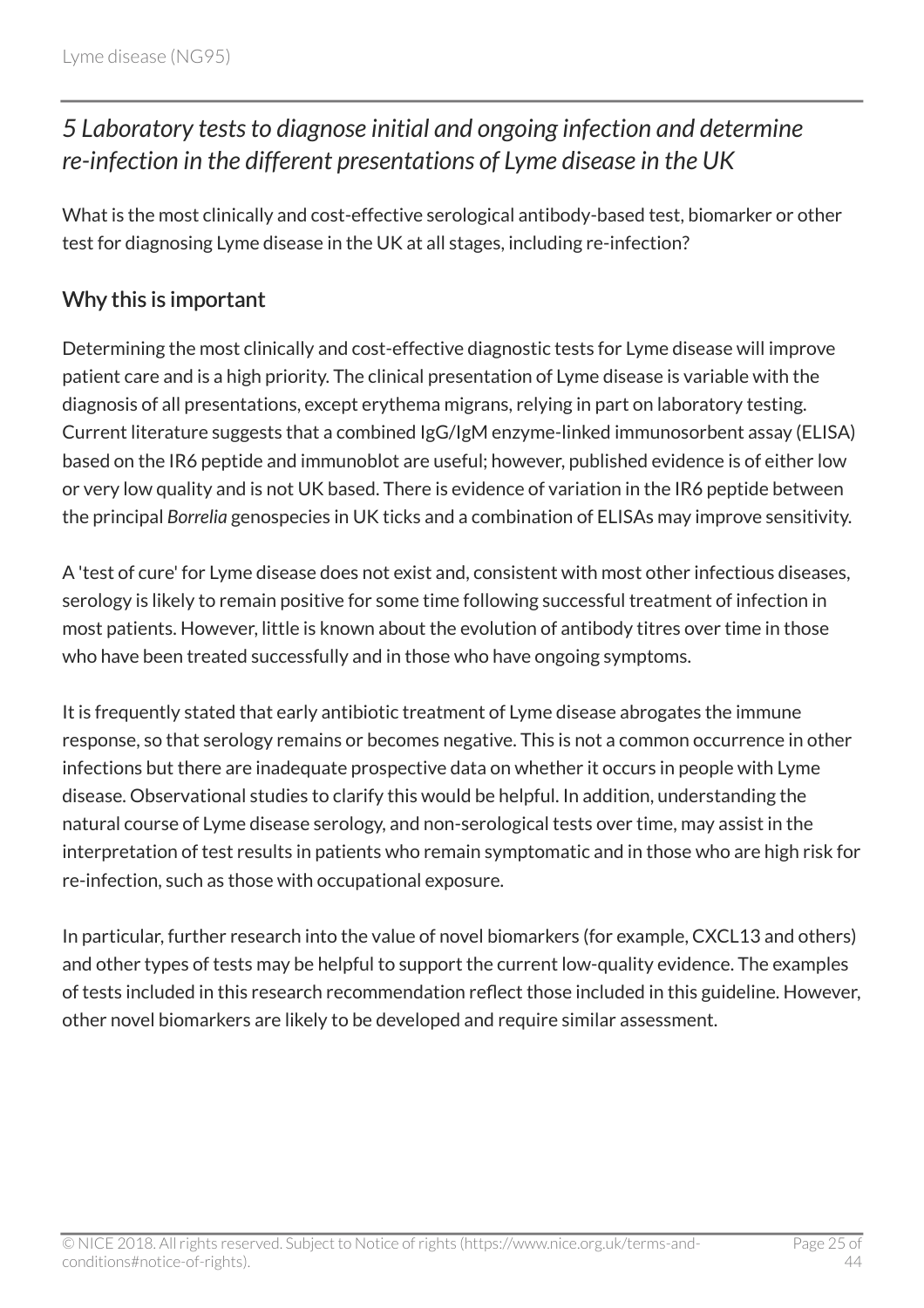### <span id="page-25-0"></span>Rationale and impact

These sections briefly explain why the committee made the recommendations and how they might affect practice. They link to details of the evidence and a full description of the committee's discussion.

### <span id="page-25-1"></span>*Awareness of Lyme disease*

Recommendations [1.1.1 to 1.1.3](http://live-publications.nice.org.uk/recommendations#awareness-of-lyme-disease)

#### Why the committee made the recommendations

The committee agreed that raising awareness is important to improve diagnosis and management of Lyme disease. Based on the committee's knowledge and experience, and some limited evidence on UK incidence, they agreed to highlight how infection occurs, typical tick habitats and areas of higher risk. This may help to guide healthcare professionals, for example, in recognising the possibility of Lyme disease when a person is unaware that they have been bitten by a tick or in areas where ticks are found but Lyme disease is not highly prevalent.

The committee also agreed that people who may have been exposed to ticks should be given advice to help avoid Lyme disease in the future.

Because of the lack of evidence in this area, the committee also developed a research recommendation on the clinical epidemiology of Lyme disease in the UK (see [research](http://live-publications.nice.org.uk/recommendations-for-research#2-clinical-epidemiology-of-lyme-disease-in-the-uk) [recommendation](http://live-publications.nice.org.uk/recommendations-for-research#2-clinical-epidemiology-of-lyme-disease-in-the-uk) 2).

#### How the recommendations might affect practice

The recommendations aim to improve awareness of Lyme disease, to promote early investigation and treatment, and to optimise outcomes in people with Lyme disease. They will change current practice by prompting healthcare professionals to think about the possibility of Lyme disease. This may result in an increase in testing and treatment, but the cost of this is likely to be balanced by the benefits of improved recognition and early treatment.

Full details of the evidence and the committee's discussion are in [evidence review](https://www.nice.org.uk/guidance/ng95/evidence/a-awareness-of-lyme-disease-pdf-4792271006) A: awareness of [Lyme disease.](https://www.nice.org.uk/guidance/ng95/evidence/a-awareness-of-lyme-disease-pdf-4792271006)

#### [Return to recommendations](http://live-publications.nice.org.uk/recommendations#awareness-of-lyme-disease)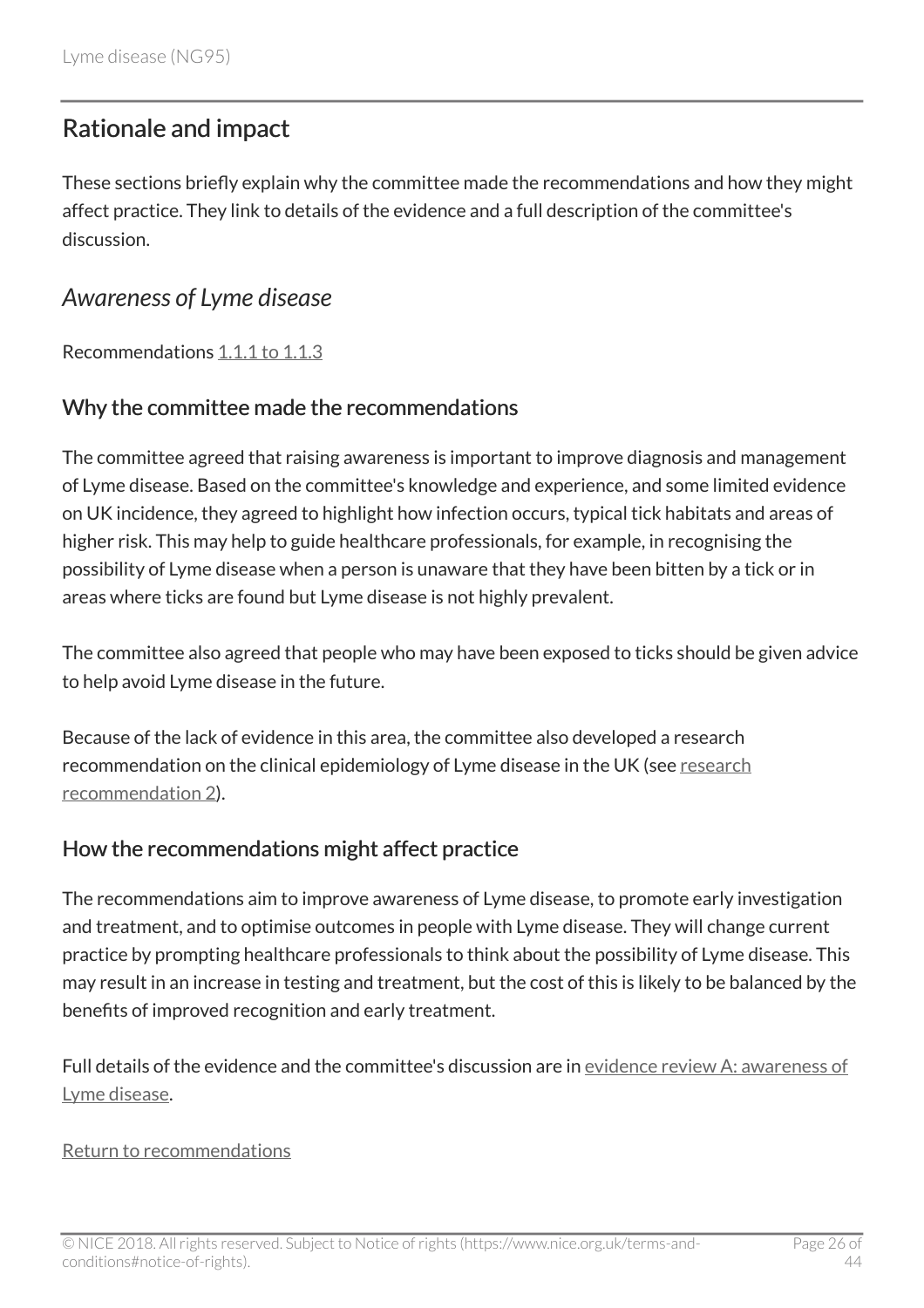# <span id="page-26-0"></span>*Clinical assessment*

Recommendations [1.2.1 to 1.2.10](http://live-publications.nice.org.uk/recommendations#clinical-assessment)

#### Why the committee made the recommendations

The committee reviewed evidence on the diagnostic accuracy of some specific signs and symptoms (erythema migrans, facial palsy, lymphocytoma, acrodermatitis chronica atrophicans and heart block or arrhythmias) to assess if any could be used to diagnose Lyme disease or to indicate that testing should be carried out.

Erythema migrans only occurs in Lyme disease and may be used to diagnose Lyme disease. The committee agreed that the evidence, although limited, supported this. Some healthcare professionals may not be familiar with erythema migrans, so a description of the rash and its characteristics was included.

Lyme disease has a varied presentation and erythema migrans is not always present, so the assessment of other signs and symptoms is important. The evidence was not strong enough for the committee to recommend diagnosis, testing or treatment based on any other symptom or sign alone. However, the committee noted a number of potential presentations of Lyme disease that should alert healthcare professionals to consider the possibility of Lyme disease and prompt a discussion about the possibility of tick exposure. Based on their knowledge and experience, the committee agreed to highlight factors to consider in history and presentation to help with clinical decision-making.

#### How the recommendations might affect practice

Current practice is to diagnose and treat Lyme disease in people with erythema migrans. People who present without erythema migrans but whose history and presentation are consistent with Lyme disease are offered testing. The recommendations will not change current practice but should serve as a reminder to healthcare professionals, particularly in areas where Lyme disease is less common, to think about Lyme disease as a differential diagnosis. Implementing these recommendations is unlikely to involve additional costs and may improve recognition and diagnosis.

Full details of the evidence and the committee's discussion are in [evidence review](https://www.nice.org.uk/guidance/ng95/evidence/b-diagnostic-accuracy-of-signs-and-symptoms-pdf-4792271007) B: diagnostic [accuracy of signs and symptoms](https://www.nice.org.uk/guidance/ng95/evidence/b-diagnostic-accuracy-of-signs-and-symptoms-pdf-4792271007).

#### [Return to recommendations](http://live-publications.nice.org.uk/recommendations#clinical-assessment)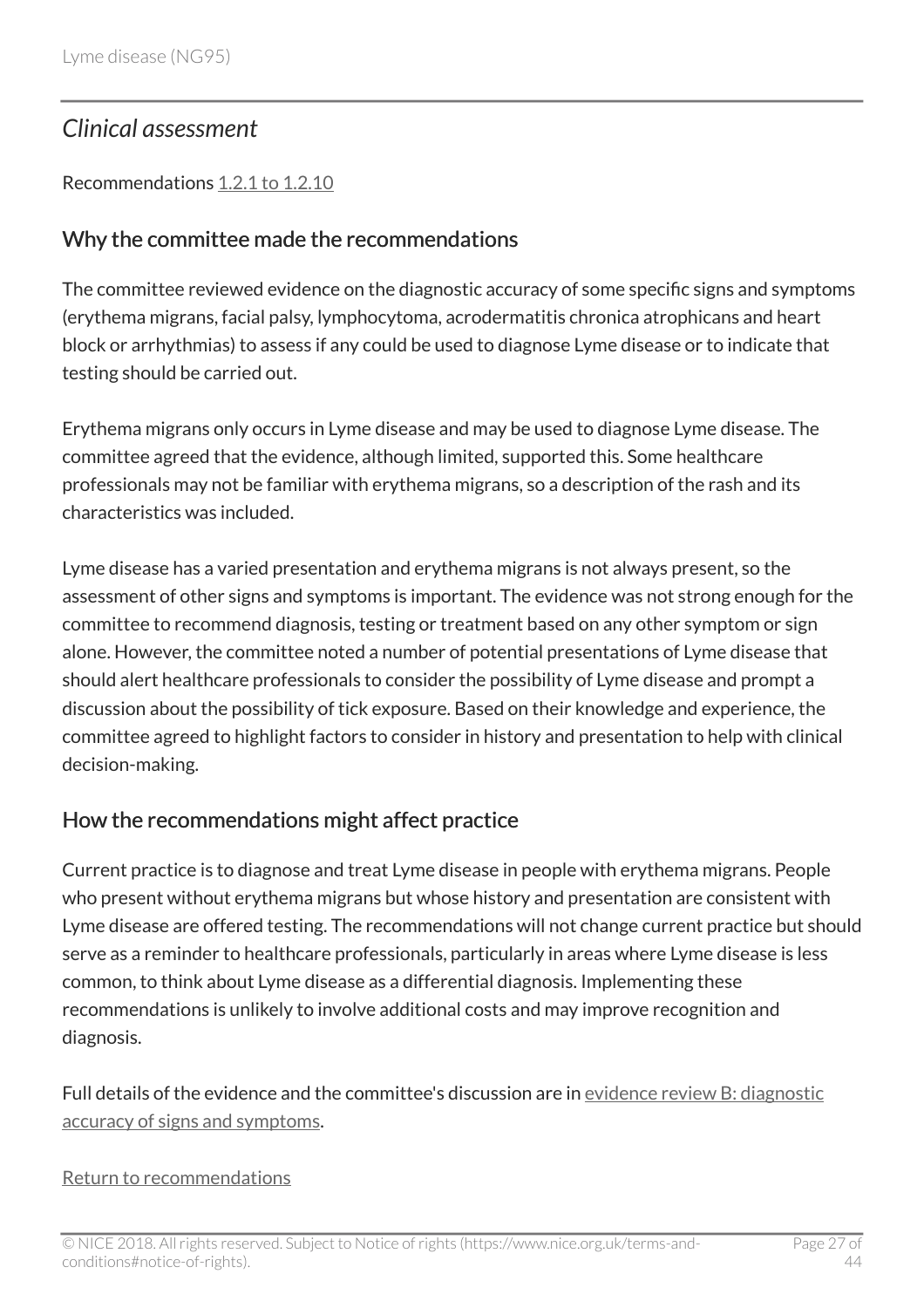### <span id="page-27-0"></span>*Laboratory investigations*

#### Recommendations [1.2.11 to 1.2.23](http://live-publications.nice.org.uk/recommendations#laboratory-investigations-to-support-diagnosis)

#### Why the committee made the recommendations

The committee agreed that laboratory testing is unnecessary for people presenting with erythema migrans, because the rash is very specific to Lyme disease and prompt treatment will prevent further symptoms developing. However, most other symptoms associated with Lyme disease have other more common causes, so testing may be helpful to ensure accurate diagnosis and appropriate treatment.

Based on the evidence on test accuracy, the committee agreed that test results need careful interpretation alongside clinical assessment to guide diagnosis. Because of the limitations of tests, Lyme disease should not be ruled out by negative tests if it is strongly suggested by the clinical assessment. The committee decided that treatment could be started at the same time as testing if clinical assessment strongly suggests Lyme disease because prompt treatment is important.

The committee agreed a strategy of 2-tier testing (an initial and confirmatory test), which the evidence indicated was potentially cost saving. Initial testing with a combination IgM and IgG enzyme-linked immunosorbent assay (ELISA) for Lyme disease should be offered because the evidence generally showed better accuracy (both sensitivity and specificity) for combined tests compared to IgM-only and IgG-only tests. The evidence was best for tests based on purified or recombinant antigens derived from the VlsE protein or its IR6 domain peptide (such as a C6).

For people with a negative ELISA result who continue to have symptoms, the committee agreed that clinical review would ensure that alternative diagnoses are not missed. In addition, because antibodies take some time to develop, repeat testing would be warranted for people who may have had the initial test too early, before an immune response has developed. If symptoms have been present for 12 weeks, the committee agreed that an immunoblot would help rule out or confirm diagnosis where uncertainty still remains.

The committee agreed that for people with negative test results who continue to have symptoms, discussion with or referral to a specialist for further review might be beneficial.

The committee agreed that testing should be done in UKAS-accredited laboratories and that any tests used for diagnosis should be validated before they are used to diagnose Lyme disease to avoid unreliable and misleading results, which may lead to misdiagnosis.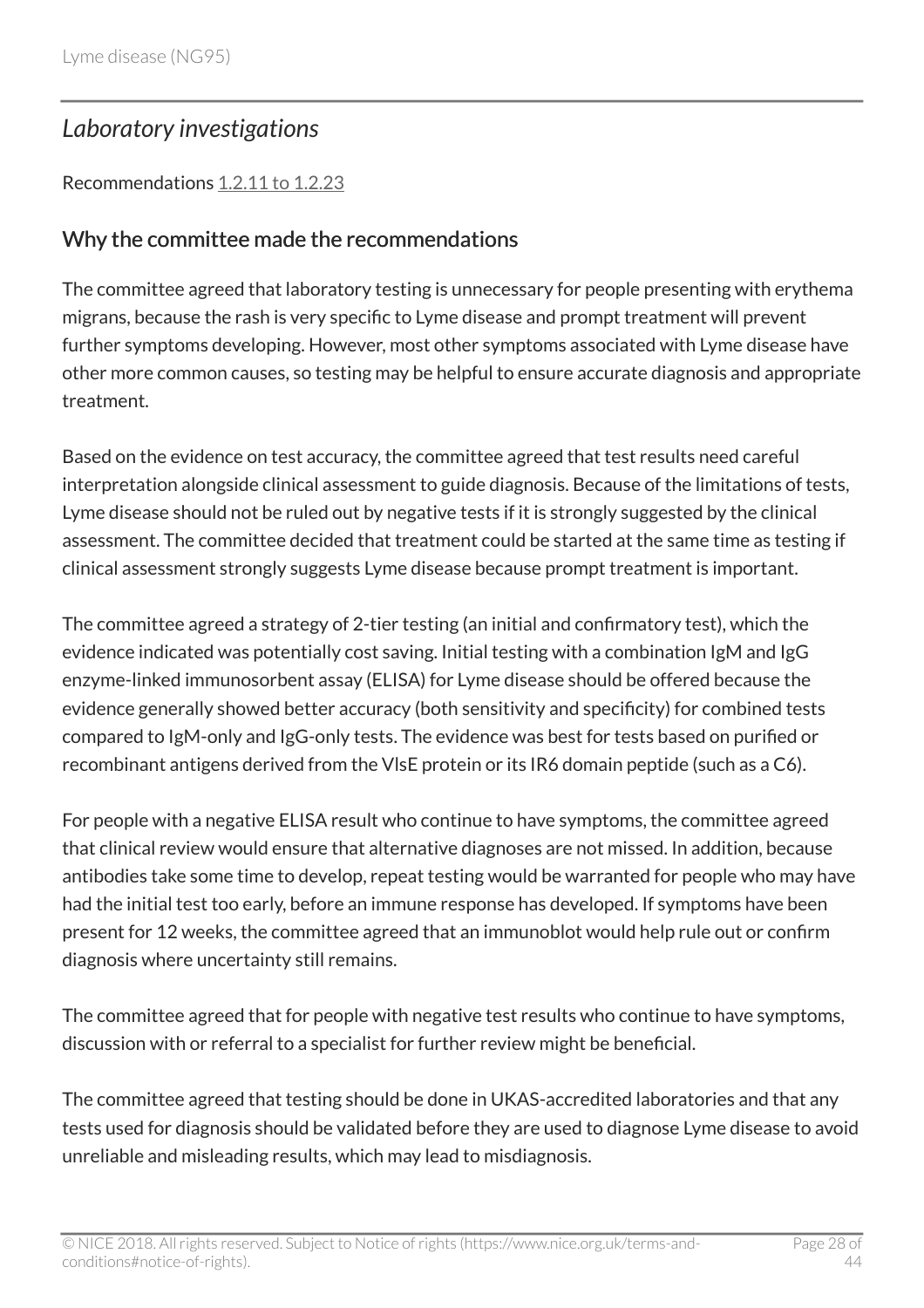Based on their knowledge and experience, the committee agreed that *Borrelia burgdorferi sensu lato (sl)* infection does not behave differently in children than adults, but acknowledged that a young child's immune responses might not be as rapid and effective. The limited evidence in children did not show a noticeable difference in test accuracy compared with adults. Therefore, the committee decided that separate recommendations for testing in children were unnecessary.

The committee considered it important that people being tested for Lyme disease understand how the tests work, their limitations and the importance of basing decisions on tests that are valid.

The committee noted that further research would be helpful to determine the seroprevalence of antibodies to tick-borne infections in the UK and to clarify further the most effective tests at different stages of Lyme disease (see [research recommendation](http://live-publications.nice.org.uk/recommendations-for-research#3-seroprevalence-of-lyme-disease-specific-antibodies-and-other-tick-borne-infections-in-the-uk) 3 and [research](http://live-publications.nice.org.uk/recommendations-for-research#5-laboratory-tests-to-diagnose-initial-and-ongoing-infection-and-determine-reinfection-in-the) [recommendation](http://live-publications.nice.org.uk/recommendations-for-research#5-laboratory-tests-to-diagnose-initial-and-ongoing-infection-and-determine-reinfection-in-the) 5).

### How the recommendations might affect practice

A 2-tiered testing system is used in current practice, in which a positive result on an initial ELISA leads to a confirmatory immunoblot test. A negative result on an initial ELISA would not usually lead to a confirmatory immunoblot test. Therefore, the recommendation to carry out an immunoblot test, despite an initial negative ELISA when there is clinical suspicion of Lyme disease would be a change to practice and increase the number of people receiving this test. However, this would only apply to a small population, so this recommendation is not likely to have a significant resource impact.

Full details of the evidence and the committee's discussion are in [evidence review](https://www.nice.org.uk/guidance/ng95/evidence/c-diagnostic-tests-pdf-4792271008) C: diagnostic [tests.](https://www.nice.org.uk/guidance/ng95/evidence/c-diagnostic-tests-pdf-4792271008)

[Return to recommendations](http://live-publications.nice.org.uk/recommendations#laboratory-investigations-to-support-diagnosis)

# <span id="page-28-0"></span>*Emergency referral and specialist advice*

Recommendations [1.3.1 to 1.3.3](http://live-publications.nice.org.uk/recommendations#emergency-referral)

### Why the committee made the recommendations

Lyme disease will not usually be considered as the most likely cause when people present with neurological and other symptoms that need emergency referral (such as central nervous system infection or heart block). However, the committee wanted to emphasise that if the history and physical findings suggest Lyme disease, usual clinical practice is still appropriate, because people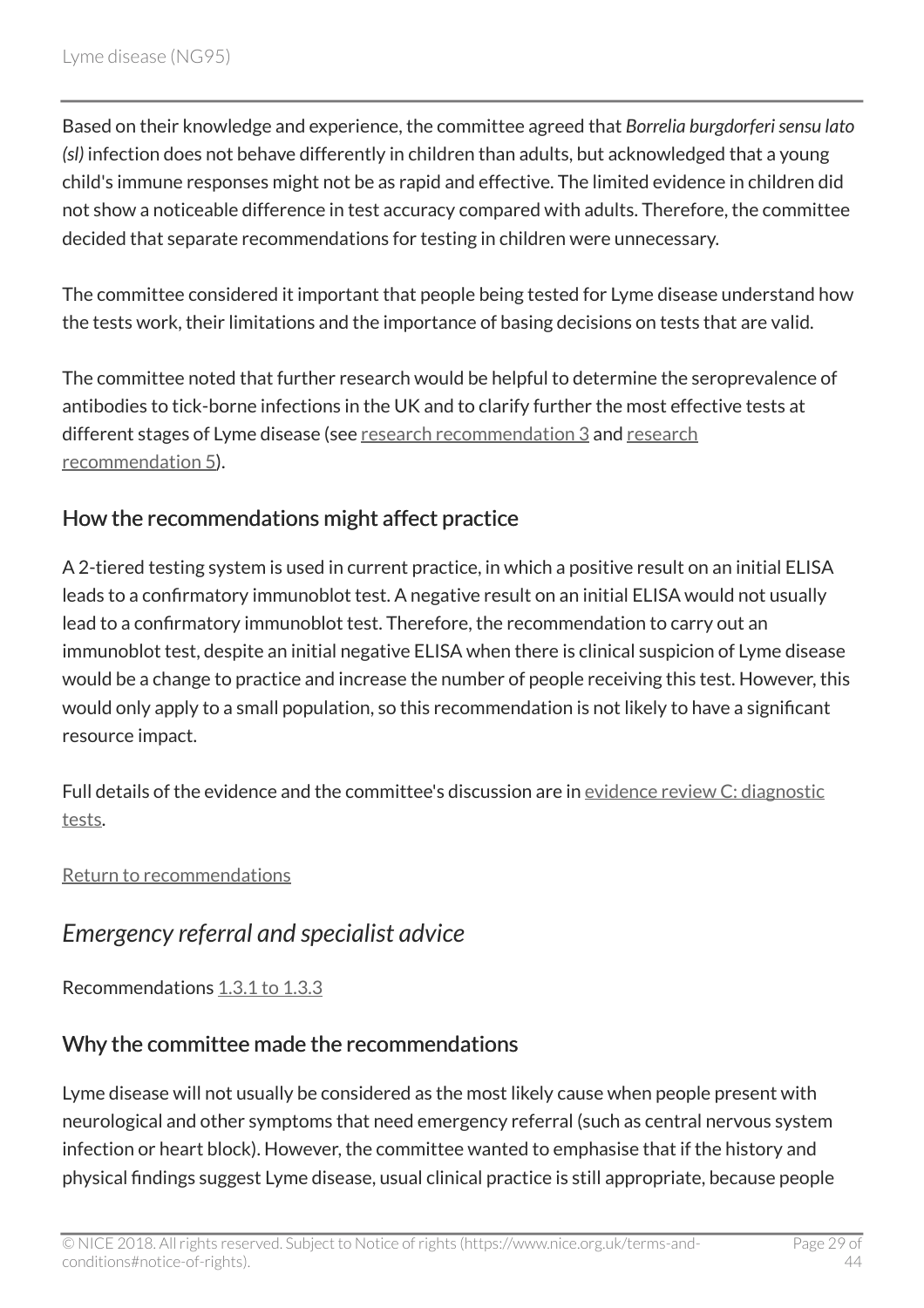may need additional supportive treatment from specialist services as well as appropriate antibiotics.

The type of problems that children with Lyme disease may develop, such as arthritis or facial palsy, are uncommon and the committee decided to recommend that management for children and young people with presentations other than uncomplicated erythema migrans (a single lesion with no other symptoms) should be discussed with a specialist to ensure the diagnosis is correct and for advice on antibiotic treatment.

For adults with focal symptoms such as arthritis, the committee agreed that a discussion with a specialist may be considered, but that treatment can be started.

#### How the recommendations might affect practice

People who are systemically unwell with neurological or cardiac disease are referred to hospital for urgent treatment, so this recommendation should not lead to a change in existing practice.

The occurrence of symptoms such as arthritis and facial palsy are uncommon in children, so it is expected that most children with these symptoms are already seen in specialist services; therefore, this recommendation should not result in a large change of practice.

Full details of the evidence and the committee's discussion are in [evidence review](https://www.nice.org.uk/guidance/ng95/evidence/d-management-of-erythema-migrans-pdf-4792271010) D: management [of erythema migrans.](https://www.nice.org.uk/guidance/ng95/evidence/d-management-of-erythema-migrans-pdf-4792271010)

[Return to recommendations](http://live-publications.nice.org.uk/recommendations#emergency-referral)

### <span id="page-29-0"></span>*Antibiotic treatment*

Recommendations [1.3.4 to 1.3.8](http://live-publications.nice.org.uk/recommendations#antibiotic-treatment)

#### Why the committee made the recommendations

#### *Erythema migrans*

A number of studies examined antibiotic treatment of Lyme disease with erythema migrans using different antibiotics, doses and durations of treatment. However, many of the studies did not reflect current prescribing practices and the evidence was of poor quality.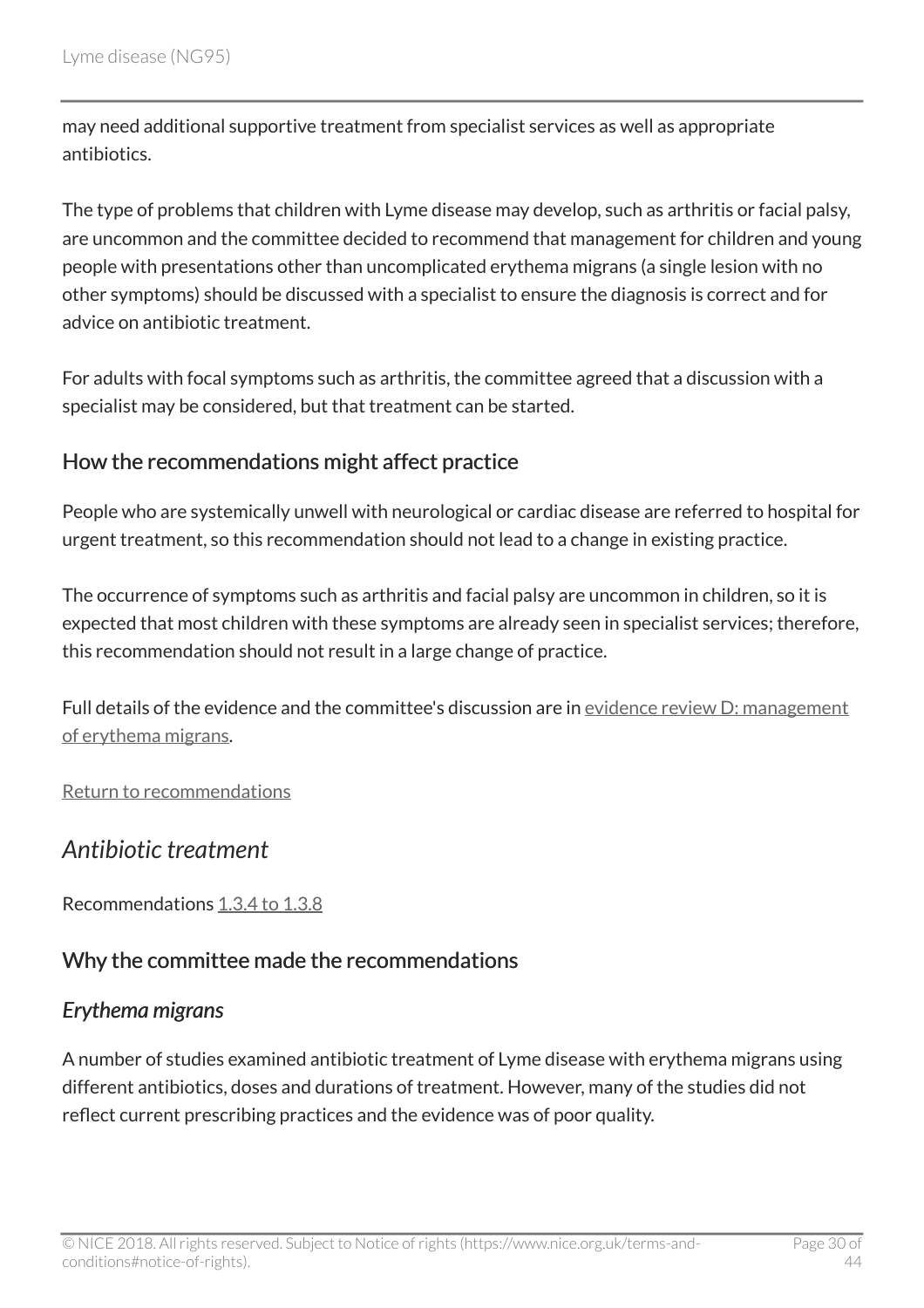For adults, there was evidence that doxycycline is more clinically effective than some other antibiotics. However, the evidence showed no clear difference in effectiveness between doxycycline, an amoxicillin/probenecid combination and azithromycin. The evidence also showed no benefit of intravenous or intramuscular cephalosporin over doxycycline. It was noted that doxycycline and amoxicillin are able to penetrate the blood–cerebrospinal fluid barrier and pass into the central nervous system, whereas azithromycin cannot. This may be important to prevent the development of further symptoms. Doxycycline can also be taken in a single daily dose, which may help with adherence.

Based on these factors, along with their knowledge and experience, the committee agreed on doxycycline as the initial treatment for adults and young people (aged 12 and over), with amoxicillin as an alternative, and azithromycin as a third option when both doxycycline and amoxicillin are contraindicated.

The committee acknowledged that infectious disease specialists currently treat Lyme disease in children aged 9 and above with doxycycline, although it is not licensed in the UK for children under 12, and it is contraindicated in this age group because of side effects, such as teeth staining. Based on their experience and knowledge, feedback from stakeholders, and the evidence for adults, the committee agreed that doxycycline is the most effective treatment for Lyme disease and that the risk of dental problems in children is low when it is used for short-term treatment (28 days or less). Therefore, doxycycline can be used as the initial treatment for Lyme disease in children aged 9 and above. The committee agreed on doxycycline doses based on their knowledge and experience of current practice both in the UK and the US.

The use of doxycycline in children under 9 years is currently limited by licensing and clinical experience. There was some evidence that amoxicillin and azithromycin were equally effective in children. Because of its ability to penetrate the blood–cerebrospinal fluid barrier, the committee agreed that children under 9 should be offered amoxicillin as the initial treatment, with azithromycin as an alternative treatment option, and that doses should be adjusted by weight.

Current guidelines give ranges for treatment duration, generally between 10 and 21 days, without guidance on when to use a longer or shorter course. The committee agreed that this is not clear enough for generalists. The evidence for treatment duration was limited. The committee decided that longer courses of 21 days of treatment should be offered as standard because of their concern at low cure rates in some studies and the lack of clear evidence for shorter courses. They also agreed that a longer course may be reassuring for people being treated for Lyme disease who continue to have symptoms. The evidence showed adverse event rates were not increased for longer courses.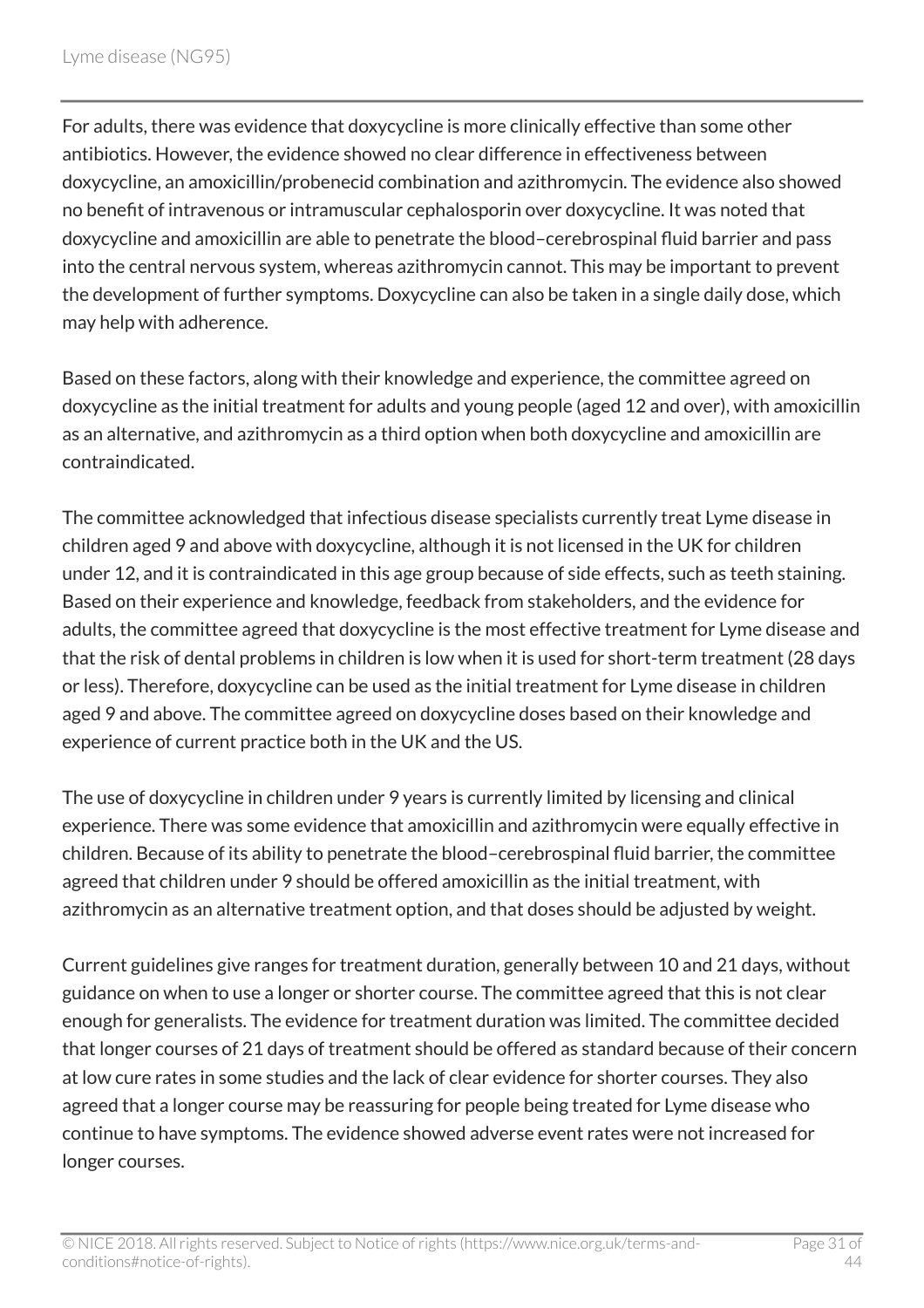The committee agreed that further research would be helpful, both to develop an outcome set for clinical trials and to determine the most effective treatment for different presentations of Lyme disease (see [research recommendation](http://live-publications.nice.org.uk/recommendations-for-research#1-core-outcome-set-for-studies-of-management-of-lyme-disease) 1 and [research recommendation](http://live-publications.nice.org.uk/recommendations-for-research#4-antimicrobial-management-of-lyme-disease) 4).

Full details of the evidence and the committee's discussion are in [evidence review](https://www.nice.org.uk/guidance/ng95/evidence/d-management-of-erythema-migrans-pdf-4792271010) D: management [of erythema migrans.](https://www.nice.org.uk/guidance/ng95/evidence/d-management-of-erythema-migrans-pdf-4792271010)

### *Non-focal symptoms of Lyme disease*

No studies were identified comparing different antibiotics for managing Lyme disease in people with non-focal symptoms (symptoms such as fever, sweats and muscle pain, which are not specific to an organ system). However, the committee reviewed the evidence available for treating other symptoms and, based on this and their knowledge and experience, agreed that people with nonfocal symptoms should be given the same treatment as people with erythema migrans.

Because of the uncertainties about diagnosis and management, the committee agreed that care of children and young people under 18 with Lyme disease and non-erythema migrans presentations should have their care discussed with a specialist.

Full details of the evidence and the committee's discussion are in [evidence review](https://www.nice.org.uk/guidance/ng95/evidence/e-management-of-nonspecific-symptoms-related-to-lyme-disease-pdf-4792271011) E: management [of non-specific symptoms.](https://www.nice.org.uk/guidance/ng95/evidence/e-management-of-nonspecific-symptoms-related-to-lyme-disease-pdf-4792271011)

### *Lyme disease affecting the cranial nerves, peripheral nervous system or central nervous system*

The evidence for antibiotic treatment of Lyme disease affecting the nervous system was limited. One study showed a greater benefit with oral doxycycline than intravenous ceftriaxone in treating Lyme disease affecting the peripheral nervous system. However, both treatments showed low rates of cure (full resolution of neurological symptoms). The committee also noted that the study used a 14-day course of antibiotics, which is below the maximum treatment durations recommended by some current guidelines.

The committee agreed that people presenting with meningitis or encephalitis (before a diagnosis of Lyme disease) would receive treatment with intravenous ceftriaxone, and that intravenous treatment would achieve adequate concentrations in the central nervous system more rapidly than oral treatment.

The committee also discussed the management of neurosyphilis, which has similar central nervous system involvement. The committee considered that, although the evidence was limited, central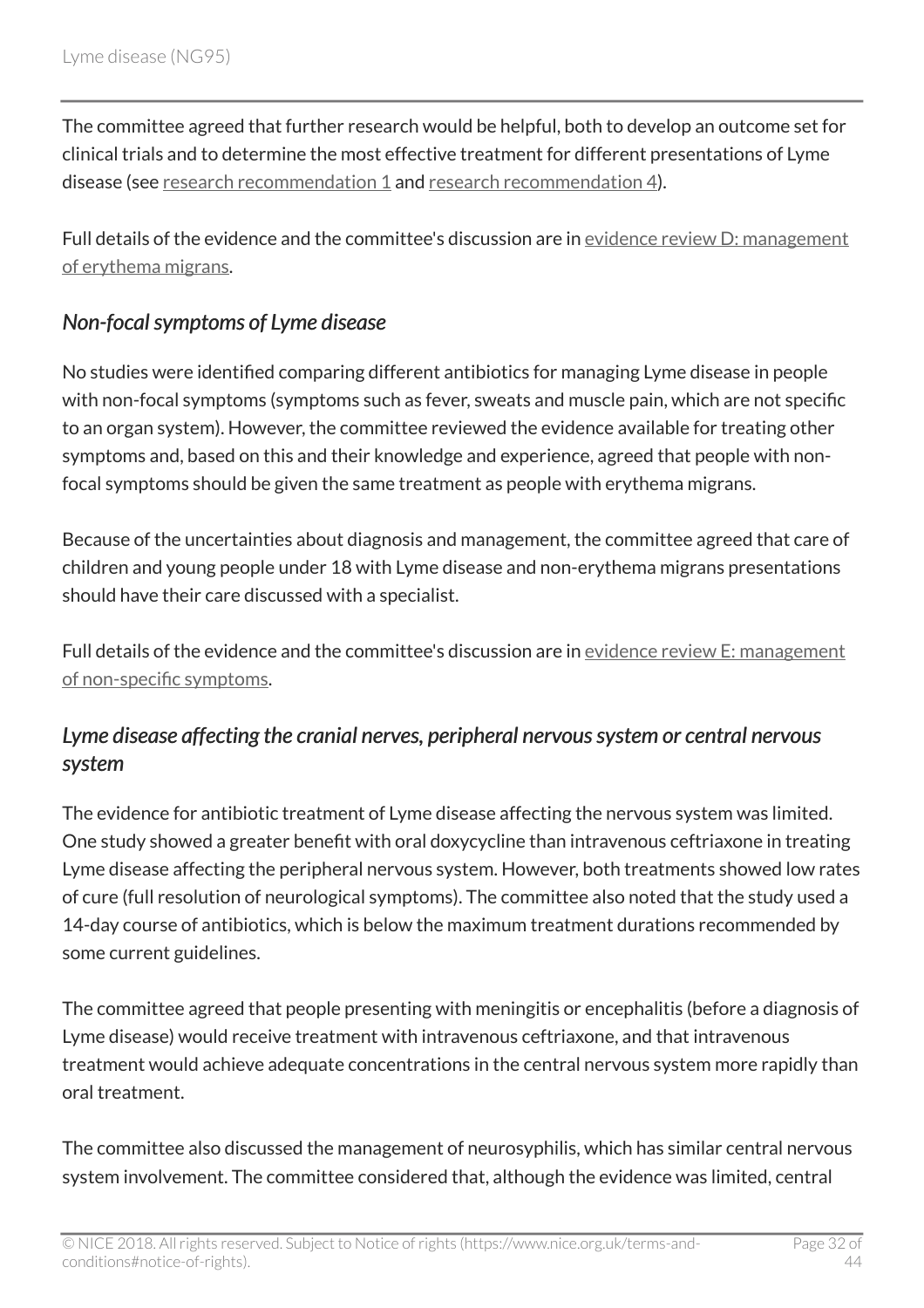nervous system symptoms in Lyme disease should be treated with a similar antibiotic dose to that recommended for neurosyphilis.

Once-daily ceftriaxone has the advantage of being given more easily as an outpatient treatment than other intravenous options, which allows completion of the course as an outpatient.

Taking these factors into account and based on their knowledge and experience, the committee agreed on a 21-day course of intravenous ceftriaxone 4 g daily as the initial treatment for adults and young people (aged 12 and over) with Lyme disease affecting the central nervous system, with a 21-day course of doxycycline 400 mg daily recommended as an alternative treatment. The higher dose (4 g) is the recommended dose for bacterial meningitis. For Lyme disease affecting the cranial nerves or the peripheral nervous system, the committee agreed on a 21-day course of doxycycline 200 mg daily as the initial treatment for adults and young people (aged 12 and over), with amoxicillin recommended as an alternative treatment.

No studies were identified for nervous system symptoms in children. However, the committee agreed that the evidence for adults and young people could be used to support similar treatment for children aged 9 to 12 years, with the same antibiotics and duration of treatment but with doses adjusted by weight. The use of doxycycline in children under 9 years is currently limited by licensing and clinical experience.

Because of the importance of diagnosis and management, the committee also agreed that care of children and young people under 18 should be discussed with a specialist.

Full details of the evidence and the committee's discussion are in [evidence review](https://www.nice.org.uk/guidance/ng95/evidence/f-management-of-neuroborreliosis-pdf-4792271012) F: management [of neuroborreliosis.](https://www.nice.org.uk/guidance/ng95/evidence/f-management-of-neuroborreliosis-pdf-4792271012)

#### *Lyme disease arthritis*

The studies identified looked at antibiotic treatment in children, young people and adults with Lyme arthritis (inflammation affecting 1 or more joints). Evidence from 1 study showed that a 30-day course of doxycycline resulted in fewer symptom relapses and adverse events than 30 days of amoxicillin plus probenecid.

The committee agreed that longer courses of treatment are appropriate when treating Lyme arthritis because it is difficult for antibiotics to penetrate to the synovium and synovial fluid.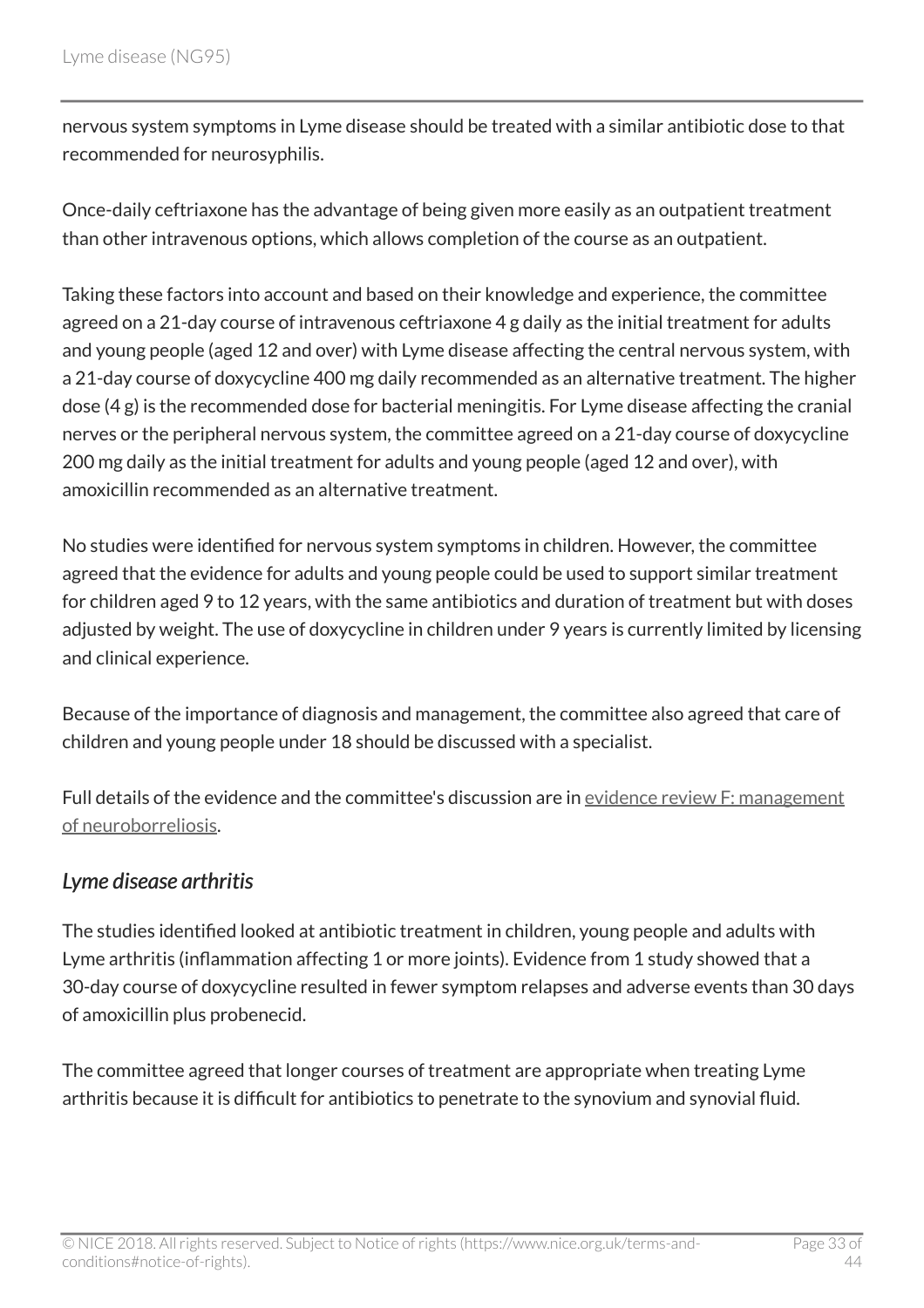Taking these factors into account, the committee decided that a 28-day course of antibiotics would be appropriate and also practical, because antibiotics are available in weekly packs.

Because the evidence was limited, the committee also took into account evidence for other presentations of Lyme disease. Based on this, along with their knowledge and experience of current practice, the committee agreed that doxycycline should be offered to adults and young people (aged 12 and over) as the initial treatment, with amoxicillin recommended as an alternative treatment. The committee also agreed that if oral doxycycline and amoxicillin are contraindicated or unsuitable, 28 days of intravenous ceftriaxone should be offered.

Although there was no evidence for treating Lyme arthritis in children, the committee agreed that the evidence for adults and young people could be used to support similar treatment for children aged 9 to 12 years, with the same antibiotics and duration of treatment but with doses adjusted by weight. The use of doxycycline in children under 9 years is currently limited by licensing and clinical experience.

Because of the importance of correct diagnosis and management, the committee agreed that care of children and young people under 18 with Lyme disease and non-erythema migrans presentations should be discussed with a specialist.

Full details of the evidence and the committee's discussion are in [evidence review](https://www.nice.org.uk/guidance/ng95/evidence/g-management-of-lyme-arthritis-pdf-4792271013) G: management [of arthritis.](https://www.nice.org.uk/guidance/ng95/evidence/g-management-of-lyme-arthritis-pdf-4792271013)

#### *Acrodermatitis chronica atrophicans*

One study suggested that a 30-day course of doxycycline was better for treating acrodermatitis chronica atrophicans than a 20-day course of treatment. Oral doxycycline given for 30 days was also more effective than a 15-day course of intravenous ceftriaxone. The committee agreed that a longer course of treatment might be beneficial because it is difficult for antibiotics to penetrate the affected skin. They also took into account evidence for Lyme arthritis, which justified a longer treatment course to allow penetration into joints. The committee decided that a 28-day course of antibiotics would be appropriate and practical, because antibiotics are available in weekly packs.

The evidence for antibiotics was very limited, so the committee also took into account evidence for other presentations of Lyme disease and their experience and knowledge of current practice. The committee agreed that doxycycline should be offered to adults and young people (aged 12 and over) as the initial treatment, with amoxicillin recommended as an alternative treatment. The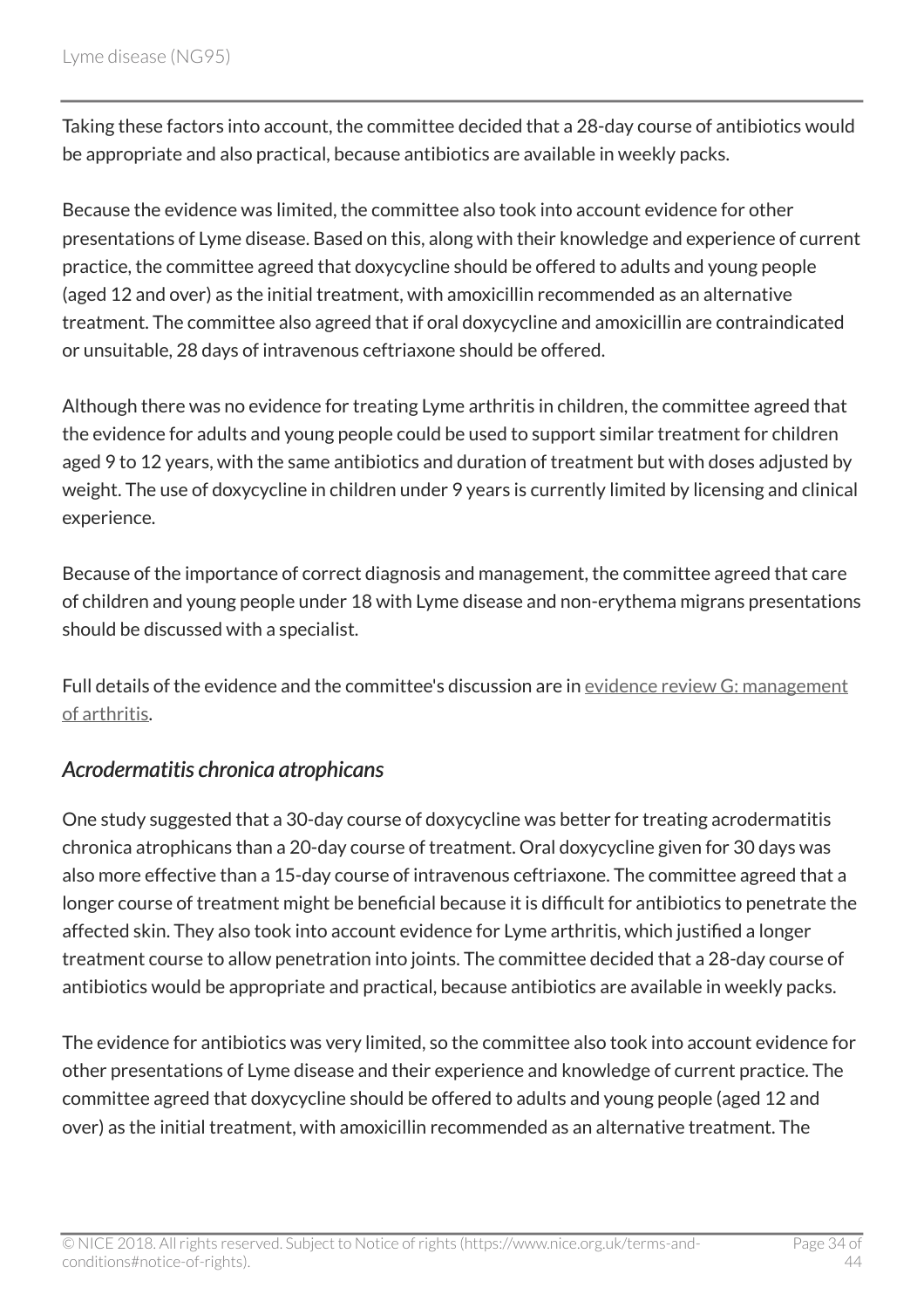committee also agreed that if oral doxycycline and amoxicillin are contraindicated or unsuitable, intravenous ceftriaxone could be offered.

Although there was no evidence for treating acrodermatitis chronica atrophicans in children, the committee agreed that the evidence for adults and young people could be used to support similar treatment for children aged 9 to 12 years, with the same antibiotics and duration of treatment but with doses adjusted by weight. The use of doxycycline in children under 9 years is currently limited by licensing and clinical experience.

Because of the importance of correct diagnosis and management, the committee agreed that care of children and young people under 18 with Lyme disease and non-erythema migrans presentations should be discussed with a specialist.

Full details of the evidence and the committee's discussion are in [evidence review](https://www.nice.org.uk/guidance/ng95/evidence/h-management-of-acrodermatitis-chronica-atrophicans-pdf-172521756180) H: management [of acrodermatitis chronica atrophicans](https://www.nice.org.uk/guidance/ng95/evidence/h-management-of-acrodermatitis-chronica-atrophicans-pdf-172521756180).

#### *Lyme carditis*

No studies of antibiotic treatment for heart problems caused by Lyme disease were identified. Therefore, the committee reviewed the evidence available for treating other symptoms of Lyme disease and used this, their experience of current practice and their knowledge of care for people with heart problems, to develop the recommendations.

The committee decided that a 21-day course of doxycycline would be appropriate as the initial treatment for adults and young people (aged 12 and over) with carditis who are stable, with a 21-day course of intravenous ceftriaxone recommended as an alternative treatment.

The committee noted that people with severe heart problems are likely to need treatment in hospital from cardiologists. They agreed that intravenous ceftriaxone for 21 days would therefore be suitable as the initial treatment for people with carditis who are haemodynamically unstable.

Because of the lack of evidence for treatment in children, the committee agreed that the evidence for adults and young people could be used to support similar treatment for children aged 9 to 12 years, with the same antibiotics and duration of treatment but with doses adjusted by weight. The use of doxycycline in children under 9 years is currently limited by licensing and clinical experience.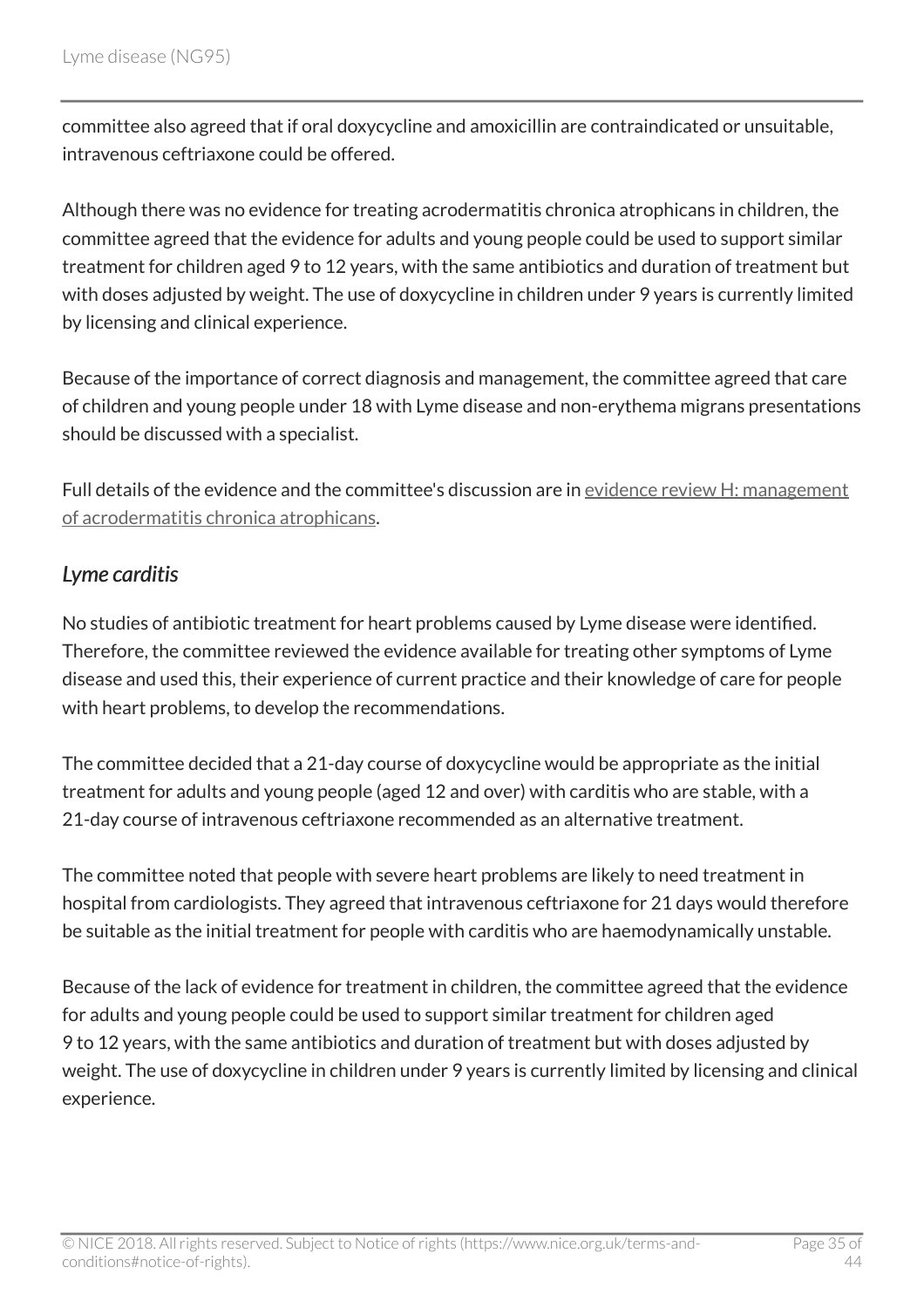Because of the importance of correct diagnosis and management, the committee agreed that care of children and young people under 18 with Lyme disease and focal symptoms such as carditis should be discussed with a specialist.

The committee also noted that azithromycin should not be used to treat people with cardiac abnormalities because of its effect on the QT interval.

Full details of the evidence and the committee's discussion are in evidence review [I: management of](https://www.nice.org.uk/guidance/ng95/evidence/i-management-of-lyme-carditis-pdf-172521756181) [carditis](https://www.nice.org.uk/guidance/ng95/evidence/i-management-of-lyme-carditis-pdf-172521756181).

### *Lymphocytoma*

No evidence was identified for the antibiotic treatment of lymphocytoma related to Lyme disease. Lymphocytoma is a very rare early presentation of Lyme disease and the committee agreed that most people presenting with lymphocytoma only would be referred for specialist investigation of lesions to establish the diagnosis. People with lymphocytoma and other symptoms of Lyme disease would receive treatment appropriate for their other symptoms on diagnosis. Therefore, they decided not to make a recommendation and that further research in this area was not a priority.

Full details of the evidence and the committee's discussion are in [evidence review](https://www.nice.org.uk/guidance/ng95/evidence/j-management-of-lymphocytoma-pdf-172521756182) J: management [of lymphocytoma.](https://www.nice.org.uk/guidance/ng95/evidence/j-management-of-lymphocytoma-pdf-172521756182)

#### *Ocular symptoms*

No evidence was identified for the antibiotic treatment of non-neurological ocular symptoms related to Lyme disease. The committee agreed that people presenting with severe ocular symptoms would be referred for specialist investigation. The committee noted that it is difficult to diagnose Lyme disease as a cause of ocular symptoms unless there is a supportive history and other symptoms of Lyme disease, but that people with other symptoms of Lyme disease would receive treatment appropriate for their other symptoms on diagnosis. Therefore, they decided not to make a recommendation and that further research in this area was not a priority.

Full details of the evidence and the committee's discussion are in [evidence review](https://www.nice.org.uk/guidance/ng95/evidence/k-management-of-nonneurological-ocular-manifestations-pdf-172521756183) K: management [of ocular symptoms](https://www.nice.org.uk/guidance/ng95/evidence/k-management-of-nonneurological-ocular-manifestations-pdf-172521756183).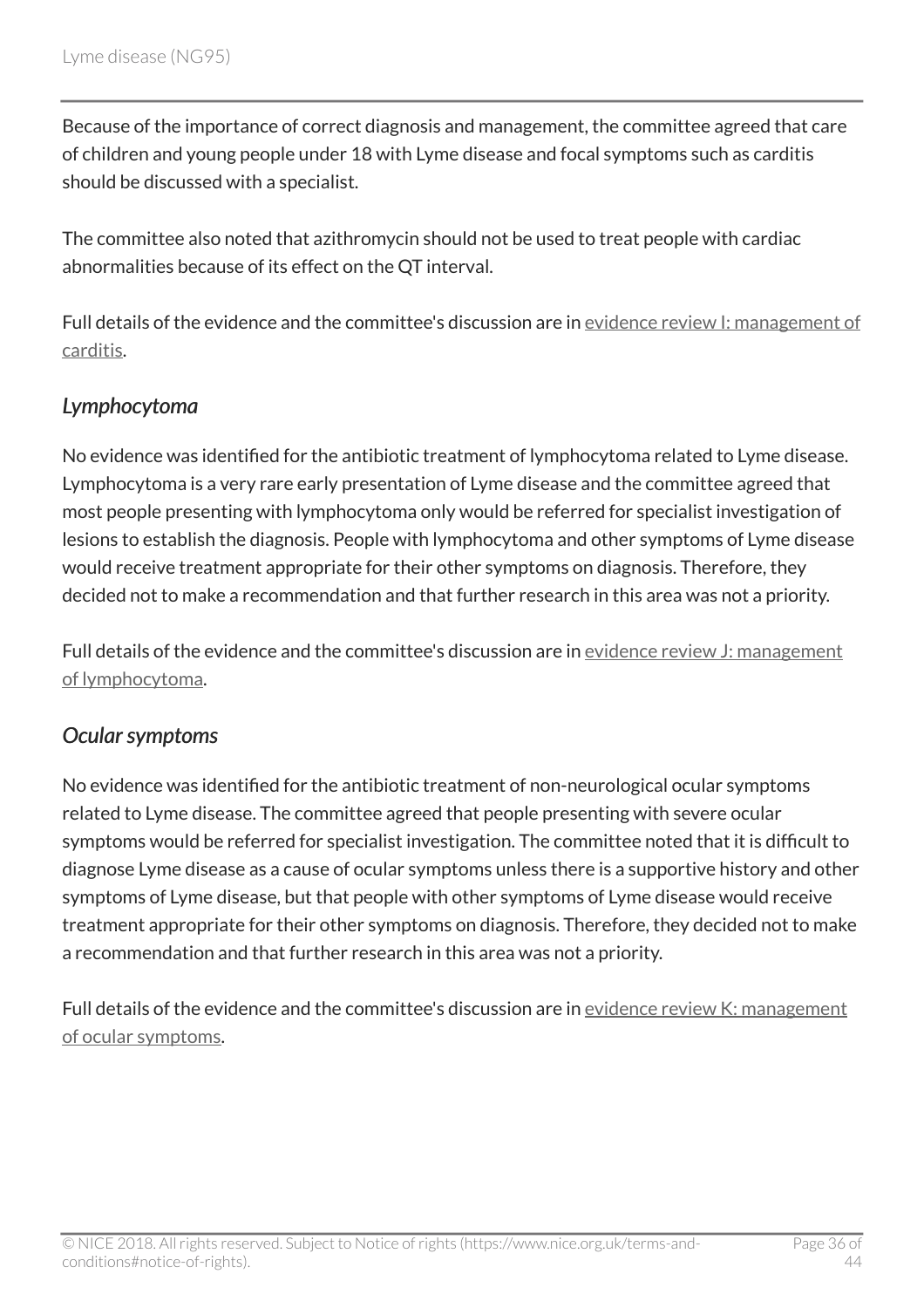#### How the recommendations might affect practice

The recommendations aim to standardise antibiotic treatment and to provide a consistent framework for good practice in managing Lyme disease. Overall, there may be changes to prescribing practices, but the impact is likely to be small.

Full details of the evidence and the committee's discussion are in the [evidence reviews](https://www.nice.org.uk/guidance/ng95/evidence/march-2018-evidence-reviews-4792271005).

[Return to recommendations](http://live-publications.nice.org.uk/recommendations#antibiotic-treatment)

### <span id="page-36-0"></span>*Ongoing symptoms after a course of antibiotics*

Recommendations [1.3.9 to 1.3.13](http://live-publications.nice.org.uk/recommendations#ongoing-symptoms-after-a-course-of-antibiotics)

#### Why the committee made the recommendations

People who have had treatment for Lyme disease sometimes report ongoing symptoms. The cause is often not clear and includes re-infection, or organ damage caused by Lyme disease, which may take a long time to heal or may even be permanent.

The evidence available for treating ongoing symptoms did not show benefit from prolonged treatment with antibiotics. However, based on their knowledge and experience, the committee agreed that treatment failure could occur and that a second course of an alternative antibiotic might sometimes be appropriate. The committee noted the importance of considering alternative diagnoses to prevent inappropriate antibiotic treatment and misdiagnosis.

The committee agreed that people with ongoing symptoms should not routinely be offered more than 2 courses of antibiotics because of lack of evidence of benefit. However, discussion with a specialist or referral should be considered for some people, and discussion with the UK national reference laboratory might be helpful, for example, if a different tick-borne disease is possible.

People who have a slow recovery from Lyme disease may need additional support and access to social care. The committee agreed that it was important that healthcare professionals help people with long-term symptoms related to Lyme disease to access support if needed.

#### How the recommendations might affect practice

Current treatment for Lyme disease is a single course of antibiotics. Treatment for ongoing symptoms is unclear and practice varies. Further antibiotic treatment is now recommended as an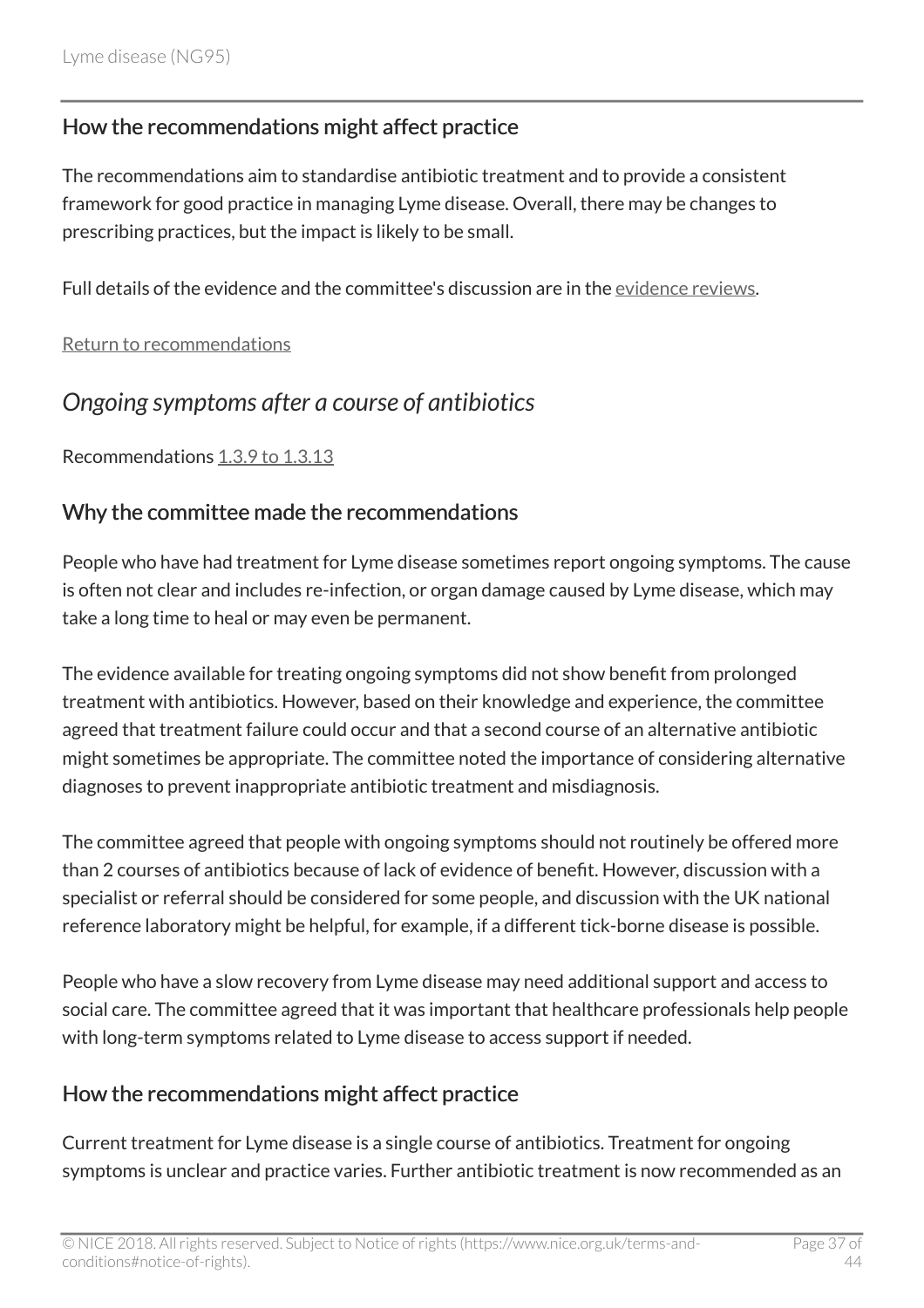option if persisting infection is a possibility. This will standardise practice, but may cause an increase in antibiotic prescribing in a small number of patients. The committee agreed that this change in practice would not result in a significant resource impact given the small number of people with treatment failure.

Full details of the evidence and the committee's discussion are in [evidence review](https://www.nice.org.uk/guidance/ng95/evidence/l-management-of-ongoing-symptoms-related-to-lyme-disease-pdf-172521756184) L: management [of ongoing symptoms](https://www.nice.org.uk/guidance/ng95/evidence/l-management-of-ongoing-symptoms-related-to-lyme-disease-pdf-172521756184).

[Return to recommendations](http://live-publications.nice.org.uk/recommendations#ongoing-symptoms-after-a-course-of-antibiotics)

### <span id="page-37-0"></span>*Non-antibiotic management of ongoing symptoms*

Recommendations [1.3.14 to 1.3.17](http://live-publications.nice.org.uk/recommendations#non-antibiotic-management-of-ongoing-symptoms)

#### Why the committee made the recommendations

No specific evidence review was carried out to inform recommendations on support, referral to social services or the need to consider assessing and managing other symptoms related to Lyme disease, such as chronic pain, fatigue or depression. The committee, however, acknowledged that some people with Lyme disease experience a slow recovery and may need professional support. Some people with Lyme disease feel that their needs are not considered in an appropriate way. Based on their knowledge and clinical experience, the committee agreed that healthcare professionals should consider the possibility of such needs and provide support if needed, including regular review for people with ongoing symptoms.

#### How the recommendations might affect practice

Some people with Lyme disease may need support or social services, especially when they have a slow recovery. Social services needs assessments are carried out by local authorities and will not affect NHS practice.

Some people with Lyme disease may also present with related symptoms, such as chronic pain, depression or fatigue. Guidance for managing these symptoms already exists and therefore there will be no change to existing clinical practice.

Full details of the evidence and the committee's discussion are in [evidence review](https://www.nice.org.uk/guidance/ng95/evidence/l-management-of-ongoing-symptoms-related-to-lyme-disease-pdf-172521756184) L: management [of ongoing symptoms](https://www.nice.org.uk/guidance/ng95/evidence/l-management-of-ongoing-symptoms-related-to-lyme-disease-pdf-172521756184).

#### [Return to recommendations](http://live-publications.nice.org.uk/recommendations#non-antibiotic-management-of-ongoing-symptoms)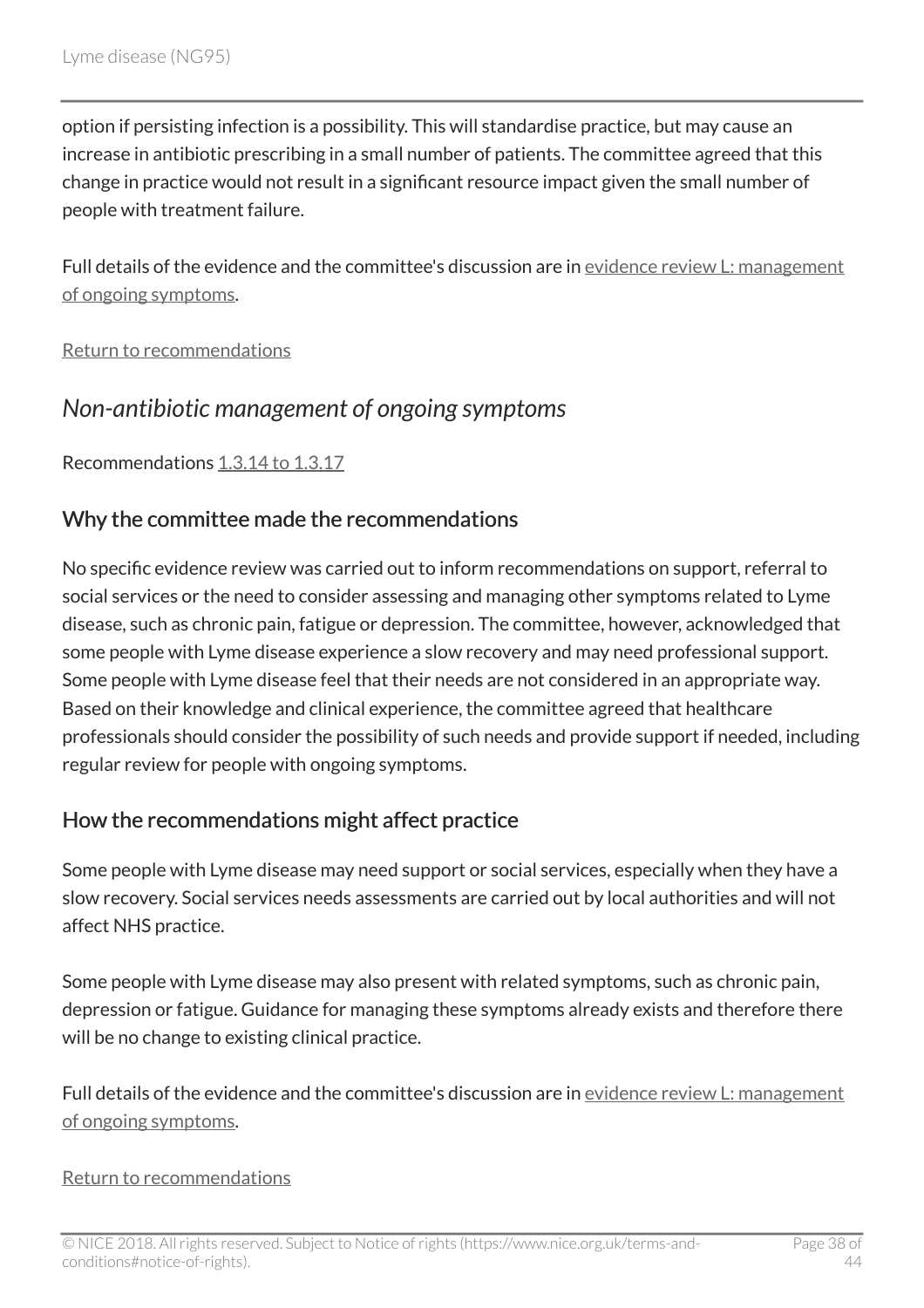### <span id="page-38-0"></span>*Management for women with Lyme disease during pregnancy and their babies*

#### Recommendations [1.3.18 to 1.3.21](http://live-publications.nice.org.uk/recommendations#management-for-women-with-lyme-disease-during-pregnancy-and-their-babies)

#### Why the committee made the recommendations

The committee acknowledged that mother-to-baby transmission of Lyme disease is possible in theory. There was an absence of evidence, but the risk appears to be very low. The committee decided that women could be reassured that pregnancy and their baby are unlikely to be affected, and highlighted the importance of completing treatment. It was also agreed that pregnant women should be treated following usual practice, but using antibiotics suitable in pregnancy.

Given the absence of evidence and the lack of a standard approach to care, the committee agreed that care of babies born to mothers with Lyme disease during pregnancy should be discussed with a paediatric infectious disease specialist if the mother has concerns about her baby. In addition, to ensure that babies with Lyme disease do not go untreated, the committee agreed that babies should receive treatment if they have serology showing IgM antibodies specific to Lyme disease or symptoms that might be caused by Lyme disease.

The committee agreed that more evidence on Lyme disease in pregnancy would be helpful to inform future guidance. Pregnant women with Lyme disease or suspected Lyme disease are a population of particular interest in the research recommendation on the clinical epidemiology of Lyme disease in the UK (see [research recommendation](http://live-publications.nice.org.uk/recommendations-for-research#2-clinical-epidemiology-of-lyme-disease-in-the-uk) 2).

No evidence was found for transmission of Lyme disease through sexual contact or blood products and the committee agreed that they could not make recommendations in these areas.

#### How the recommendations might affect practice

There is no standardised approach to the care of babies born to mothers who had Lyme disease in pregnancy. The recommendations are unlikely to have a big impact on practice, but should reduce variation and provide guidance to reassure women and healthcare professionals.

Full details of the evidence and the committee's discussion are in [evidence review](https://www.nice.org.uk/guidance/ng95/evidence/m-persontoperson-transmission-pdf-172521756185) M: transmission.

#### [Return to recommendations](http://live-publications.nice.org.uk/recommendations#management-for-women-with-lyme-disease-during-pregnancy-and-their-babies)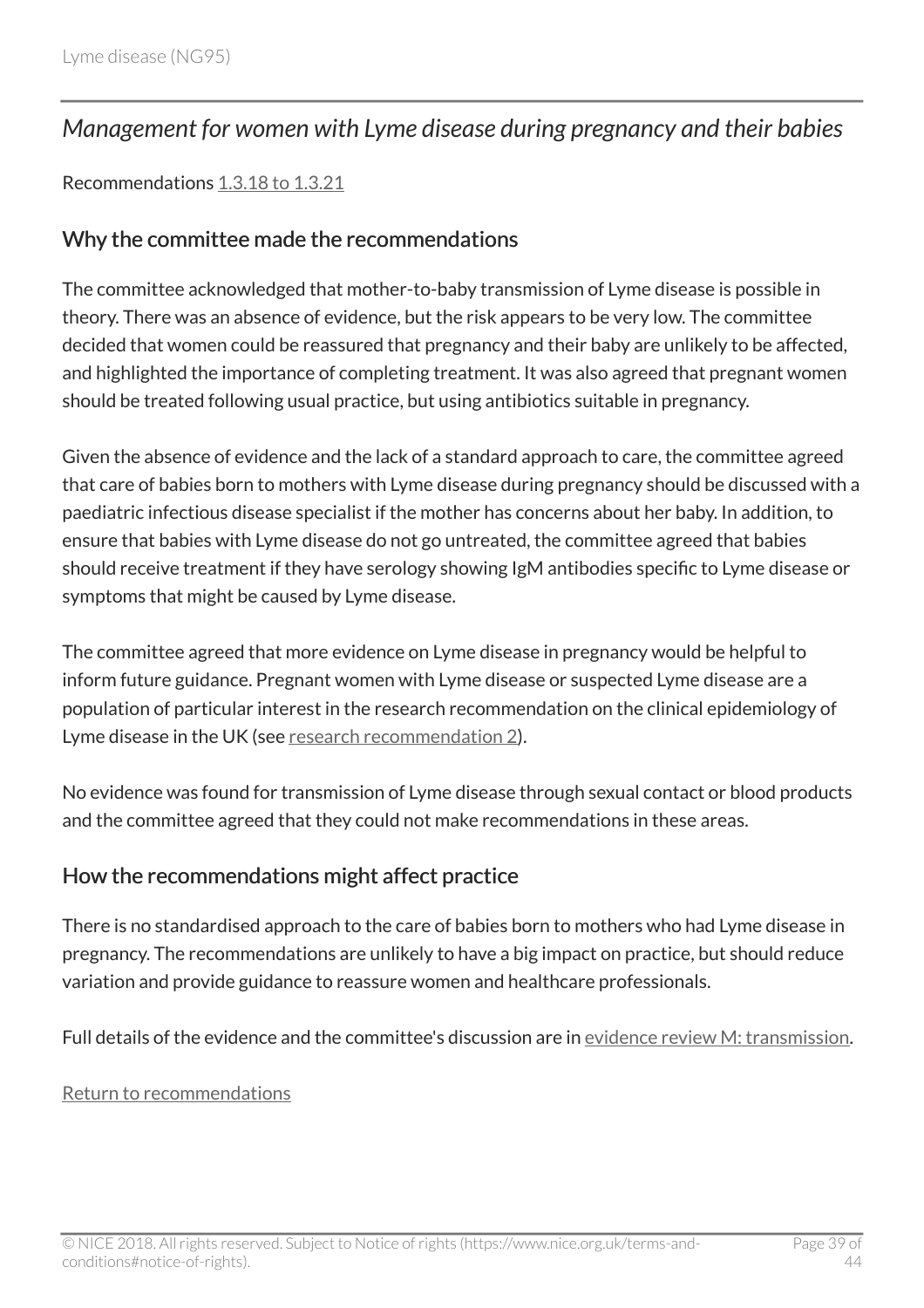### <span id="page-39-0"></span>*Information for people with Lyme disease*

Recommendations [1.2.24 to 1.2.27](http://live-publications.nice.org.uk/recommendations#information-for-people-being-tested-for-lyme-disease) and [1.4.1 to 1.4.4](http://live-publications.nice.org.uk/recommendations#information-for-people-with-lyme-disease)

#### Why the committee made the recommendations

There was a lack of evidence identified on the information needs of people with suspected or confirmed Lyme disease, or specific Lyme disease presentations. However, some evidence was identified that highlighted the need for information addressing the medical uncertainties of Lyme disease.

The guideline committee used this evidence, the evidence reviews on diagnosis and management, and their experience to make recommendations to inform people being investigated for and diagnosed with Lyme disease. The committee agreed that people would benefit from a better understanding of the nature of Lyme disease, the accuracy and limitations of testing, and issues with treatment and follow-up.

#### How the recommendations might affect practice

The recommendations standardise and reinforce current good practice. Many healthcare professionals will not need to change their current practice.

Full details of the evidence and the committee's discussion are in [evidence review](https://www.nice.org.uk/guidance/ng95/evidence/n-information-needs-pdf-172521756186) N: information [needs](https://www.nice.org.uk/guidance/ng95/evidence/n-information-needs-pdf-172521756186).

Return to recommendations [1.2.24 to 1.2.27](http://live-publications.nice.org.uk/recommendations#information-for-people-being-tested-for-lyme-disease) and [1.4.1 to 1.4.4](http://live-publications.nice.org.uk/recommendations#information-for-people-with-lyme-disease).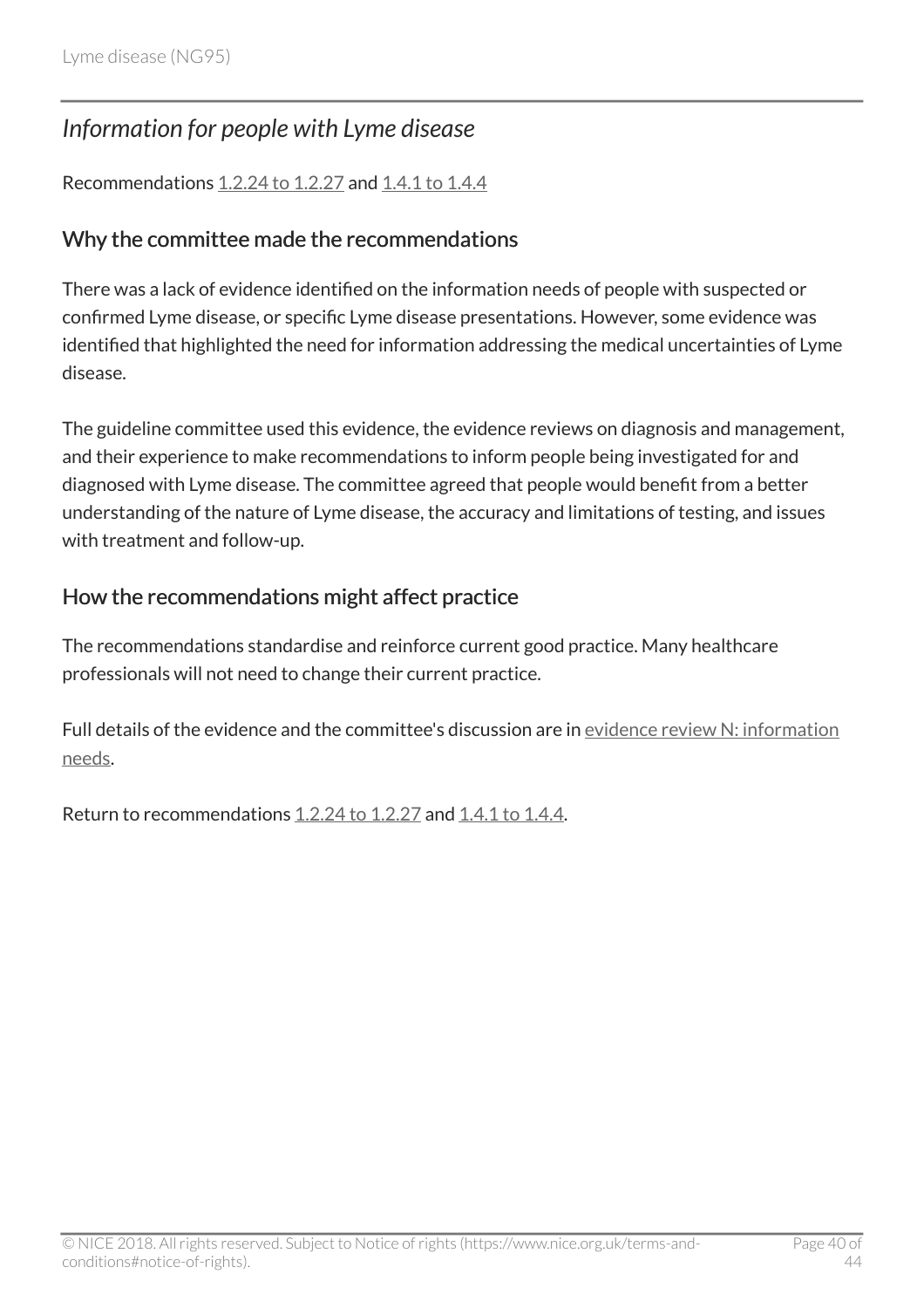# <span id="page-40-0"></span>**Context**

Lyme disease (Lyme borreliosis) is a tick-borne infectious disease. It is caused by different genospecies of *Borrelia* including *B. burgdorferi sensu strictu (ss)*, *B. afzelii* and *B. garinii*, which can be transmitted to humans through a bite from an infected tick. Infection is more likely the longer a tick is attached to the skin. Ticks live in grassy and wooded areas, both in rural and urban locations. People who spend time in these areas for work or recreation are at increased risk of tick exposure.

Lyme disease can occur anywhere in the UK, although some areas have a higher reported incidence. Approximately 50% of laboratory-confirmed cases are diagnosed in the South East and South West of England. High incidence is also reported in Scotland. Worldwide, Lyme disease occurs mainly in the northern hemisphere, and travellers to areas of Europe, North America and elsewhere may be at risk. However, the true incidence of Lyme disease is unknown.

Although the disease has been recognised in mainland Europe for more than a century, it was first reported in England and Wales in the 1980s. Public Health England (PHE) reports that there are approximately 1,000 serologically confirmed cases of Lyme disease each year in England and Wales. Many diagnoses will also be made clinically without laboratory testing. The true number of cases is currently unknown.

In England and Wales, cases of laboratory-confirmed Lyme disease have increased. It is not certain how much of the rise is due to increased awareness and how much to the spread of the disease.

Infection with *B. burgdorferisensu lato (sl)* can sometimes go unremarked, with mild symptoms that are ignored by the person. When symptoms occur, this is called Lyme disease. Many people may not notice or remember a tick bite. A bite can be followed by an 'erythema migrans' rash, which is sometimes mistaken for cellulitis or ringworm, and effective treatment is delayed. If there is no erythema migrans or it is unnoticed, diagnosis can be difficult because the same symptoms may be caused by many other conditions as well as Lyme disease.

The terminology around Lyme disease is varied and many poorly defined terms are used in the literature (such as chronic Lyme disease and post-Lyme disease). This guideline has avoided using controversial definitions and has concentrated on providing advice on diagnosis and treatment based on the available evidence, according to the clinical context, presentation, symptoms and available treatments. The guideline committee has noted the poor-quality evidence available on both diagnosis and treatment.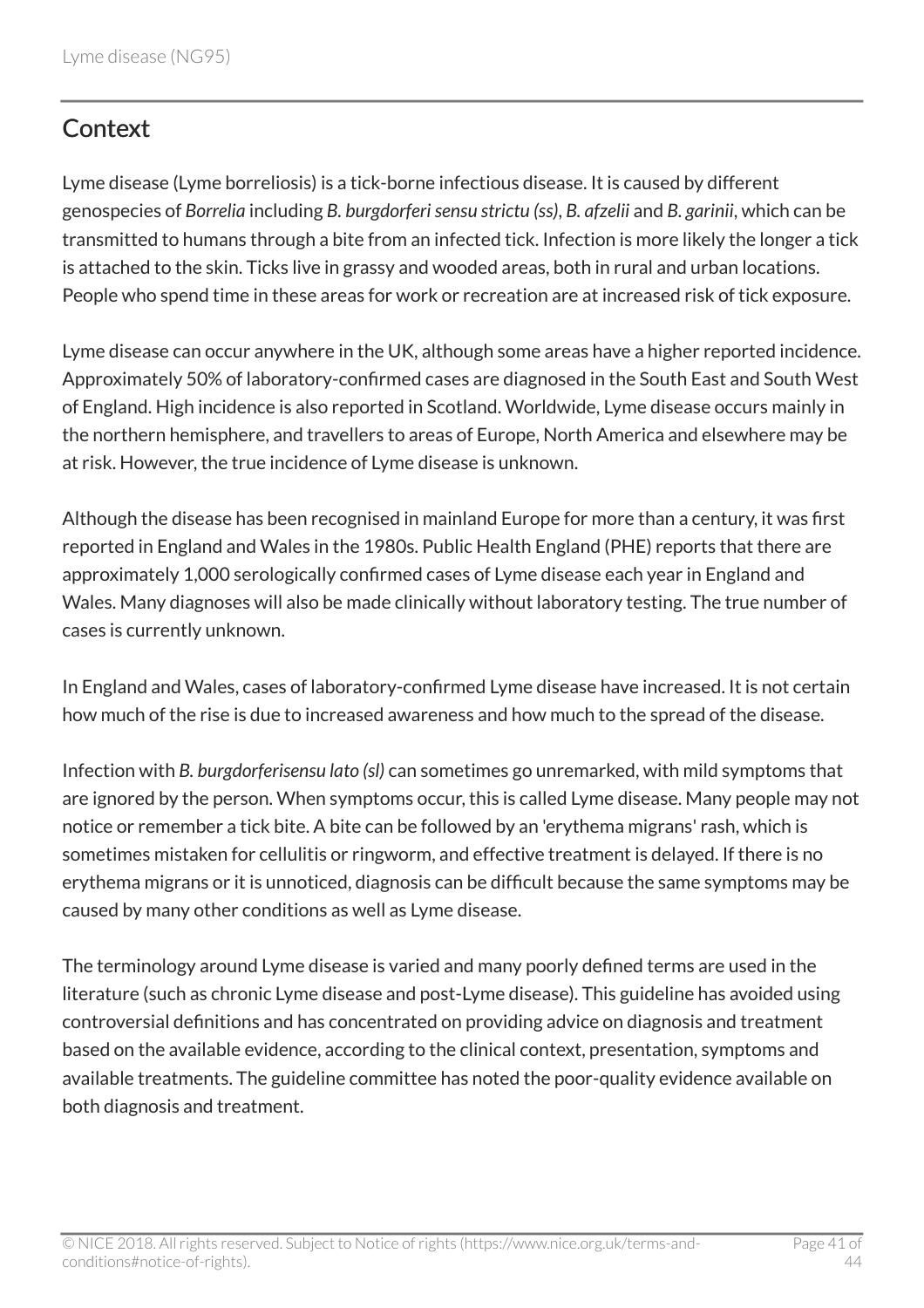The guideline aims to raise awareness of when Lyme disease should be suspected and to ensure that people with suspected Lyme disease are given early and consistent treatment. The guideline committee has also developed a series of research recommendations to improve basic epidemiology, understanding of the natural history of Lyme disease, and to develop diagnostic tests appropriate for UK infections.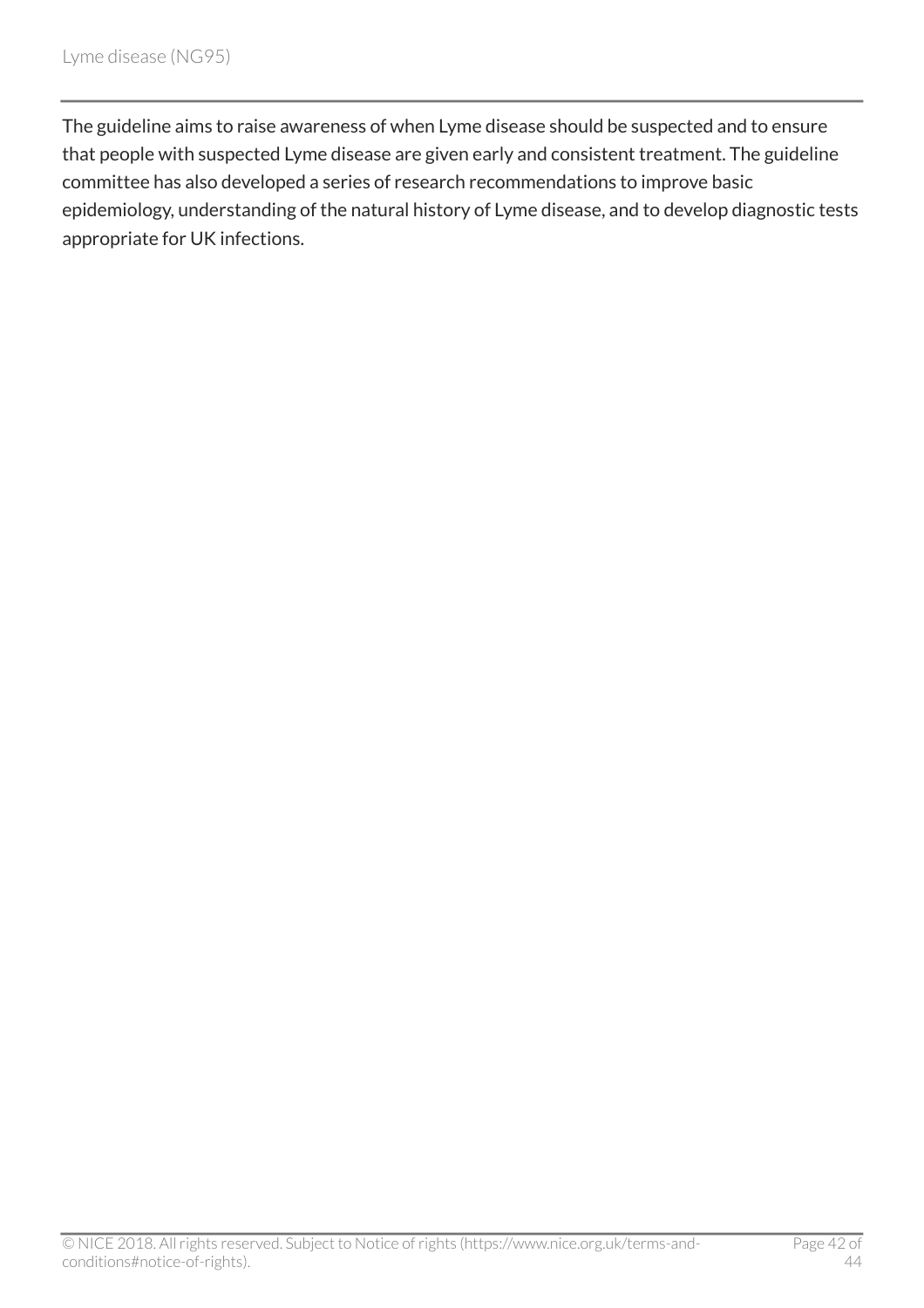# <span id="page-42-0"></span>Finding more information and resources

You can see everything NICE says on this topic in our interactive flowchart on [Lyme disease](https://pathways.nice.org.uk/pathways/lyme-disease).

To find out what NICE has said on topics related to this guideline, see our web page on [infections.](https://www.nice.org.uk/guidance/conditions-and-diseases/infections/infections--general-and-other)

For full details of the evidence and the guideline committee's discussions, see the [evidence reviews.](https://www.nice.org.uk/guidance/ng95/evidence/march-2018-evidence-reviews-4792271005) You can also find information about [how the guideline was developed](http://www.nice.org.uk/Guidance/NG95/documents), including details of the committee.

NICE has produced [tools and resources](http://www.nice.org.uk/guidance/ng95/resources) to help you put this guideline into practice. For general help and advice on putting NICE guidelines into practice, see [putting recommendations into practice:](https://www.nice.org.uk/about/what-we-do/into-practice/quick-tips) [quick tips](https://www.nice.org.uk/about/what-we-do/into-practice/quick-tips).